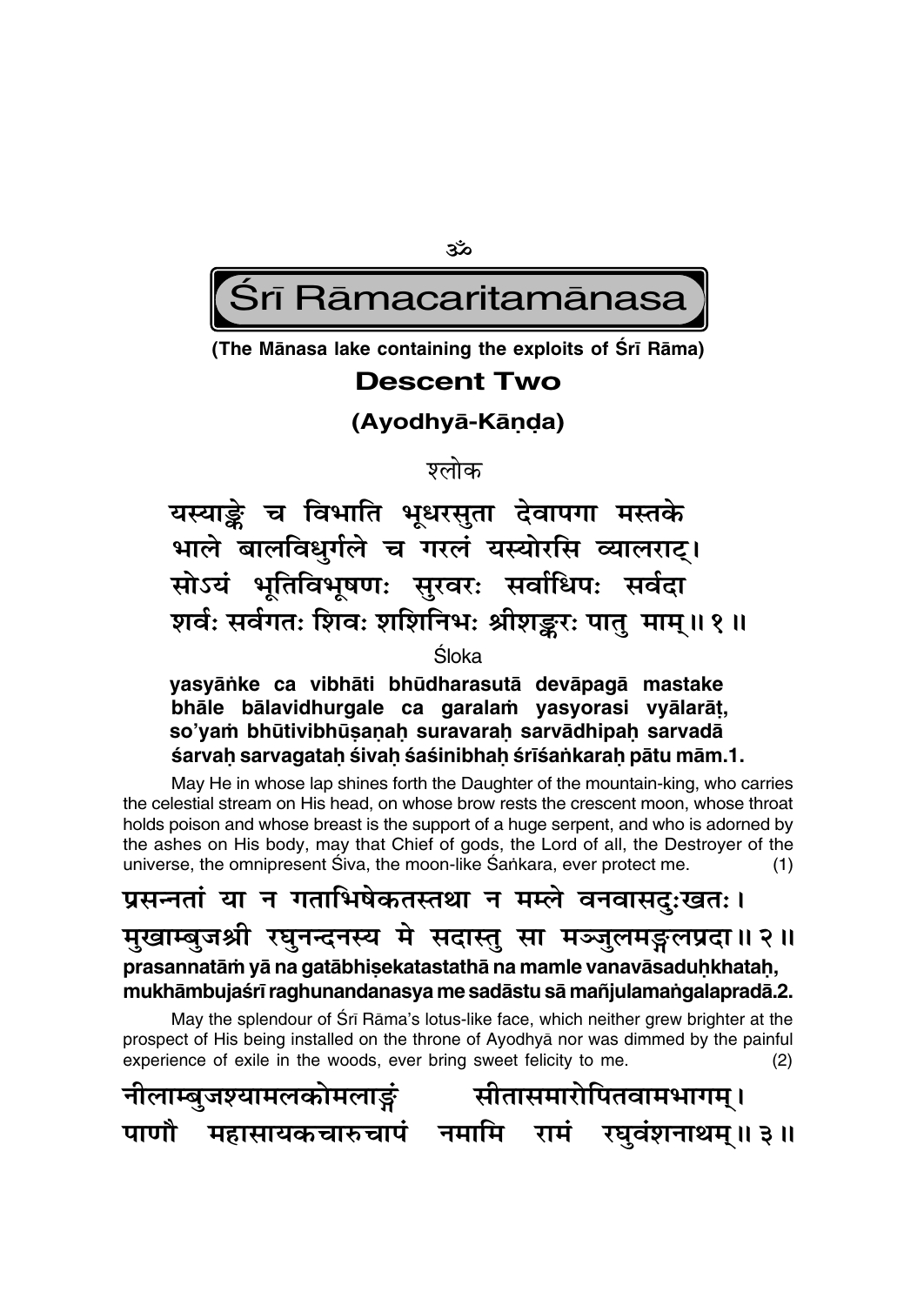#### nīlāmbujaśyāmalakomalāngam sītāsamāropitavāmabhāgam, pānau mahāsāyakacārucāpam namāmi rāmam raghuvamśanātham.3.

I adore Srī Rāma, the Lord of Raghu's race, whose limbs are as dark and soft as a blue lotus, who has Sita enthroned on His left side and who holds in His hands a mighty arrow and a graceful bow.  $(3)$ 

बे-शीगुरु चरन सरोज रज निज मनु मुकुरु सुधारि। बरनउँ रघुबर बिमल जसु जो दायकु फल चारि॥

Do.: śrīguru carana saroja raja nija manu mukuru sudhāri, baranaŭ raghubara bimala jasu jo dāyaku phala cāri.

Cleansing the mirror of my mind with the dust from the lotus feet of the revered Guru, I sing Srī Rāma's untarnished glory, that bestows the four rewards of human life.

- चौ०— जब तें राम ब्याहि घर आए। नित नव मंगल मोद बधाए॥ भूधर भारी। सकत मेघ बरषहिं सुख बारी॥१॥ चारिदस भवन रिधि सिधि संपति नदीं सुहाई। उमगि अवध अंबुधि कहुँ आई।। नर नारि सुजाती। सुचि अमोल सुंदर सब भाँती॥ २॥ मनिगन पुर कहि न जाइ कछ नगर बिभूती। जनु एतनिअ बिरंचि करतृती॥ सब बिधि सब पुर लोग सुखारी। रामचंद निहारी॥ ३॥ मुख चंद सब सखीं सहेली। फलित बिलोकि मनोरथ बेली॥ मदित मात सीलु सुभाऊ। प्रमुदित होइ देखि सुनि राऊ॥४॥ राम रूप् गुन
- Cau.: jaba tě rāmu byāhi ghara āe, nita nava mamgala moda badhāe. bhuvana cāridasa bhūdhara bhārī, sukrta megha barașahi sukha bārī.1. nadi suhāī, umagi avadha ambudhi kahů ridhi sidhi sampati āī. manigana pura nara nāri sujātī, suci amola sumdara saba bhātī.2. kahi na jāi kachu nagara bibhūtī, janu etania biramci karatūtī. saba bidhi saba pura loga sukhārī, rāmacamda mukha camdu nihārī.3. sakhi sahelī, phalita mudita mātu saba biloki manoratha helī guna sīlu subhāū, pramudita hoi dekhi suni rāū.4. rāma rūpu

From the day Sri Rama returned home duly married, there was new festivity and jubilant music everyday. The fourteen spheres were like huge mountains on which clouds in the shape of meritorious deeds poured showers of joy. The water thus discharged formed into gorgeous rivers of affluence, success and prosperity, that rose in spate and flowed into the ocean of Ayodhya. The men and women of the city were like jewels of a fine quality, bright, priceless and charming in everyway. The splendour of the capital was beyond description; it seemed as if the Creator's workmanship had been exhausted there. Gazing on the moon-like face of Sri Ramacandra the citizens were all happy in everyway. All the mothers with their companions and maids were delighted to see the creeper of their heart's desire bear fruit. The king was particularly enraptured when he saw or heard of Sri Rāma's beauty, goodness, amiability and genial disposition.  $(1-4)$ 

वेञ्- सब कें उर अभिलाषु अस कहहिं मनाइ महेस्। आप अछत जुबराज पद रामहि देउ नरेसु॥१॥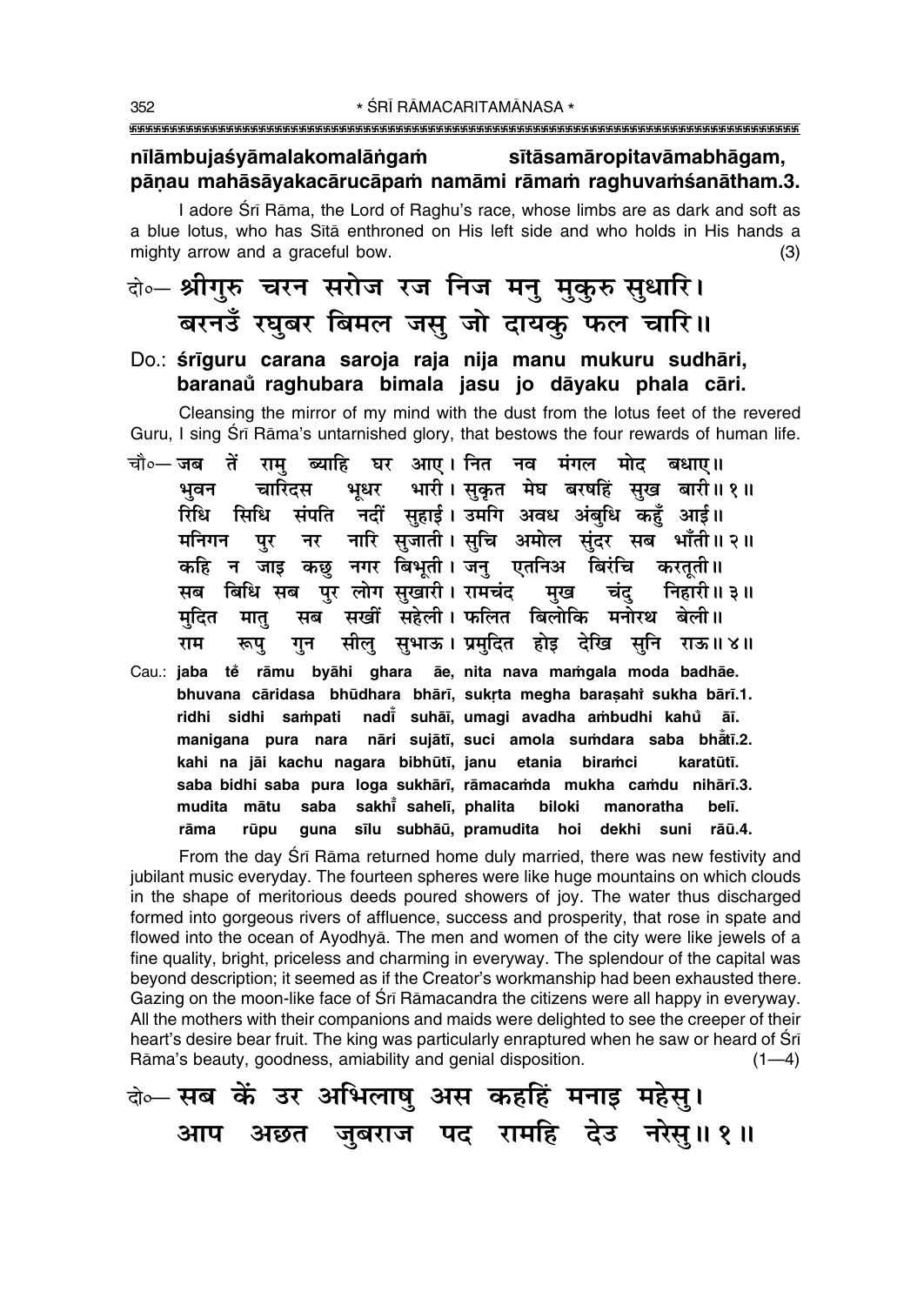#### Do.:  $saba$ kĕ ura abhilāsu asa kahahi manāi mahesu, achata jubarāja pada rāmahi āpa deu naresu.1.

All cherished in their heart a common desire and said in their prayer to the great Lord Śiva, "Would that the king in his own life-time appointed Śrī Rāma as his regent."  $(1)$ 

- चौ०— **एक** सब सहित समाजा। राजसभाँ समय बिराजा॥ रघराज नरनाह। राम सुजस सनि अतिहि उछाह॥ १॥ मरति सकल सकत कपा अभिलाषें। लोकप करहिं प्रीति रुख राखें॥ नप सब रहहिं तीनि काल जग माहीं। भरि भाग दसरथ सम नाहीं॥२॥ तिभवन जासू। जो कछ कहिअ थोर सबु तासू॥ मंगलमुल सूत राम् सुभायँ मुकुरु कर लीन्हा। बदनु बिलोकि मुकुटु सम कीन्हा॥३॥ गयँ सित केसा। मनहँ जरठपन अस उपदेसा॥ श्रवन समीप भए कहँ देह। जीवन जनम लाहु किन लेह॥४॥ राम नुप जबराज
- Cau.: ek samaya saba sahita samājā, rājasabha raghurāju birāiā. mūrati naranāhū, rāma sujasu suni atihi uchāhū.1. sakala sukrta nrpa saba rahahi krpā abhilāse, lokapa karahi prīti rukha rākhe. jaga māhi, bhūri bhāga dasaratha sama nāhi.2. tibhuvana tīni kāla mamqalamūla rāmu suta jāsū, jo kachu kahia thora sabu tāsū. rāyå subhāyå mukuru kara līnhā, badanu biloki mukutu sama kīnhā.3. śravana samīpa bhae sita kesā, manahů jarathapanu asa upadesā. nrpa jubarāju rāma kahů dehū, jīvana janama lāhu kina lehū.4.

One day the Chief of Raghus sat with all his court in the state assembly hall. Himself the embodiment of all virtues, the king was overjoyed to hear of Srī Rāma's fair renown. Every monarch solicited his favour, and the very quardians of the world cultivated his friendship while respecting his wishes. In all the three spheres of the universe and in all time—past, present or future—none could be found so abundantly blessed as Daśaratha. Of him who had for his son Rāma, the root of all bliss, whatever might be said would fall short of the truth. The king casually took a mirror in his hand and looking at his face in the mirror, set his crown straight. The hair beside his ears had turned grey; it seemed as if old age were whispering into his ears, "O king, make Rāma your regent and thereby realize the object of your life and birth in this world."  $(1-4)$ 

# वे॰ यह बिचारु उर आनि नूप सुदिनु सुअवसरु पाइ। प्रेम पुलकि तन मुदित मन गुरहि सुनायउ जाइ।। २।।

Do.: yaha bicāru ura āni nrpa sudinu suavasaru pāi, prema pulaki tana mudita mana gurahi sunāyau jāi.2.

Entertaining this idea in his mind and finding an auspicious day and a suitable opportunity the king communicated it to his Guru (Vasistha) with his body thrilling over with emotion and his mind filled with rapture.  $(2)$ 

भुआलु सुनिअ मुनिनायक। भए राम सब बिधि सब लायक॥ चौ०— कहड सचिव सकल पुरबासी। जे हमारे अरि मित्र उदासी॥१॥ सेवक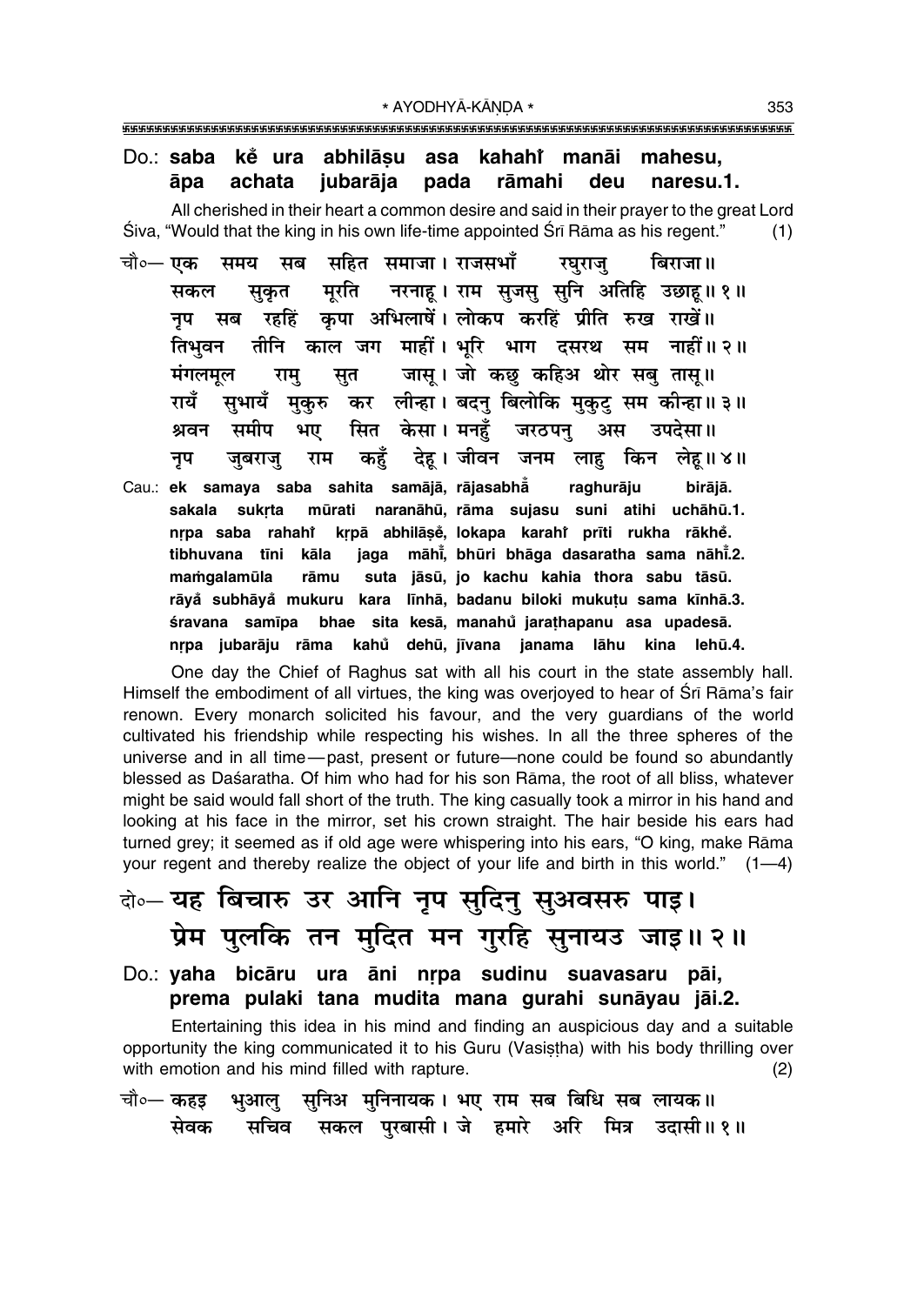सबहि राम प्रिय जेहि बिधि मोही। प्रभ असीस जन तन धरि सोही॥ परिवार गोसाईं। करहिं छोह सब रौरिहि नाईं॥२॥ बिप्र सहित सिर धरहीं। ते जन सकल बिभव बस करहीं॥ जे गर चरन रेन अनुभयउ न दुजें। सब् पायउँ रज पावनि पर्जे ॥ ३ ॥ मोहि सम यह मन मोरें। पंजिहि अभिलाष एक तोरें ॥ अब नाथ अनग्रह सहज सनेह। कहेउ मनि प्रसन्न लखि नरेस रजायस देह॥४॥ Cau.: kahai bhuālu sunia munināyaka, bhae rāma saba bidhi saba lāyaka. purabāsī, je ari sevaka saciva sakala hamāre mitra udāsī.1. sabahi rāmu priva iehi bidhi mohī, prabhu asīsa ianu tanu dhari sohī. bipra sahita parivāra gosāi, karahi chohu saba raurihi nāi.2. je gura carana renu sira dharahi, te janu sakala bibhava basa karahi. mohi sama yahu anubhayau na dūjė, sabu pāyaů raja pāvani pūjė.3. abhilāsu eku mana morė, pūjihi aba nātha anugraha torě. muni prasanna lakhi sahaja sanehū, kaheu dehū.4. naresa rajāyasu

Said the king, "Listen, O chief of sages: Rama is now accomplished in everyway. Servants and ministers, nay, all the people of the city and others who are either my enemies or friends or neutrals hold Rāma as dear as I do. It seems your benediction itself has incarnated in his lovely form. What more, my lord, all the Brāhmanas and their families cherish the same love for him as you do. Those who place on their head the dust from the Guru's feet acquire mastery as it were over all fortune. No one has realized it as I have done; I have obtained everything by adoring the holy dust from your feet. Now there remains only one longing in my heart and that too will be realized by your grace, my lord." The sage was delighted to perceive his artless devotion and said, "O king, give me your commands."  $(1-4)$ 

### बेञ्चल राजन राउर नामु जसु सब अभिमत दातार। फल अनुगामी महिप मनि मन अभिलाषु तुम्हार॥३॥

#### Do.: rājana rāura nāmu jasu saba abhimata dātāra. phala anugāmī mahipa mani mana abhilāsu tumhāra.3.

"O king, your very name and glory grant all one's desires. The object of your heart's desire, O jewel of monarchs, is accomplished even before you entertain the desire."  $(3)$ 

चौ०— सब बिधि गुरु प्रसन्न जियँ जानी। बोलेउ राउ रहँसि मृदु बानी॥ करिअहिं जबराज् । कहिअ कपा करि करिअ समाज् ॥ १ ॥ नाथ राम यह होइ उछाह। लहहिं लोग सब लोचन लाह।। मोहि अछत प्रभ प्रसाद सिव सबइ निबाहीं। यह लालसा एक मन माहीं॥ २॥ पनि न सोच तन रहउ कि जाऊ। जेहिं न होड़ पाछें पछिताऊ॥ सूनि मुनि दसरथ बचन सुहाए। मंगल मोद मूल मन भाए॥३॥ नृप जासु बिमुख पछिताहीं। जासु भजन बिनु जरनि न जाहीं॥ सन् भयउ तुम्हार तनय सोइ स्वामी। रामु पुनीत प्रेम अनुगामी॥४॥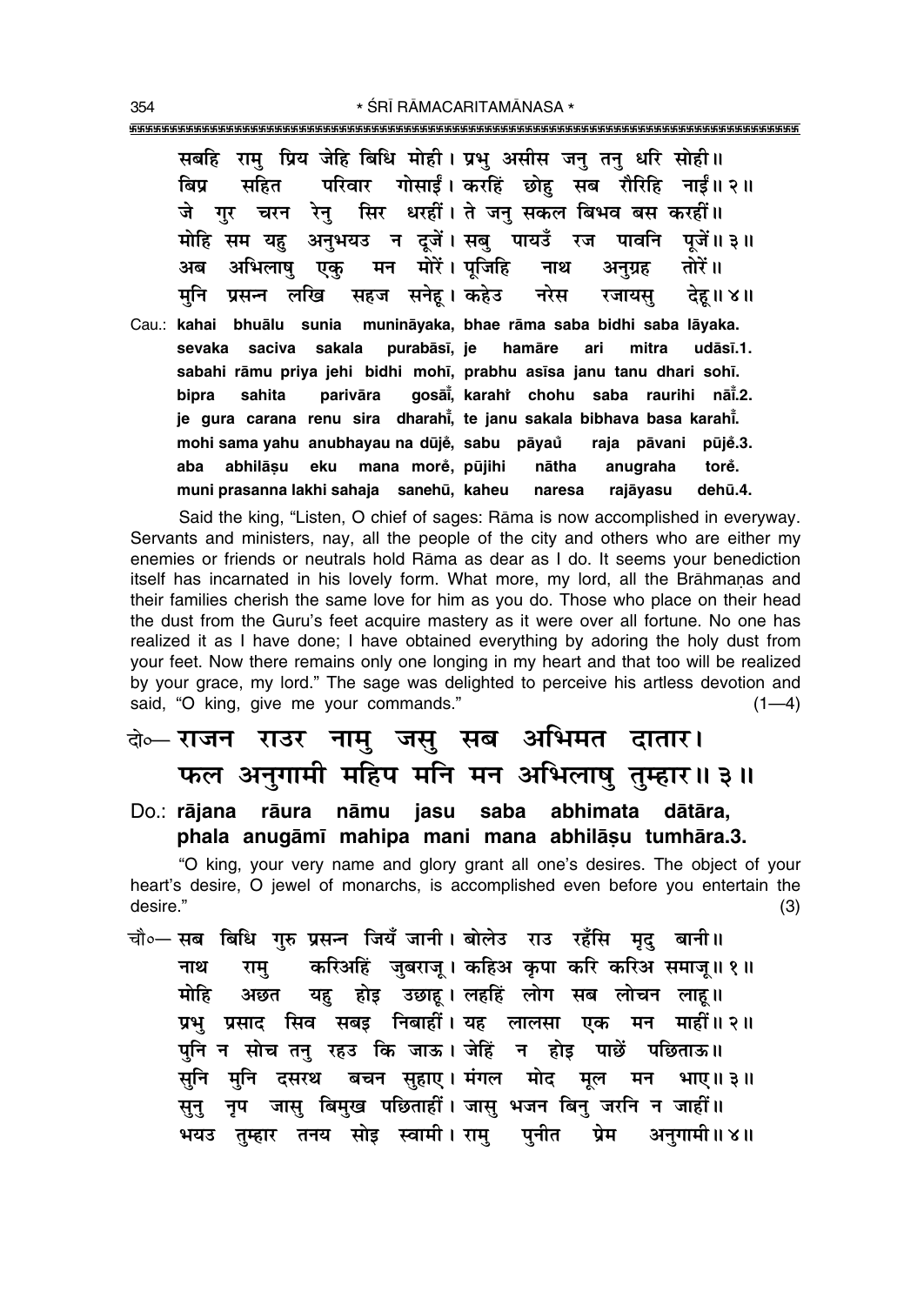\* AYODHYĀ-KĀNDA \* 

Cau.: saba bidhi guru prasanna jiyå jānī, boleu rāu rahåsi mrdu bānī. jubarājū, kahia samājū.1. nātha rāmu kariaht krpā kari karia uchāhū. lahahi lāhū. mohi achata vahu hoi loga saba locana prabhu prasāda siva sabai nibāhī, yaha eka māhī̃.2. lālasā mana puni na soca tanu rahau ki jāū, jehř na hoi pāchě pachitāū. suni muni dasaratha bacana suhāe, mamgala moda mūla mana bhāe.3. sunu nrpa jāsu bimukha pachitāhi, jāsu bhajana binu jarani na jāhi. bhayau tumhāra tanaya soi svāmī, rāmu punīta prema anugāmī.4.

When the king was assured in his heart of the Guru being so favourably disposed in everyway, he cheerfully said in gentle tones, "My lord, let Rāma be invested with regal powers; pray, command me so that necessary preparations may be set on foot. Let this happy event take place during my life-time so that all people may attain the reward of their evesight. By the Lord's blessing Siva has allowed everything to pass smoothly; this is the only longing that I have in my mind. Then I will not mind whether this body survives or not, so that I may not have to repent afterwards." The sage was pleased to hear these agreeable words of Daśaratha, which were the very fountain of felicity and joy. He said, "Listen, O king: aversion to Śrī Rāma makes one repent, while His adoration is the only means of soothing the agony of one's heart; nay, He follows like a shadow where there is unadulterated love; the same Lord Śrī Rāma has been born as a son to you."  $(1-4)$ 

### केन्चेगि बिलंबु न करिअ नृप साजिअ सबुइ समाजु। सुदिन सुमंगलु तबहिं जब रामु होहिं जुबराजु॥४॥

#### Do.: begi bilambu na karia nrpa sājia sabui samāju, sudina sumamgalu tabahi jaba rāmu hohi jubarāju.4.

"O king, let there be no delay, and make every preparation quickly. That day itself is auspicious and full of blessings, when Rāma it proclaimed regent."  $(4)$ 

- चौ∘— मुदित महीपति मंदिर आए। सेवक सचिव सूमंत्रू बोलाए॥ कहि जयजीव सीस तिन्ह नाए। भूप समंगल बचन सनाए। १॥ पाँचहि लागै नीका। करह हरषि हियँ रामहि टीका॥२॥ जौं मत प्रिय बानी। अभिमत बिरवँ परेउ जन पानी॥ मंत्री मदित सनत सचिव करहिं कर जोरी। जिअह जगतपति बरिस करोरी॥३॥ बिनती काज बिचारा। बेगिअ नाथ जग मंगल भल न बारा॥ लाइअ सचिव सुभाषा। बढ़त बौंड जन् लही सुसाखा॥४॥ नपहि मोद सनि
- Cau.: mudita mahīpati mamdira ãe, sevaka saciva sumamtru bolãe. kahi jayajīva sīsa tinha nãe, bhūpa sumamgala bacana sunãe.1. iaů păcahi lāgai nīkā, karahu harași hiyå mata rāmahi tīkā.2. mamtrī mudita sunata priya bānī, abhimata biravă pareu janu pānī. binatī saciva karahi kara jorī, jiahu jagatapati barisa karorī.3. jaga mamgala bhala kāju bicārā, begia nātha na lāia bārā. nrpahi modu suni saciva subhāṣā, baRhata baŭRa janu lahī susākhā.4.

The king returned rejoicing to his palace and summoned his servants and counsellors including Sumantra. They bowed their heads saying, "Victory to you may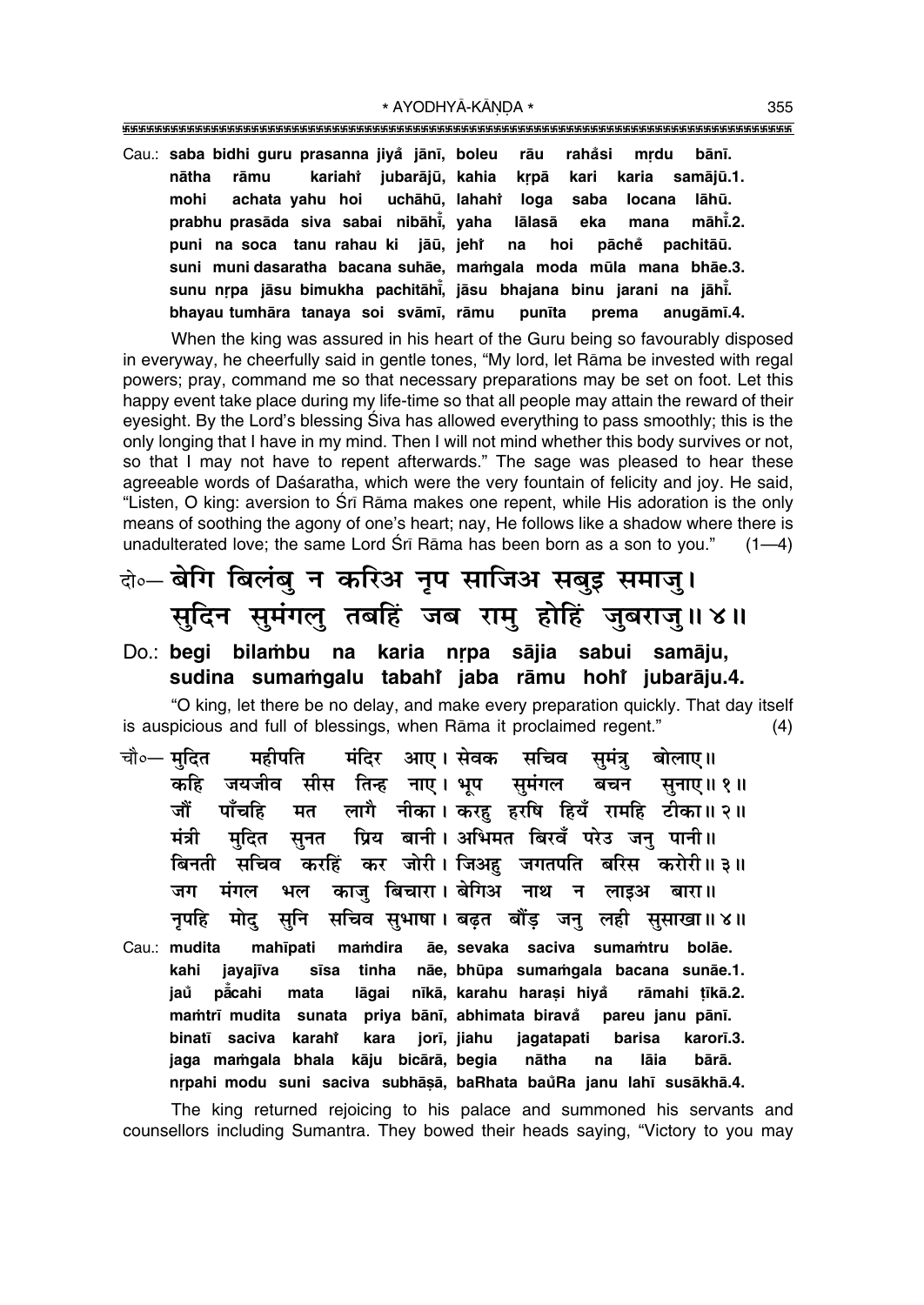you live long;" and the king placed before them the most auspicious proposal. "If this proposal finds favour with you all, instal Srī Rāma on the throne with a cheerful heart." The counsellors were glad to hear these agreeable words, which fell like a shower on the young plant of their desire. The ministers prayed with joined palms: "May you continue to live for millions of years, O sovereign of the world. You have thought out a good plan which is a source of happiness to the whole world; therefore, lord, make haste and lose no time." The king was pleased to hear the encouraging words of the ministers; it looked as if a growing creeper had obtained the support of a strong bough.  $(1-4)$ 

### बे⊶ कहेउ भूप मुनिराज कर जोइ जोइ आयसु होइ। राम राज अभिषेक हित बेगि करहु सोइ सोइ॥५॥

#### $Do:$  kaheu bhūpa munirāja kara joi joi āvasu hoi. rāma rāja abhiseka hita begi karahu soi soi.5.

Said the king, "Whatever orders the great sage Vasistha may be pleased to give in connection with Sri Rama's coronation should be promptly carried out."  $(5)$ 

- चौ∘— हरषि मनीस कहेउ मृदु बानी।अानहु सकल सुतीरथ पानी॥ फल पाना। कहे नाम गनि मंगल नाना॥१॥ औषध मल फुल बहु भाँती। रोम पाट पट अगनित जाती॥ चामर चरम बसन बस्तु अनेका। जो जग जोगु भूष अभिषेका॥ २॥ मनिगन मंगल बेद बिदित कहि सकल बिधाना। कहेउ रचह पर बिबिध बिताना॥ पुगफल केरा। रोपह बीथिन्ह पुर चहँ फेरा॥३॥ सफल रसाल चौकें चारू। कहह बनावन बेगि रचह मंज मनि बजारू ॥ कलदेवा। सब बिधि करह भमिसर सेवा॥४॥ गनपति पजह गर
- Cau.: harași munisa kaheu mrdu bāni, ānahu sutīratha sakala pānī. ausadha mūla phūla phala pānā, kahe nāma gani mamgala nānā.1. cāmara carama basana bahu bhātī, roma pāta pata aganita jātī. manigana mamgala bastu anekā, jo jaga jogu bhūpa abhiṣekā.2. beda bidita kahi sakala bidhānā, kaheu racahu pura bibidha bitānā. pūgaphala kerā, ropahu bīthinha pura cahů pherā.3. saphala rasāla racahu mamju mani caukě cārū, kahahu banāvana begi bajārū. pūiahu ganapati gura kuladevā, saba bidhi karahu bhūmisura sevā.4.

The great sage Vasistha gladly said in soft accents, "Fetch water from all principal sacred places." And then he enumerated by name a number of auspicious objects such as herbs, roots, flowers, fruits, leaves, chowries, deerskins, and draperies of various kinds including countless varieties of woollen and silken textiles, jewels and numerous other articles of good omen which were considered useful in this world for the coronation of a king. Detailing all the procedure laid down in the Vedas he said, "Erect canopies of all sorts in the city and transplant in the streets on all sides trees of the mango, arecanut and plantain with fruits. Paint beautiful designs on the floors filling them with costly jewels and tell the people to decorate the bazar promptly. Worship Lord Ganesa and your preceptor as well as the tutelary deity and render service in every form to the Brāhmanas, the very gods on earth."  $(1-4)$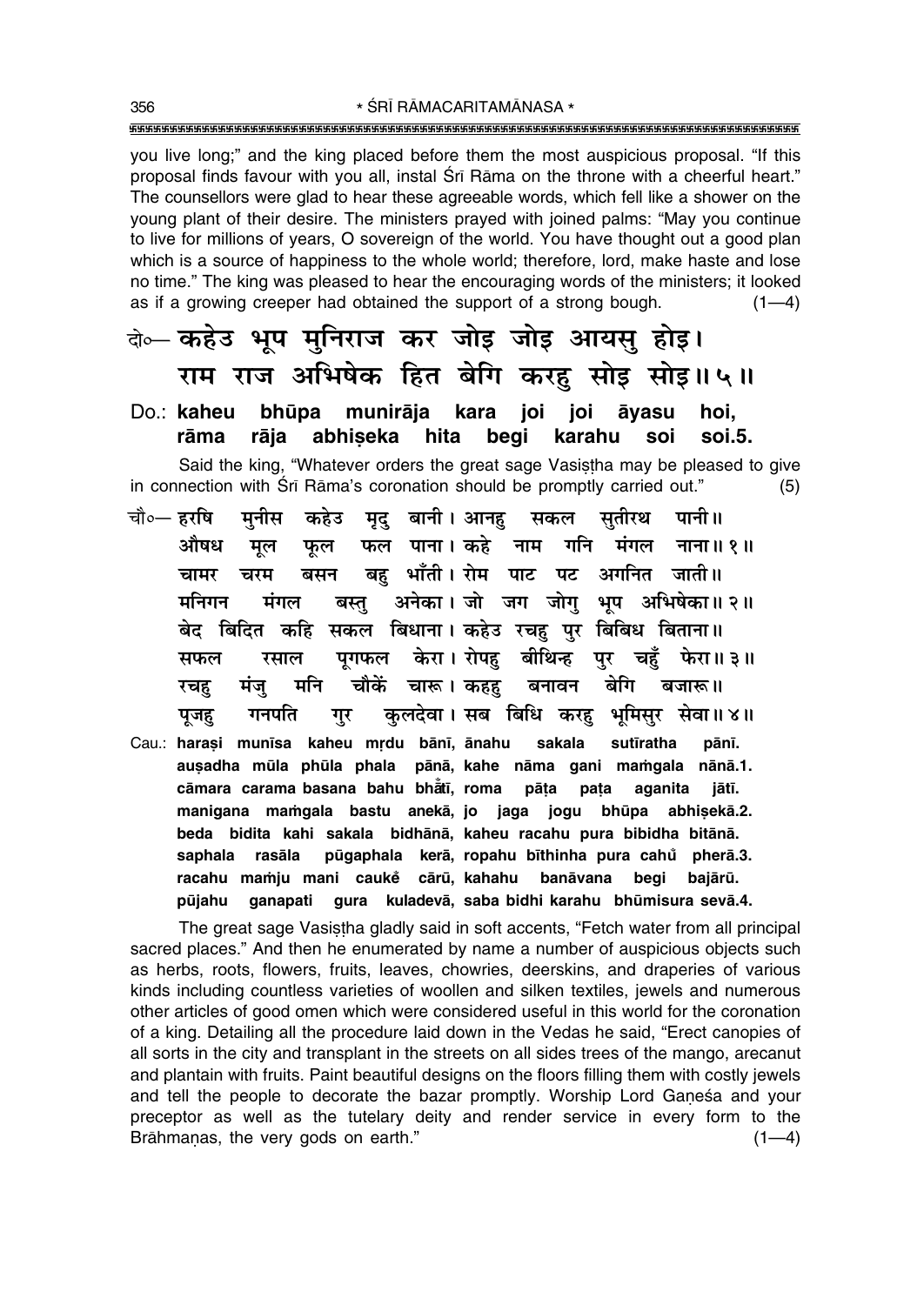### बे- ध्वज पताक तोरन कलस सजह तुरग रथ नाग। सिर धरि मुनिबर बचन सबु निज निज काजहिं लाग॥६॥

#### Do.: dhvaja patāka torana kalasa sajahu turaga ratha nāga, sira dhari munibara bacana sabu nija nija kājahi lāga.6.

"Prepare flags and banners, festal arches and vases as well as horses, chariots and elephants." Bowing to these orders of the great sage (Vasistha) all concerned applied themselves to their own work."  $(6)$ 

- चौ०— जो जेहि आयसु दीन्हा। सो तेहिं काजु प्रथम जनु कीन्हा॥ मनीस बिप्र पूजत राजा। करत राम हित मंगल काजा॥१॥ साध् सर अभिषेक सहावा । बाज राम गहागह बधावा ॥ अवध सनत राम सीय तन सगन जनाए। फरकहिं मंगल अंग सहाए।। २॥ परसपर कहहीं। भरत आगमन् पलकि सप्रेम सूचक अहहीं ॥ अति अवसेरी। सगुन प्रतीति भेंट प्रिय केरी॥३॥ बहत दिन भए सरिस प्रिय को जग माहीं। इहइ सगुन फलु दूसर नाहीं ॥ भरत दिन राती। अंडन्हि कमठ हृदउ जेहि भाँती॥४॥ रामहि मोच बंध
- Cau.: jo munīsa iehi āyasu dīnhā, so teht kāju prathama janu kīnhā. bipra sādhu sura pūjata rājā, karata rāma hita mamgala kājā.1. abhiseka suhāvā, bāja gahāgaha avadha badhāvā. sunata rāma janāe, pharakahi mamgala amga suhāe.2. rāma sīya tana saguna pulaki saprema parasapara kahahi, bharata āgamanu sūcaka ahahi. dina ati avaserī, saguna pratīti bhěța priya kerī.3. bhae bahuta bharata sarisa priya ko jaga māhi, ihai saguna phalu dūsara nāhi. rāmahi bamdhu soca dina rātī, amdanhi kamatha hrdau jehi bhātī.4.

With whatever duty the great sage charged any man, the latter accomplished it so promptly as if it had been done by him beforehand. The king adored Brāhmaņas, holy men and gods, and performed auspicious rites for the sake of Sri Rama's welfare. As soon as the delightful news of Sri Rama's installation reached the ears of the people, the whole of Ayodhyā resounded with festal music. Good omens manifested themselves in the person of Srī Rāma and Sītā; Their graceful lucky limbs began to throb. Experiencing a thrill of joy they lovingly said to one another, "The omens prognosticate Bharata's return. Many days have passed and our heart longs to meet him. Auspicious omens assure us of our meeting with a beloved friend, and in this world there is no one so dear to us as Bharata; the good omens can thus have but one meaning." Srī Rāma anxiously remembered His half-brother (Bharata) day and night, even as a turtle has its heart fixed on its eggs.  $(1-4)$ 

### वो०– एहि अवसर मंगलु परम सुनि रहँसेउ रनिवासु। सोभत लखि बिधु बढ़त जनु बारिधि बीचि बिलासु॥ ७॥

Do.: ehi avasara mamgalu parama suni rahăseu ranivāsu, sobhata lakhi bidhu baRhata janu bāridhi bīci bilāsu.7.

That very time the ladies of the palace were delighted to hear this most auspicious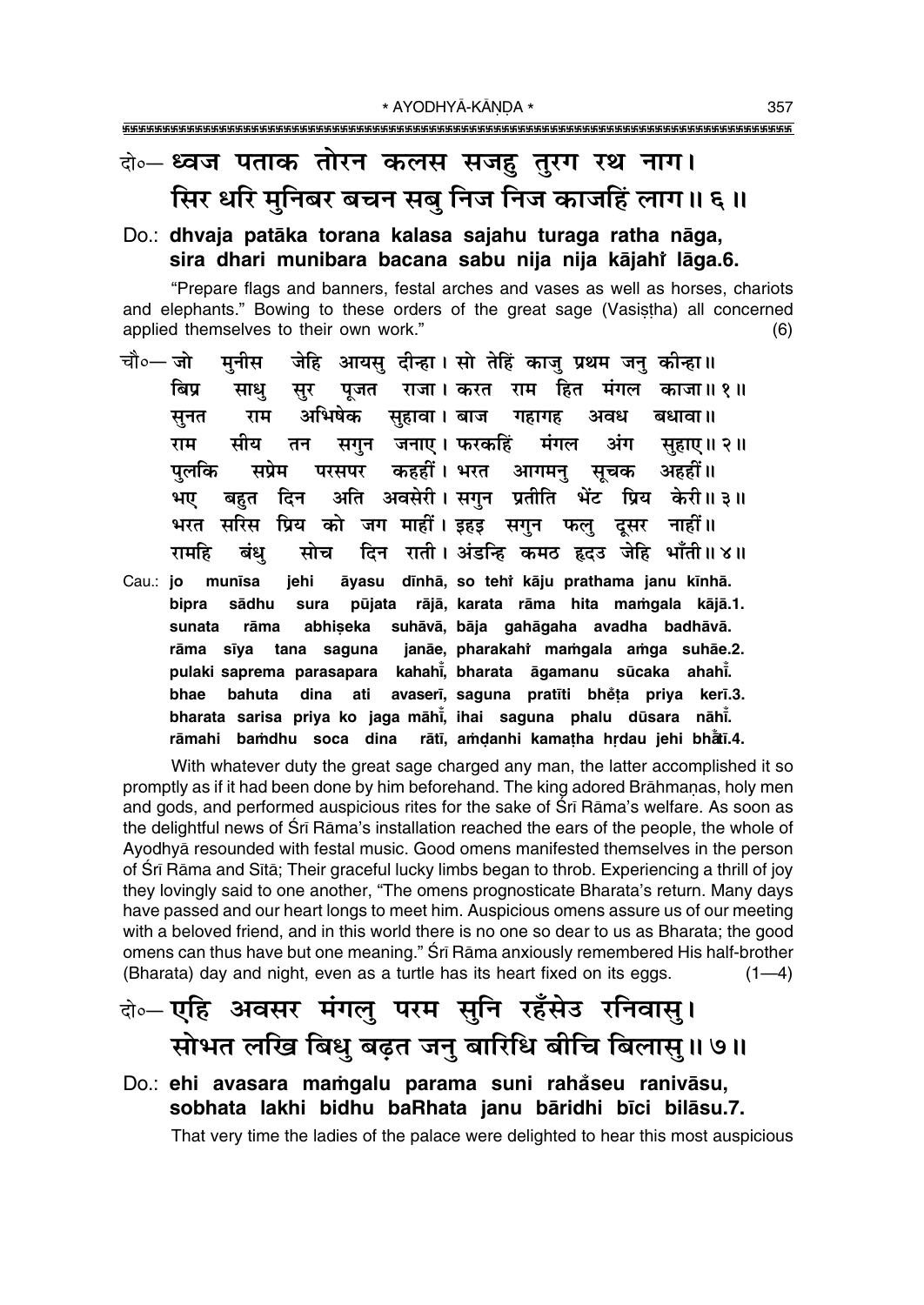news, even as the waves of the ocean commence their lovely sport on perceiving the waxing moon.  $(7)$ 

|        |                |         |                | चौ∘— प्रथम  जाइ  जिन्ह  बचन  सुनाए । भूषन  बसन  भूरि  तिन्ह  पाए ॥                                                                                                                             |                        |  |            |  |
|--------|----------------|---------|----------------|------------------------------------------------------------------------------------------------------------------------------------------------------------------------------------------------|------------------------|--|------------|--|
| प्रेम  |                |         |                | पुलकि तन मन अनुरागीं। मंगल कलस सजन सब लागीं॥१॥                                                                                                                                                 |                        |  |            |  |
| चौकें  | चारु           |         |                | सुमित्राँ पूरी। मनिमय बिबिध भाँति अति रूरी॥                                                                                                                                                    |                        |  |            |  |
| आनँद   | मगन            |         |                | राम महतारी।।दिए दान बहु बिप्र हँकारी॥२॥                                                                                                                                                        |                        |  |            |  |
| पूजीं  |                |         |                | ग्रामदेबि सुर नागा।कहेउ बहोरि देन बलिभागा॥                                                                                                                                                     |                        |  |            |  |
|        |                |         |                | जेहि बिधि होइ राम कल्यानू।देहु दया करि सो बरदानू॥३॥                                                                                                                                            |                        |  |            |  |
| गावहिं |                |         |                | मंगल कोकिलबयनीं । बिधुबदनीं मृगसावकनयनीं ॥ ४ ॥                                                                                                                                                 |                        |  |            |  |
| cauke് | cāru           |         |                | Cau.: prathama jāi jinha bacana sunāe, bhūṣana basana bhūri tinha pāe.<br>prema pulaki tana mana anurāgi, mamgala kalasa sajana saba lāgi.1.<br>sumitră pūrī, manimaya bibidha bhāti ati rūrī. |                        |  |            |  |
| ānåda  |                |         |                | magana rāma mahatārī, die dāna bahu bipra håkārī.2.                                                                                                                                            |                        |  |            |  |
| pūji̇̃ | grāmadebi sura |         |                |                                                                                                                                                                                                | nāgā, kaheu bhori dena |  | balibhāgā. |  |
| jehi   |                |         | bidhi hoi rāma | kalyānū, dehu dayā kari so baradānū.3.                                                                                                                                                         |                        |  |            |  |
| gāvahi |                | mamgala |                | kokilabayani̇̃, bidhubadani̇̃ mr̥gasāvakanayani̇̃.4.                                                                                                                                           |                        |  |            |  |

Those who broke the news were richly rewarded with ornaments and costumes. With their body thrilling over with emotion and heart full of rapture all the queens started preparing festal vases. Queen Sumitra painted with coloured meal lovely diagrams in various charming designs and filled them with jewels. Overwhelmed with delight Srī Rāma's mother (Kausalya) summoned the Brahmanas and loaded them with gifts. She worshipped village deities and other gods and Nagas and vowing them further offerings said to them, "In your mercy grant me a boon which may ensure Sri Rama's welfare." Moon-faced and fawneyed ladies sang festal strains in a voice as sweet as the notes of a cuckoo.  $(1-4)$ 

## दो०-राम राज अभिषेकु सुनि हियँ हरषे नर नारि। लगे सुमंगल सजन सब बिधि अनुकूल बिचारि॥८॥

#### Do.: rāma rāja abhiseku suni hiyå harase nara nāri, lage sumamgala sajana saba bidhi anukūla bicāri.8.

Men and women rejoiced in their heart to hear of Srī Rāma's installation on the throne; and thinking God to be favourably disposed towards them all began to make preparations.  $(8)$ 

|    |  |  |  | चौ०— तब     नरनाहँ     बसिष्ठु     बोलाए । रामधाम     सिख     देन     पठाए॥ |  |
|----|--|--|--|-----------------------------------------------------------------------------|--|
| गर |  |  |  | आगमनु सुनत रघुनाथा।द्वार आइ पद नायउ माथा॥१॥                                 |  |
|    |  |  |  | सादर अरघ देइ घर आने।सोरह भाँति पूजि सनमाने॥                                 |  |
|    |  |  |  | गहे चरन सिय सहित बहोरी।बोले रामु कमल कर जोरी॥२॥                             |  |
|    |  |  |  | सेवक सदन स्वामि आगमन् ।मंगल मूल अमंगल दमन् ॥                                |  |
|    |  |  |  | तदपि उचित जनु बोलि सप्रीती। पठइअ काज नाथ असि नीती॥३॥                        |  |
|    |  |  |  | प्रभुता तजि प्रभु कीन्ह सनेहू। भयउ पुनीत आजु यहु गेहू॥                      |  |
|    |  |  |  | आयसु होइ सो करौं गोसाईं।सेवकु लहइ स्वामि सेवकाईं॥४॥                         |  |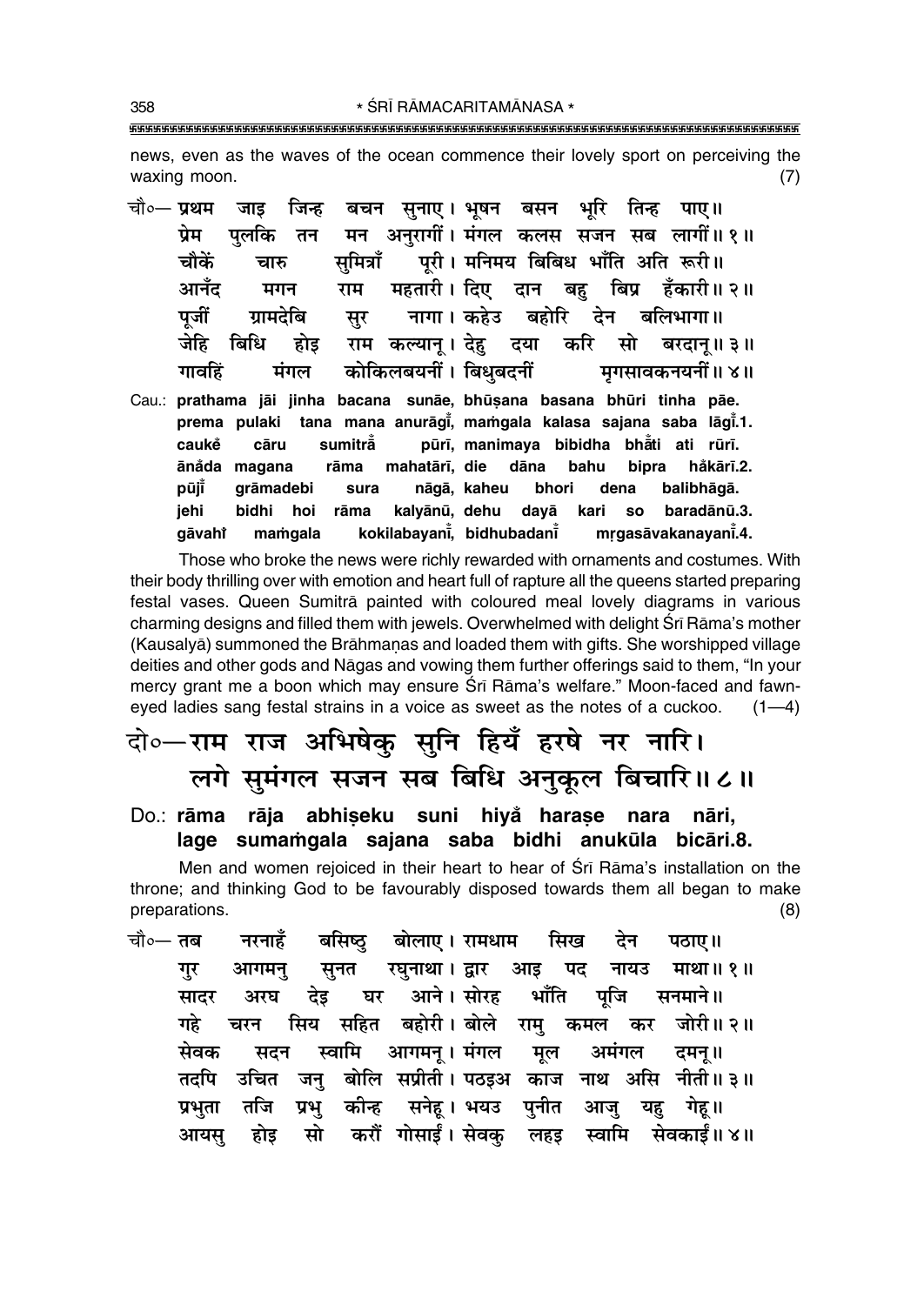\* AYODHYĀ-KĀNDA \* 

naranāhå Cau.: taba bsisthu bolāe, rāmadhāma sikha dena pathāe. gura āgamanu sunata raghunāthā, dvāra māthā.1. āi pada nāvau sādara aragha dei āne. soraha bhẳti ahara pūii sanamāne. kamala gahe carana siya sahita bahorī, bole rāmu kara jorī.2. sevaka sadana svāmi āgamanū, mamgala mūla amamgala damanū. tadapi ucita janu boli saprītī, pathaia kāja nātha asi nītī.3. prabhutā taji prabhu kīnha sanehū, bhayau punīta āju yahu gehū. gosāi, sevaku sevakāt.4. āvasu hoi karaů lahai svāmi **SO** 

The king then called Vasistha and sent him to Sri Rama's apartments for tendering opportune advice. The moment the Lord of Raghus, Srī Rāma, heard of the Guru's arrival, He repaired to the door and, bowed His head at his feet. Reverently offering him water to wash his hands with He ushered the sage and paid him honour by worshipping him in the sixteen prescribed modes.\* Then clasping his feet with Sita, Sri Rama spoke with His lotus palms joined in prayer, "A master's visit to his servant's house is the root of all blessings and a panacea for all evils; yet it would have been more fitting, my lord, for the master to have lovingly sent for the servant and charged him with a duty; for such is the right course. Since, however, my lord has laid aside his authority and showed his affection to me (by calling on me) my house has been hallowed today. I am ready to do what I am bid, holy sir; for a servant is benefited only by serving his master."  $(1-4)$ 

### बे॰ सुनि सनेह साने बचन मुनि रघुबरहि प्रसंस। राम कस न तुम्ह कहहु अस हंस बंस अवतंस॥९॥

#### Do.: suni saneha sāne bacana muni raghubarahi prasamsa, rāma kasa na tumha kahahu asa hamsa bamsa avatamsa.9.

On hearing these words, steeped in affection as they were, the sage applauded the Chief of Raghus, Srī Rāma, and said, "It is but meet, O Rāma, that you should say so, the ornament of the solar race that you are."  $(9)$ 

| चौ∘— बरनि |                                          |  |  |       |                                      | राम गुन सीलु सुभाऊ।बोले प्रेम पुलकि मुनिराऊ॥    |  |
|-----------|------------------------------------------|--|--|-------|--------------------------------------|-------------------------------------------------|--|
| भूप       |                                          |  |  |       |                                      | सजेउ अभिषेक समाजू। चाहत देन तुम्हहि जुबराजू॥१॥  |  |
| राम       | करह                                      |  |  |       |                                      | सब संजम आजू। जौं बिधि कुसल निबाहै काजू॥         |  |
| गरु       |                                          |  |  |       |                                      | सिख देइ राय पहिं गयऊ। राम हृदयँ अस बिसमउ भयऊ॥२॥ |  |
| जनमे      | एक                                       |  |  |       |                                      | संग सब भाई। भोजन सयन केलि लरिकाई॥               |  |
| करनबेध    |                                          |  |  |       |                                      | उपबीत बिआहा।संग संग सब भए उछाहा॥३॥              |  |
| बिमल      | बंस                                      |  |  |       |                                      | यहु अनुचित एकू।बंधु बिहाइ बड़ेहि अभिषेकू॥       |  |
| प्रभ      | सप्रेम                                   |  |  |       |                                      | पछितानि सुहाई । हरउ भगत मन कै कुटिलाई॥४॥        |  |
|           | Cau.: barani rāma guna sīlu subhāū, bole |  |  | prema | pulaki                               | munirāū.                                        |  |
| bhūpa     | sajeu                                    |  |  |       | abhiṣeka samājū, cāhata dena tumhahi | jubarājū.1.                                     |  |

<sup>\*</sup> The sixteen modes of worship prescribed in Tantric works consist in offering the following:--(1) Asana (seat), (2) Pādya (water for washing the feet), (3) Arghya (water for washing the hands), (4) Acamanīya (water to drink), (5) Snānīya (water for ablution), (6) Gandha (sandal-paste), (7) Vastra (raiment), (8) Puṣpa (flowers), (9) Dhūpa (burning incense), (10) Dīpa (light), (11) Naivedya (food), (12) Ācamanīya (water for rinsing the mouth), (13) Tāmbūla (betel-leaves), (14) Dakṣiṇā (a gift in coins), (15) Pradakṣiṇā (circumambulation), and (16) Nīrājana (waving lights).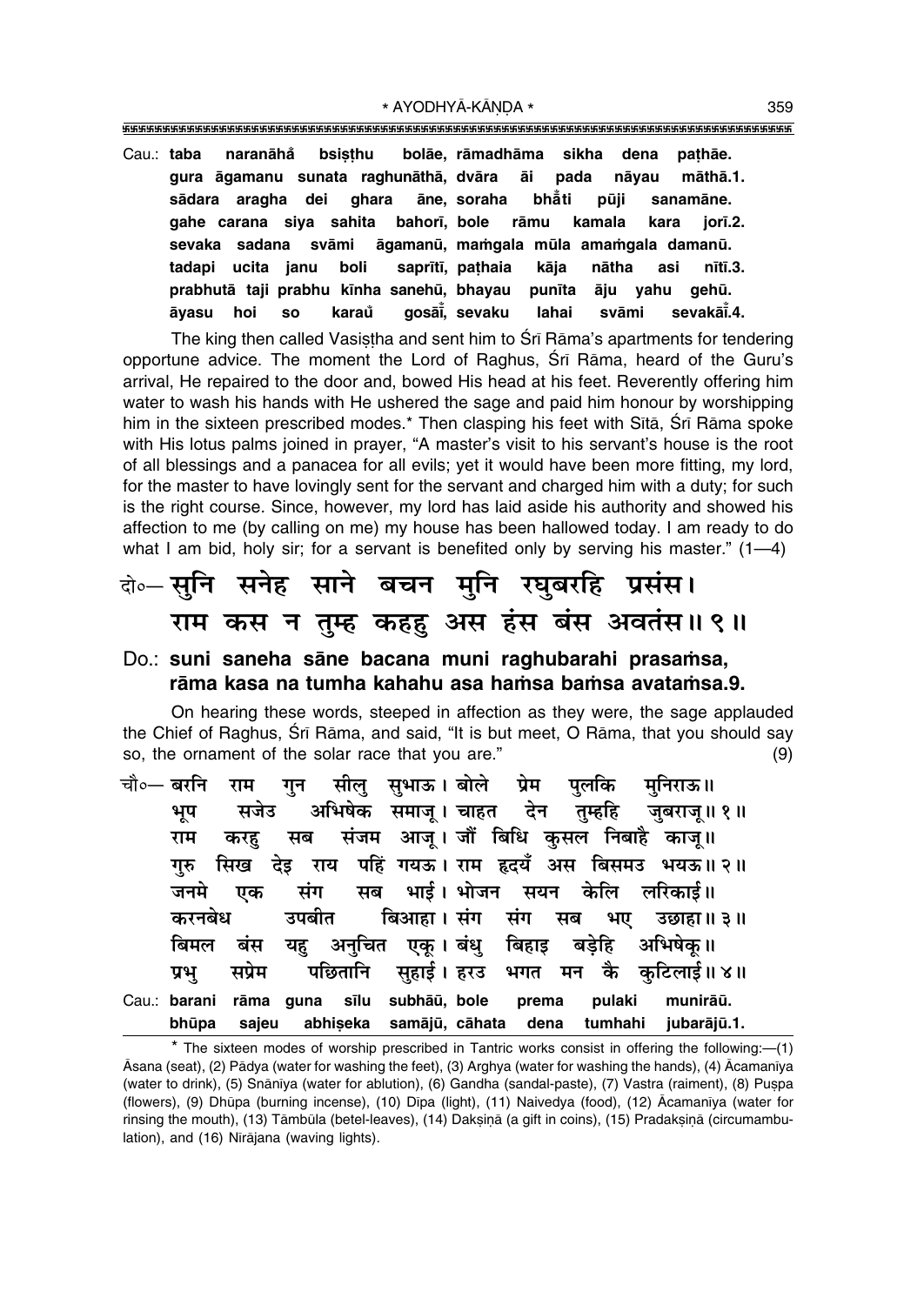rāma karahu saba samjama ajū, jaŭ bidhi kusala nibāhai kājū. **guru sikha dei råya pahiÚ gayaµu, råma hædaya° asa bisamau bhayaµu.2. janame eka sa≈ga saba bhå∂, bhojana sayana keli larikå∂. karanabedha upab∂ta biåhå, sa≈ga sa≈ga saba bhae uchåhå.3.** bimala bamsa yahu anucita ekū, bamdhu bihāi baRehi abhisekū. **prabhu saprema pachitåni suhå∂, harau bhagata mana kai ku¢ilå∂.4.**

Extolling Śrī Rāma's goodness, amiability and noble disposition, the lord of sages, Vasistha, said, thrilling over with emotion, "The king has made preparations for the installation ceremony; he would invest You with regal powers. Råma, You should observe religious austerity today so that God may bring this affair to a happy conclusion." Having admonished Him in this way the Guru returned to the king; while Śrī Rāma felt uneasy in His heart and said to Himself, "My brothers and myself were all born together and together have we dined, slept and played in our childhood; the piercing of our ear-lobes, (one of the sixteen sacraments incumbent on a Hindu), our investiture with the sacred thread, wedding and all other ceremonies have been gone through together. The only unseemly practice in this spotless line is that the eldest should be installed on the throne to the exclusion of his younger brothers.î May this loving and graceful expression of regret on the part of the Lord drive away all suspicion from the mind of His devotees.  $(1-4)$ 

### दो**०– तेहि अवसर आए लखन मगन प्रेम आनंद।** सनमाने प्रिय बचन कहि रघुकुल कैरव चंद॥१०॥

#### Do.: **tehi avasara āe lakhana magana prema ānamda**, sanamāne priya bacana kahi raghukula kairava camda.10.

On that very occasion came Laksmana steeped in love and rapture; Śrī Rāma, who delighted Raghu's race even as the moon delights a lily flower, greeted him with endearing words. (10)

- <sub>.चौ०</sub>— बाजहिं बाजने बिबिध बिधाना। पर प्रमोद नहिं जाइ बखाना॥ भरत आगमनु सकल मनावहिं । आवहँ बेगि नयन फलु पावहिं ॥ १ ॥ हाट बाट घर गलीं अथाईं। कहहिं परसपर लोग लोगाईं॥ **कालि लगन भलि केतिक बारा। पुजिहि बिधि अभिला**षु हमारा॥२॥ ॅंकनक सिंघासन सीय समेता। बैठहिं राम् होइ चित चेता॥ सकल कहहिं कब होइहि काली। बिघन मनावहिं देव कचाली॥ ३॥ तिन्नहि सोहाइ न अवध बधावा। चोरहि चंदिनि राति न भावा॥ सारद बोलि बिनय सुर**करहीं । बारहिं बार पाय लै परहीं**॥४॥ Cau.: **båjahiÚ**  $\blacksquare$  bājane bibidh bidhānā, pura pramodu nahi jāi bakhānā. bharata āgamanu sakala manāvahi, āvahů begi nayana phalu pāvahi.1. **hå¢a bå¢a ghara gal∂° athå∂° , kahahiÚ parasapara loga logå∂° .** kāli lagana bhali ketika bārā, pūjihi bidhi abhilāșu hamārā.2. **kanaka si≈ghåsana s∂ya sametå, bai¢hahiÚ råmu hoi cita cetå.**
	- **sakala kahahiÚ** hoihi kālī, bighana manāvahî  **deva kucål∂.3. tinhahi sohåi na avadha badhåvå, corahi ca≈dini råti na bhåvå. sårada boli binaya sura karah∂° , bårahiÚ båra påya lai parah∂° .4.**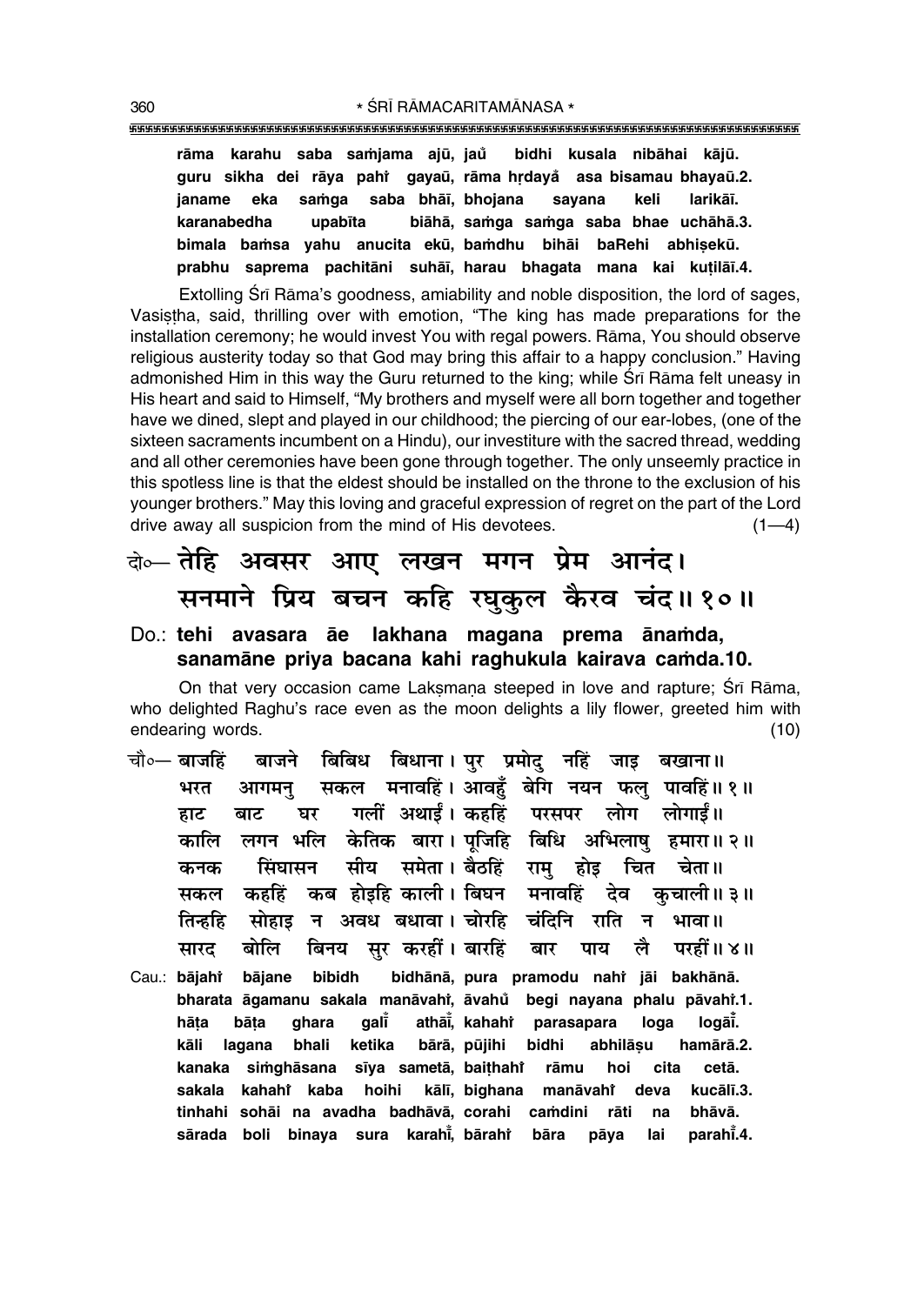There was a sound of music of various kinds, and the rejoicing in the city was beyond words. All prayed for Bharataís return (from his maternal uncleís) and said to one another, "Would that Bharata came with expedition and obtained the reward of his eyes." In every bazar, street, house, lane and place of resort men and women talked to one another, "When will that blessed hour start tomorow; during which God will fulfil our desire, when with Sītā beside Him Śrī Rāma will take His seat on the throne of gold and when the object of our desire will be accomplished?" They all said, "When will the morrow come?" While the wicked gods prayed that some trouble might brew in the meantime. The rejoicing that was going on in Ayodhyå did not please them even as a moonlit night is not liked by a thief. Invoking Sarada the gods supplicated her and laying hold of her feet fell at them again and again.  $(1-4)$ 

# बे**०– बिपति हमारि बिलोकि बड़ि मातु करिअ सोइ आजु। ⁄UE** जाहिं बन राजु तजि होइ सकल सुरकाजु॥११॥

#### Do.: **bipati hamåri biloki baRi måtu karia soi åju, råmu jåhiÚ bana råju taji hoi sakala surakåju.11.**

ìPerceiving our grave calamity, O Mother, manipulate things in such a way today that Srī Rāma may retire into the forest, relinquishing His throne, and the object of us immortals may be wholly accomplished.<sup>"</sup> (11)

- चौ०— सनि सर बिनय ठाढि पछिताती। भइउँ सरोज बिपिन हिमराती॥ देखि देव पनि कहहिं निहोरी।**मात् तोहि नहिं थोरिउ खोरी॥१॥ बिसमय हरष रहित रघुराऊ। तुम्ह जानह सब राम प्रभाऊ**॥ जीव करम बस सख दख भागी। जाइअ अवध देव हित लागी॥२॥ खार बार गहि चरन सँकोची।**चली बिचारि बिबध मति पोची**॥ ऊँच निवासु नीचि करतृती।**देखि न सकहिं पराइ बिभुती॥३॥** <u>आगिल काजु बिचारि बहोरी। करिहहिं चाह कुसल कबि मोरी॥</u> हरषि हृदयँ दसरथ पुर आई।जन् ग्रह दसा दुसह दुखदाई॥४॥
- Cau.: **suni sura binaya ¢håRhi pachitåt∂, bhaiu saroja bipina himaråt∂. ° dekhi deva puni kahahiÚ nihor∂, måtu tohi nahiÚ thoriu khor∂.1. bisamaya hara¶a rahita raghuraµu, tumha jånahu saba råma prabhåµu. j∂va karama basa sukha dukha bhåg∂, jåia avadha deva hita låg∂.2. båra båra gahi carana sa°koc∂, cal∂ bicåri bibudha mati poc∂.**  $\tilde{\mathbf{u}}$ ca **ca nivåsu n∂ci karatµut∂, dekhi na sakahiÚ** na sakahî parāi bibhūtī.3. **ågila kåju bicåri bahor∂, karihahiÚ cåha kusala kabi mor∂. hara¶i hædaya° dasaratha pura å∂, janu graha daså dusaha dukhadå∂.4.**

Hearing this prayer of the divinities goddess Sarada stood still and was grieved at the thought that she was going to play the same role with reference to the people of Ayodhyå as a wintry night does with respect to a bed of lotuses. Seeing her downcast the gods spoke again in a suppliant tone, "Mother, not the least blame will attach to you; for the Lord of Raghus is above sorrow and joy alike. You are fully acquainted with Srī Råmaís glory. As for the people, every embodied soul is subject to pleasure and pain according to its fate. Therefore, you should go to Ayodhya for the good of the celestials."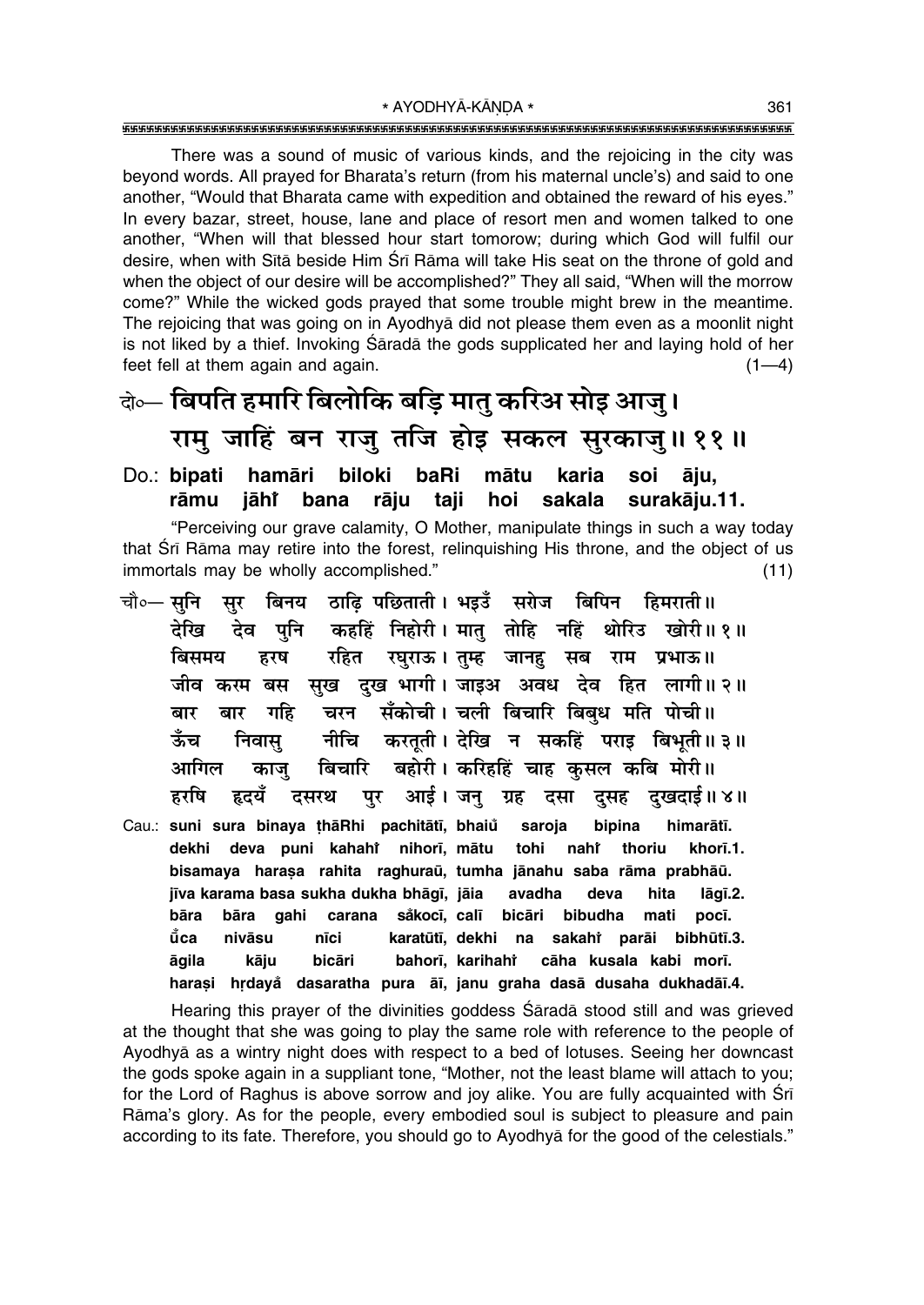\* ŚRĪ RĀMACARITAMĀNASA \* 

Clasping her feet again and again they exerted great pressure on her till she yielded and set out, considering the gods as mean-minded. She said to herself, "Though their abode is on high, their doings are mean; they cannot see others prosperity." Again, reflecting on the role she was destined to perform in the days to come, when worthy poets would seek her favour, she came with a cheerful heart to the capital of Daśaratha like the intolerably evil influence of a planet.  $(1-4)$ 

वे∘- नाम् मंथरा मंदमति चेरी कैकइ केरि। अजस पेटारी ताहि करि गई गिरा मति फेरि॥१२॥

#### mamdamati Do.: nāmu mamthara cerī kaikai keri. tāhi ajasa petārī karī qaī airā mati pheri.12.

Now Kaikeyī (Bharata's mother) had a dull-witted servant-maid, Mantharā by name; having perverted her reason and making her a receptacle of ill-repute, the goddess of speech returned to her abode.  $(12)$ 

- चौ०— दीख बनावा । मंजुल मंगल मंथरा नगरु बाज बधावा ॥ काह उछाहू। राम तिलकु सुनि भा उर दाहू॥१॥ पुछेसि लोगन्ह बिचारु कुबुद्धि कुजाती। होइ अकाजु कवनि बिधि राती॥ करड देखि लागि मधु कुटिल किराती। जिमि गवँ तकइ लेउँ केहि भाँती॥२॥ मात पहिं गड़ बिलखानी। का अनमनि हसि कह हँसि रानी॥ भरत लेइ उसासू। नारि चरित करि ढारइ आँसू॥३॥ ऊतरु देड न हँसि कह रानि गालु बड़ तोरें। दीन्ह लखन सिख अस मन मोरें॥ न बोल चेरि बडि पापिनि। छाडइ स्वास कारि जन् साँपिनि॥४॥ तबहँ banāvā, mamjula mamgala bāja badhāvā.
- Cau.: dīkha mamtharā nagaru uchāhū, rāma tilaku suni bhā ura dāhū.1. pūchesi loganha kāha karai bicāru kubuddhi kujātī, hoi akāju kavani bidhi rātī. kuțila kirātī, jimi gavå takai leů kehi bhåtī.2. dekhi lāgi madhu bilakhānī, kā anamani hasi kaha bharata mātu pahr gai håsi rānī. ūtaru dei lei usāsū, nāri carita dhārai ăsū.3. na kari kaha rāni gālu baRa torė, dīnha lakhana sikha asa mana morė. hắsi tabahů na bola ceri baRi pāpini, chāRai svāsa kāri janu sāpini.4.

Mantharā saw the city decorated and festal music melodiously playing; she, therefore, asked the people, "What is all this rejoicing about?" When she heard of Sri Rāma's coming installation, she felt distressed in her heart. That evil-minded and lowborn woman pondered how mischief might be created overnight, even as a wily Bhila woman who has seen a honeycomb hanging from a tree schemes how to get hold of the honey. Pulling a long face she approached Bharata's mother. "What makes you look so grave?" the queen smilingly asked. She made no answer, but only heaved a deep sigh, and adopting the way of women shed crocodile tears. Said the queen laughing, "You are a most saucy girl; what I suspect, therefore, is that Laksmana has taught you a lesson." Even then the most wicked servant-maid would not speak and merely hissed like a cobra.  $(1-4)$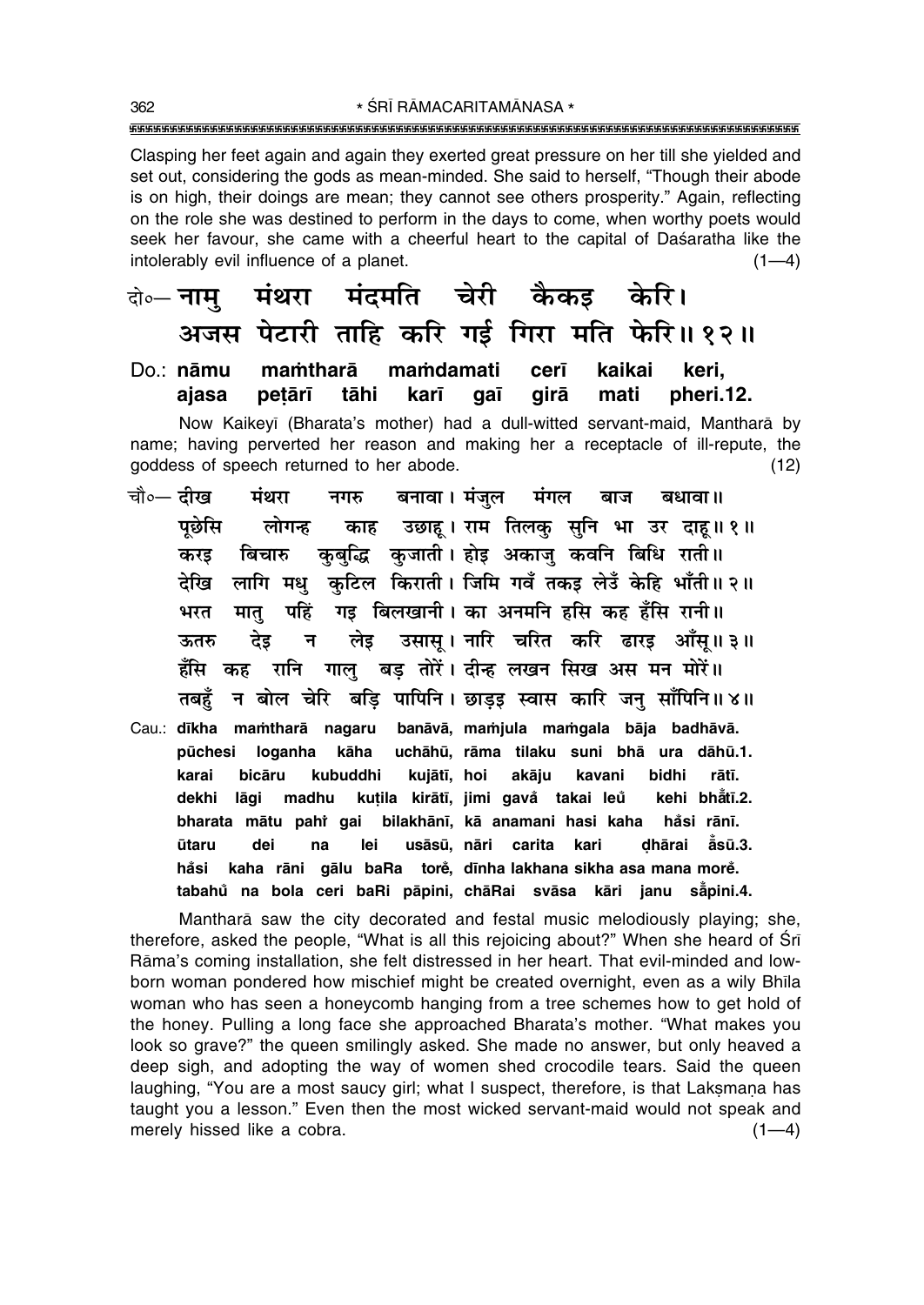## केन्-सभय रानि कह कहसि किन कुसल रामु महिपालु । लखनु भरतु रिपुदमनु सुनि भा कुबरी उर सालु॥१३॥

#### Do.: sabhaya rāni kaha kahasi kina kusala rāmu mahipālu, lakhanu bharatu ripudamanu suni bhā kubarī ura sālu.13.

Apprehensive of mischief, the queen said to her, "How is it that you do not speak? I hope Rāma and his royal father, Laksmana, Bharata and Ripudamana (Satrughna) are all well?" The hump backed woman (Manthara) was pained at heart to hear these words.  $(13)$ 

- चौ०— कत सिख देइ हमहि कोउ माई। गालु करब केहि कर बलु पाई॥ रामहि छाडि कसल केहि आज। जेहि जनेस टेड जबराज॥ १॥ भयउ कौसिलहि बिधि अति दाहिन। देखत गरब रहत उर नाहिन॥ देखहु कस न जाइ सब सोभा। जो अवलोकि मोर मनु छोभा॥२॥ सोचु तुम्हारें। जानति हहु बस नाहु हमारें॥ बिदेस न पत प्रिय सेज तुराई।लखहु न भूप कपट चतुराई॥३॥ नीट बहत सनि प्रिय बचन मलिन मन जानी। झकी रानि अब रह अरगानी॥ अस कबहँ कहसि घरफोरी। तब धरि जीभ कढावउँ तोरी॥४॥ पनि
- Cau.: kata sikha dei hamahi kou māī, gālu karaba kehi kara balu pāī. rāmahi chāRi kusala kehi ājū, jehi janesu dei jubarājū.1. bhayau kausilahi bidhi ati dāhina, dekhata garaba rahata ura nāhina. dekhahu kasa na jāi saba sobhā, jo avaloki mora manu chobhā.2. socu tumhārė, jānati hahu basa nāhu hamārė. pūtu bidesa na nīda bahuta priva seja turāī, lakhahu na bhūpa kapata caturāī.3. suni priya bacana malina manu jānī, jhukī rāni aba rahu aragānī. puni asa kabahů kahasi gharaphorī, taba dhari jībha kaRhāvaů torī.4.

"Why should anyone, O mother, give me a lesson? And on whose strength shall I be cheeky? Who is happy today, except Rāma, whom the king is going so invest with regal powers? Providence has turned most favourable to Kausalya; seeing this she cannot contain the pride of her bosom. Why not go and se for yourself all the splendour, the sight of which has agitated my mind? Your son is away; while you are complacent under the notion that your lord is under your thumb. You are excessively fond of sleeping on a cushioned bed and are unable to detect the deceitful cunning of the king." Hearing these affectionate words, yet knowing her malicious mind the queen angrily said, "Keep quiet now. If you ever speak thus again, expert as you are in sowing seeds of discord in a family, I will have your tongue pulled out."  $(1-4)$ 

बे∘– काने खोरे कूबरे कुटिल कुचाली जानि। तिय बिसेषि पुनि चेरि कहि भरतमातु मुसुकानि॥ १४॥ Do.: kāne khore kutila kucālī kūbare jāni, tiya bisesi puni ceri kahi bharatamātu musukāni.14. "The one-eyed, the lame and the hump-backed, know these to be perverse and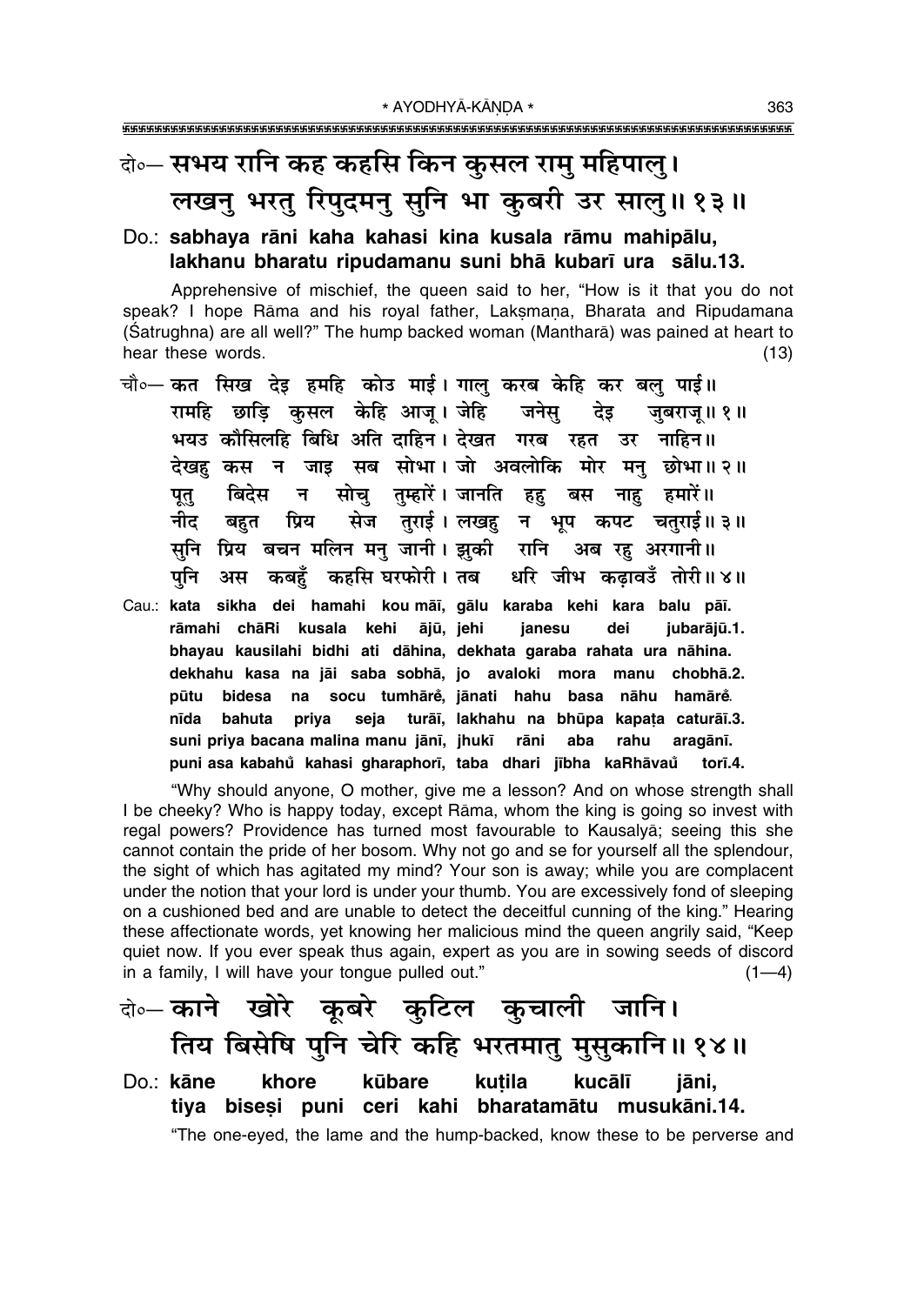wicked, more so if they come of the fair sex and particularly those belonging to the menial class!" said Bharata's mother and smiled.  $(14)$ 

- दीन्हिउँ तोही। सपनेहँ तो पर कोपु न मोही॥ चौ०— प्रियबादिनि सिख दायक सोई। तोर कहा फर जेहि दिन होई॥१॥ सदिन समंगल लघु भाई। यह दिनकर कुल रीति सुहाई॥ जेत स्वामि सेवक तिलक जौं साँचेहँ काली। देउँ माग मन भावत आली॥२॥ राम सब महतारी। रामहि सहज सुभायँ पिआरी॥ कौमल्या सम सनेह बिसेषी। मैं करि प्रीति परीछा देखी॥३॥ मो करहिं पर बिधि जनम् देइ करि छोह। होहँ राम सिय जौं पतोह ॥ पुत प्रान तें अधिक राम् प्रिय मोरें। तिन्ह कें तिलक छोभ् कस तोरें॥४॥
- dīnhiů Cau.: priyabādini tohī, sapanehů to para kopu na mohī. sikha sudinu sumamqala dāyaku soī, tora kahā phura jehi dina hoī.1. bhāī, yaha dinakara kula rīti jetha svāmi sevaka laghu suhāī. săcehů kālī, deů rāma tilaku jaů māgu mana bhāvata ālī.2. mahatārī, rāmahi sahaja kausalyā sama saba subhāvå piārī. mo para karahi sanehu bisesī, mat dekhī.3. kari prīti parīchā jaů bidhi janamu dei kari chohū, hohů rāma siya pūta putohū. prāna tě adhika rāmu priya morě, tinha kě tilaka chobhu kasa torě.4.

"O sweet-tongued girl, I have said all this to you by way of advice; otherwise I cannot even dream of being angry with you. That day alone will be auspicious and a bestower of good fortune, when your words will come to be true. The eldest brother should be the lord and the younger ones his servants: such is the blessed custom prevailing in the solar race. If Sri Rāma's inauguration is really taking place tomorrow, ask of me, my friend, what pleases your mind and I will grant it. By his innate disposition Rāma loves all his mothers as dearly as Kausalyā. He is particularly fond of me; I have had occasions to test his love. Should God in His mercy vouchsafe to me a human birth again, may Rāma and Sītā be my son and daughter-in-law respectively. Rāma is dearer to me than life; how is it that you have got perturbed at the news of his inauguration?"  $(1-4)$ 

### बेन भरत सपथ तोहि सत्य कहु परिहरि कपट दुराउ। हरष समय बिसमउ करसि कारन मोहि सुनाउ॥१५॥

Do.: bharata sapatha tohi satya kahu parihari kapata durāu, harasa samaya bisamau karasi kārana mohi sunāu.15.

"I adjure you in Bharata's name to tell me the truth putting away all deceit and reservation. Let me know the reason why you should grieve on an occasion of rejoicing."  $(15)$ 

सब पूजी। अब कछु कहब जीभ करि दूजी॥ चौ∘— **एकहिं** बार आस अभागा। भलेउ कहत दख रउरेहि लागा॥१॥ फोरै जोग कपारु बनाई। ते प्रिय तुम्हहि करुड़ मैं माई॥ कहहिं झठि बात फरि ठकुरसोहाती । नाहिं त मौन रहब दिनु राती ॥ २ ॥ हमहँ कहबि अब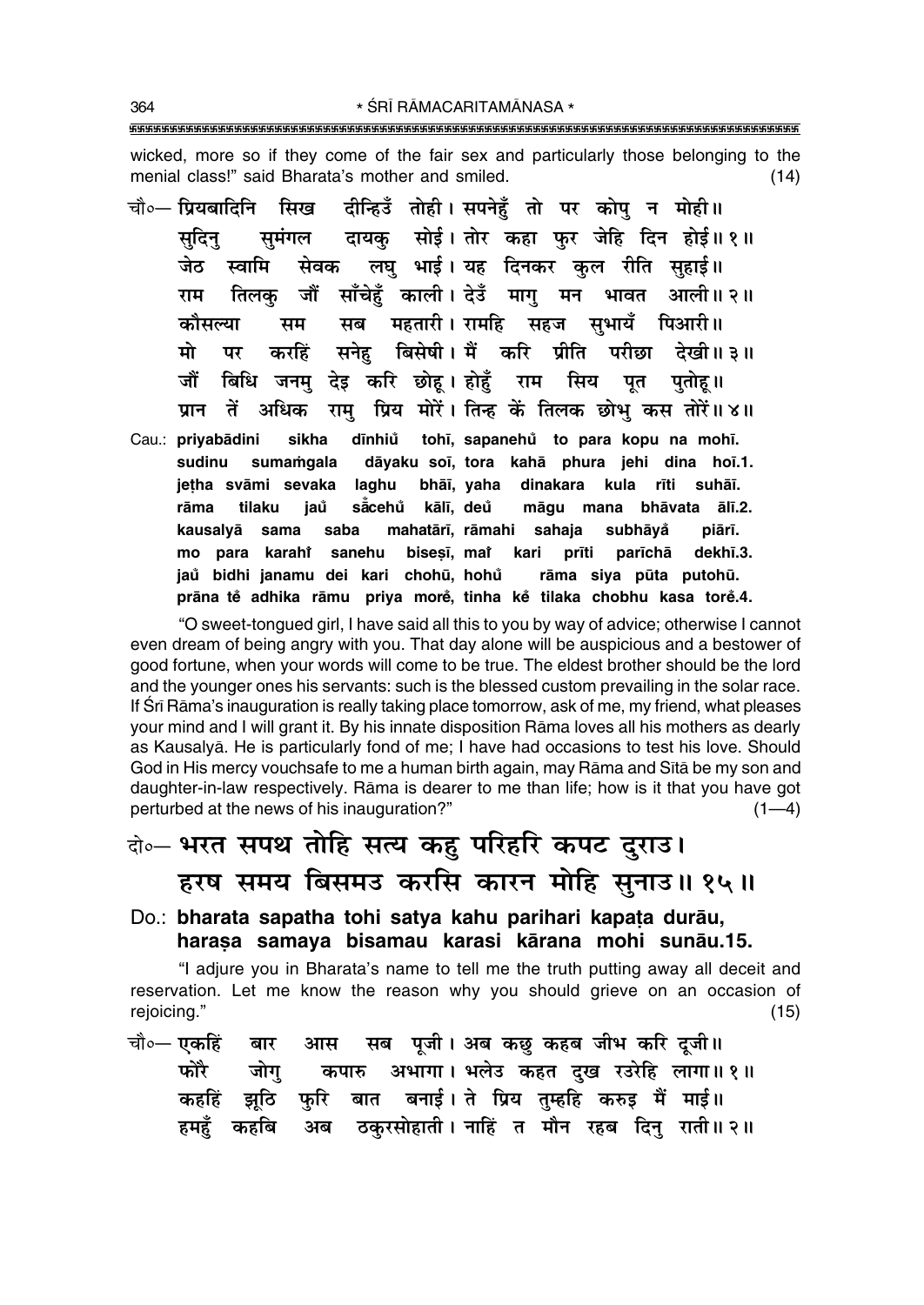| करि कुरूप बिधि परबस कीन्हा। बवा सो लुनिअ लहिअ जो दीन्हा॥           |
|--------------------------------------------------------------------|
| कोउ नृप होउ हमहि का हानी। चेरि छाड़ि अब होब कि रानी॥३॥             |
| जारै<br>जोगु सुभाउ हमारा। अनभल देखि न जाइ तुम्हारा॥                |
| कछुक बात अनुसारी। छमिअ देबि बड़ि चूक हमारी॥४॥<br>तातें             |
| Cau.: ekahî bāra āsa saba pūjī, aba kachu kahaba jībha kari dūjī.  |
| phorai jogu kapāru abhāgā, bhaleu kahata dukha raurehi lāgā.1.     |
| kahahi jhūthi phuri bāta banāī, te priya tumhahi karui mai māī.    |
| hamahů kahabi aba thakurasohātī, nāhī ta mauna rahaba dinu rātī.2. |
| kari kurūpa bidhi parabasa kīnhā, bavā so lunia lahia jo dīnhā.    |
| nrpa hou hamahi kā hānī, ceri chāRi aba hoba ki rānī.3.<br>kou     |
| jārai<br>jogu subhāu hamārā, anabhala dekhi na jāi tumhārā.        |
| tātě<br>kachuka bāta anusārī, chamia debi baRi cūka hamārī.4.      |

"I have had all my ambitions fulfilled as a result of my speaking only once; I shall now speak again with another tongue. My wretched head surely deserves to be smashed since you get offended even at my well-meaning words. Those alone who speak unctuous words, minding not what is true and what is false, are your favourites, while I am disagreeable to you. From this day onward I too will utter only that which is palatable to my mistress, or else will keep mum all the twenty-four hours. God has given me a misshapen body and made me dependent on others; one must reap as one has sown and must get what one has given. Whoever may be the ruler, I lose nothing thereby; for shall I cease to be a servant and become a queen now? Damnable is my nature in that I cannot bear to see harm come to you. That is why I just broached the topic. But it was a great blunder on my part; therefore, pardon me, O venerable lady."  $(1-4)$ 

### दो**⊶ गूढ़ कपट प्रिय बचन सुनि तीय अधरबुधि रानि।** सुरमाया बस बैरिनिहि सुहृद जानि पतिआनि॥१६॥

Do.: gūRha kapata priya bacana suni tīya adharabudhi rāni, suramāyā basa bairinihi suhrda jāni patiāni.16.

Hearing these pregnant and agreeably deceitful words, the queen, who was a woman with an unstable mind and was dominated by the celestial Måyå, reposed her faith in an enemy mistaking her for a friend. (16)

चौ०— सादर पुनि पुनि पूँछति ओही।सबरी गान मृगी जनु मोही॥ तसि मति फिरी अहड़ जसि भाबी। रहसी चेरि घात जन् फाबी॥१॥ **ÃÈê"U ¬Í°¿U"ÈU ◊Ò¥ ∑§"Uà «U⁄UÊ™°§ – œ⁄U"ÈU ◊Ù⁄U ÉÊ⁄U»§Ù⁄UË ŸÊ™°§H** सजि प्रतीति बहुबिधि गढ़ि छोली। अवध साढ़साती तब बोली॥२॥ <u>प्रिय सिय रामु कहा तुम्ह रानी। रामहि तुम्ह प्रिय सो फुरि बानी॥</u> **रहा प्रथम अब ते दिन बीते। समउ फिरें रिपु होहिं पिरीते॥३॥** भान कमल कल पोषनिहारा। बिन**्जल जारि करड़ सोड़ छारा**॥ जरि तुम्हारि चह सवति उखारी।**कॅंधह करि उपाउ बर बारी॥४॥**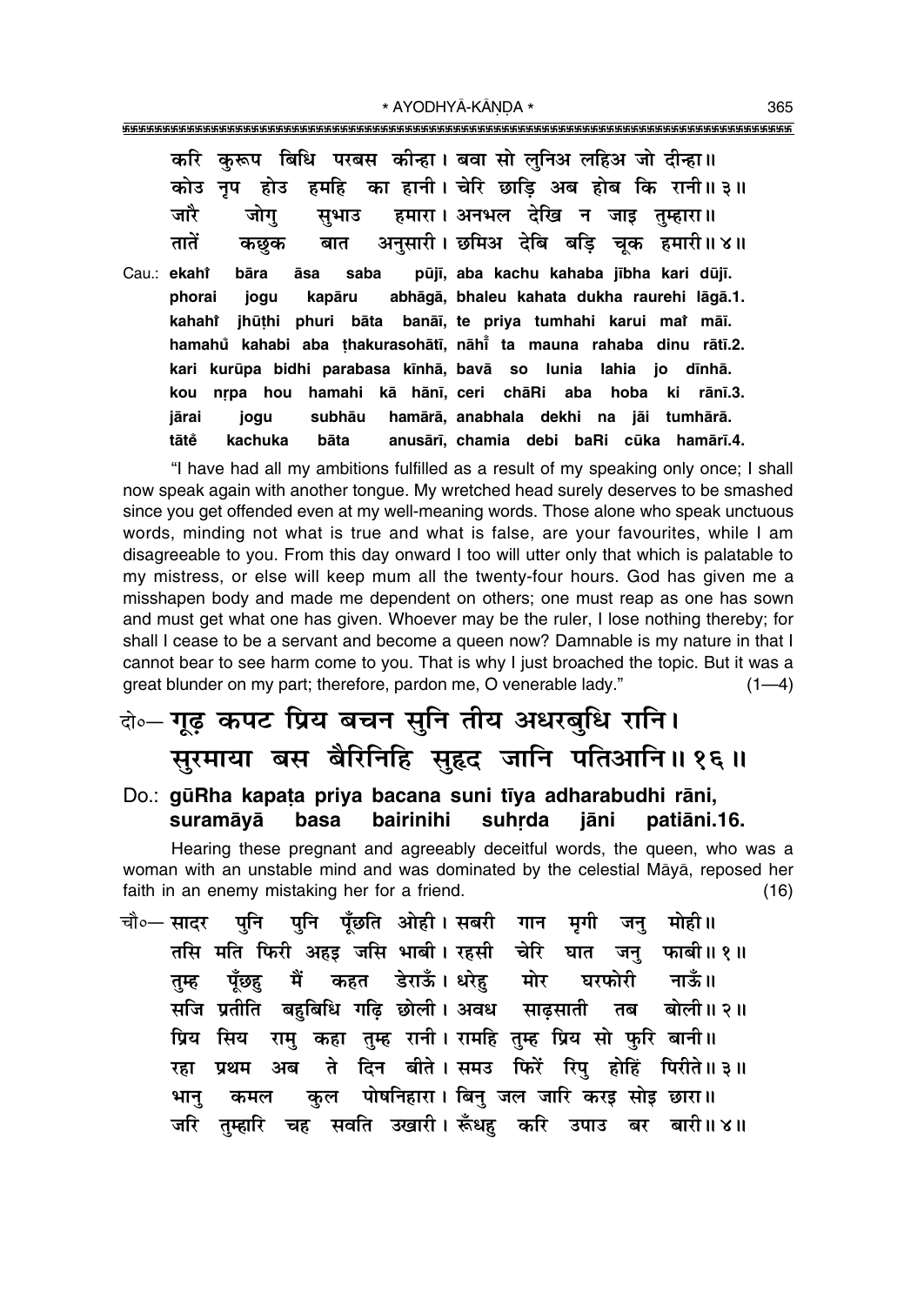""""""""""""""""""""""""""""""""""""""""""""""""""""""""""""""""""""""""""""""""""" 366 \* ›R∫ RÅMACARITAMÅNASA \*

Cau.: **sādara puni puni pūchati chati oh∂, sabar∂ gåna mæg∂ janu moh∂. tasi mati phir∂ ahai jasi bhåb∂, rahas∂ ceri ghåta janu phåb∂.1.**  $\tt t$ umha pū̃chahu mai̇̀ kahata ḍerāū̃, dharehu mora gharaphorī nāū̃ **.** saji pratīti bahubidhi gaRhi cholī, avadha sāRhasātī taba bolī.2. **priya siya råmu kahå tumha rån∂, råmahi tumha priya so phuri bån∂.** rahā prathama aba te dina bīte, samau phire ripu hoht  **pir∂te.3. bhånu kamala kula po¶anihårå, binu jala jåri karai soi chårå.** jari tumhāri caha savati ukhārī,**rū̃dhahu kari upāu bara bārī.4.** 

Again and again the queen politely questioned Mantharå, hyptonized as she was by the latter's quileful words like a doe fascinated by the music of a Bhīla woman. Her mind was changed according to the decree of fate and the servant-maid was pleased to find her plan succeed. She replied, "While you persist in questioning me, I am afraid to open my lips, since you have given me the name of a mischief-maker." Thus working up the queenís faith and manipulating her according to her own liking in everyway, Mantharå, who spelt disaster for Ayodhyå like the evil influence exerted by the planet Saturn for a period of seven and a half years (according to Indian Astrology), then spoke, ìYou said just now, O queen, that S∂tå and Råma were dear to you and that you had endeared yourself to Råma; this assertion of yours is true. This is, however, a thing of the past; those days have now gone by. When the tide turns even friend become foes. The sun fosters the family of lotuses; but in the absence of water it burns them to ashes. Your co-wife (Kausalyå) would strike at your very root; protect it by means of a good fence in the form of a remedy.  $(1-4)$ 

# दो**० तुम्हहि न सोचु सोहाग बल निज बस जानहु राउ।** मन मलीन मुह मीठ नृपु राउर सरल सुभाउ॥ १७॥

#### Do.: **tumhahi na socu sohåga bala nija basa jånahu råu, mana mal∂na muha m∂¢ha næpu råura sarala subhåu.17.**

"You are free from anxiety on the strength of your husband's love and know him to be under your sway. The king, however, is malicious of mind, though sweet of tongue; while you possess a guileless nature." (17)

चौ०— चतर गँभीर राम महतारी। बीच पाइ निज बात सँवारी॥ पठए भरत भूप ननिअउरें।**राम मात मत जानब रउरें॥१॥** सेवहिं सकल सवति मोहि नीकें। गरबित भरत मातु बल पी कें**॥** साल् तुम्हार कौसिलहि माई।**कपट चतुर नहिं होइ जनाई॥२॥**  $\bar{\mathcal{U}}$ जहि तुम्ह पर प्रेमु बिसेषी।सवति सुभाउ सकइ नहिं देखी॥ **रचि प्रपंच भुपहि अपनाई। राम तिलक हित लगन धराई॥३॥** यह कुल उचित राम कहँ टीका। सबहि सोहाइ मोहि सुठि **नीका**॥ **•ÊÁªÁ‹ 'Êà '◊ÈÁ¤Ê «UL§ ◊Ù"UË– Œ©U ŒÒ©U Á»§Á⁄U 'Ù »§‹È •Ù"UËH 4H** Cau.: **catura ga°bh∂ra råma mahatår∂, b∂cu påi nija båta sa°vår∂. pa¢hae bharatu bhµupa naniaure°, råma måtu mata jånaba raure°.1. sevahiÚ sakala savati mohi n∂ke°, garabita bharata måtu bala p∂ ke°. sålu tumhåra kausilahi må∂, kapa¢a catura nahiÚ hoi janå∂.2.**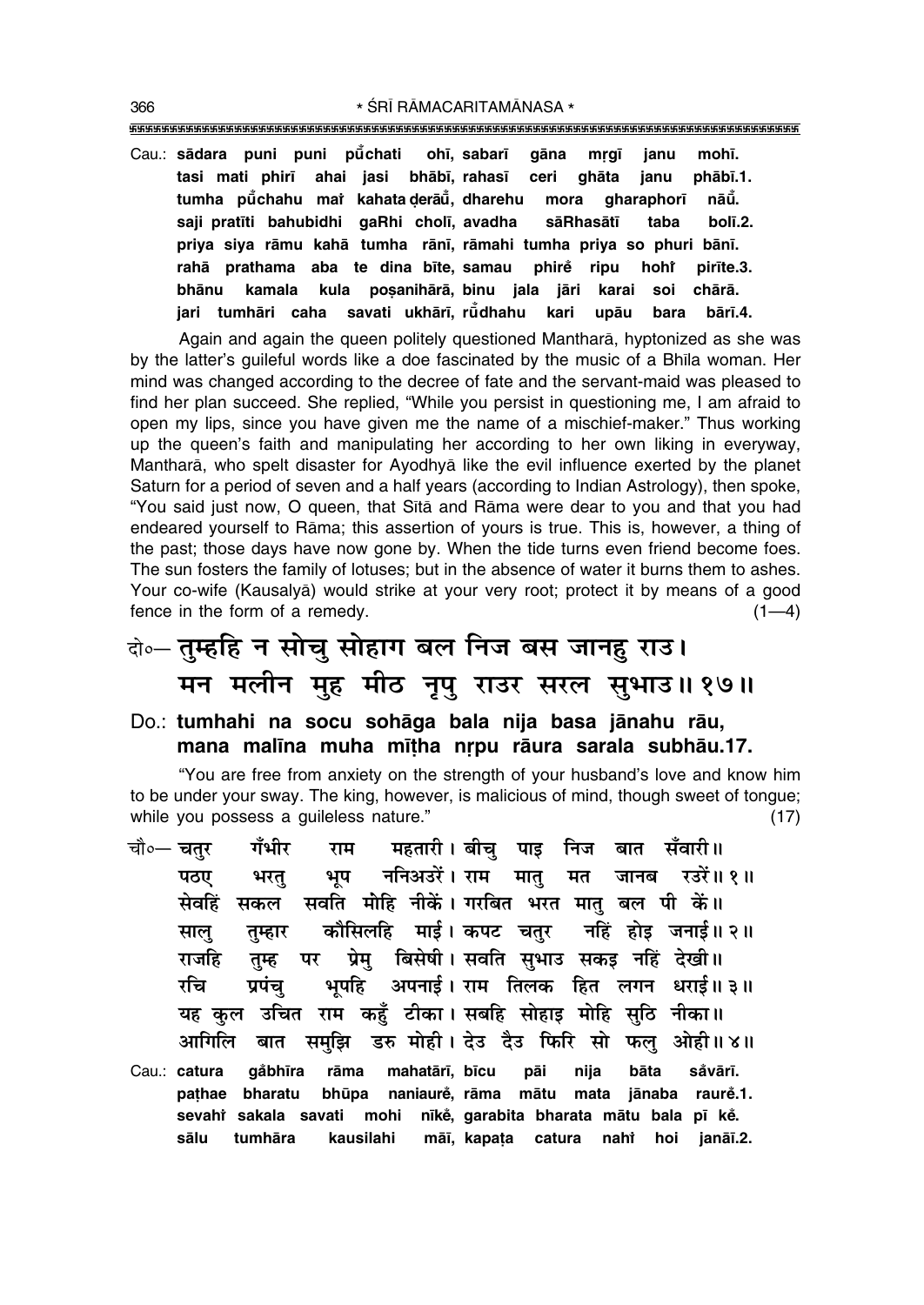rājahi tumha para premu biseși, savati subhāu sakai nahř dekhī. prapamcu bhūpahi apanāi, rāma tilaka hita lagana dharāi.3. raci vaha kula ucita rāma kahů tīkā sabahi sohāi mohi suthi nīkā. phalu ohi.4. samujhi daru mohī, deu daiu phiri āgili bāta **SO** 

"Rāma's mother (Kausalyā) is clever and deep; finding a suitable opportunity she has turned it to account. You must know it is at the suggestion of Rama's mother that the king has sent away Bharata to his maternal grandfather's. She says to herself, "All my other co-wives serve me well, only Bharata's mother (vourself) is proud, because of her influence with her lord. It is therefore, O mother, that you rankle in Kausalya's heart; but she is too crafty to disclose her mind. The king is particularly fond of you; but due to the jealousy to which a co-wife is naturally subject, Kausalya cannot tolerate it. That is why by resorting to machination and winning over the king she has prevailed on him to fix a date for Rāma's installation on the throne. The inauguration of Rāma is in accord with the traditions of the family; it is liked by all and is quite to my taste. I, however, shudder to think of the consequences; may heaven so ordain that the mischief may recoil on her own head."  $(1-4)$ 

## केन्ट रचि पचि कोटिक कुटिलपन कीन्हेसि कपट प्रबोध। कहिसि कथा सत सवति कै जेहि बिधि बाढ़ बिरोधु॥ १८॥

#### Do.: raci paci kotika kutilapana kinhesi kapata prabodhu, kahisi kathā sata savati kai jehi bidhi bāRha birodhu.18.

Inventing and injecting many a mischievous formula Manthara put the queen of the scent and told her a hundred and one stories of co-wives so as to foment her jealousy.  $(18)$ 

- उर आई। पँछ रानि पनि सपथ देवाई॥ चौ०— भावी बस प्रतीति का पँछह तम्ह अबहँ न जाना। निज हित अनहित पस पहिचाना॥ १॥ दिन सजत समाज् । तुम्ह पाई सुधि मोहि सन आज् ॥ पाख भयउ तुम्हारें। सत्य कहें नहिं दोष हमारें॥ २॥ राज पहिरिअ खाइअ कहब बनाई। तौ बिधि देइहि हमहि सजाई॥ जौं असत्य कछ कालि जौं भयऊ। तुम्ह कहुँ बिपति बीजु बिधि बयऊ॥३॥ रामहि तिलक बलु भाषी। भामिनि भइहु दूध कइ माखी॥ खँचाड रेख कहउँ सेवकाई। तौ घर रहह न आन उपाई॥४॥ जौं सत सहित करह
- āī, pūcha rāni puni sapatha devāī. Cau.: bhāvī basa pratīti ura kā pūchahu tumha abahu na jānā, nija hita anahita pasu pahicānā.1. bhayau pākhu dina sajata samājū, tumha pāī sudhi mohi sana ājū. tumhārě, satya kahě nahř hamārě.2. khāia pahiria rāja doşu asatya kachu kahaba banāi, tau bidhi deihi hamahi saiāī. iaů rāmahi tilaka kāli jaů bhayaū, tumha kahů bipati bīju bidhi bayaū.3. rekha khåcāi kahaů balu bhāsī, bhāmini bhaihu dūdha kai mākhī. jaů suta sahita karahu sevakāi, tau ghara rahahu na āna upāi.4. As fate would have it, the queen felt assured in her heart of Manthara's fidelity;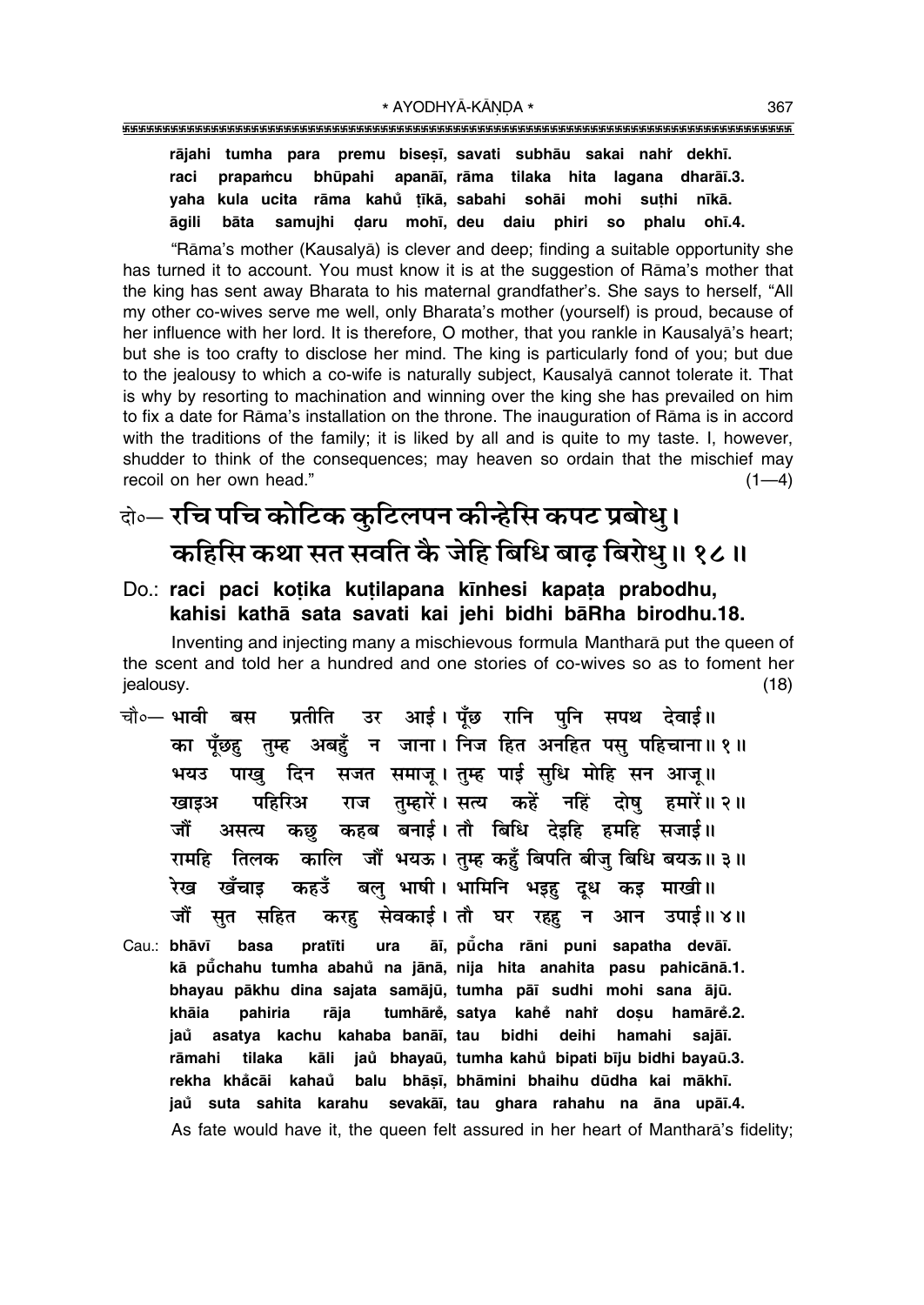adjuring her by her own life she questioned Manthara once more, "What is it that you inquire about? It is strange that you should not understand things even now! Even a quadruped knows what is good or bad for it. Preparations have been going on for the last fortnight; while you have got the news from me today. I get food and clothing under your tutelage; hence I cannot be blamed for speaking the truth. If I tell a lie giving it the colour of truth. God will punish me for the same. Should Rama's inauguration take place tomorrow. God will have sown the seed of adversity for you. I swear and tell you most emphatically, O lady, that you have been discarded now as a fly from a cup of milk. If you and your son accept the role of servants, then alone you will be allowed to stay in the house; and in no other circumstance."  $(1-4)$ 

### बे॰ कद्रूँ बिनतहि दीन्ह दुखु तुम्हहि कौसिलाँ देब। भरतु बंदिगृह सेइहहिं लखनु राम के नेब॥१९॥

#### Do.: kadrů binatahi dīnha dukhu tumhahi kausilå deba. bharatu bamdigrha seihahi lakhanu rāma ke neba.19.

"Kadrū (the progenitress of the serpent race) persecuted her co-wife Vinata\* (mother of the whole feathered kingdom); so will Kausalya tyrannize over you. Bharata will rot in prison, while Laksmana will be Rāma's lieutenant."  $(19)$ 

| चौ∘— कैकयस़ता     सूनत      कटु    बानी । कहि न सकइ कछु सहमि सुखानी॥    |  |
|-------------------------------------------------------------------------|--|
| तन पसेउ कदली जिमि काँपी।कुबरीं दसन जीभ तब चाँपी॥१॥                      |  |
| कहि कहि कोटिक कपट कहानी। धीरजु धरहु प्रबोधिसि रानी॥                     |  |
| फिरा करमु प्रिय लागि कुचाली।।बकिहि सराहड़ मानि मराली॥२॥                 |  |
| सुनु मंथरा बात फुरि तोरी।दहिनि आँखि नित फरकइ मोरी॥                      |  |
| दिन प्रति देखडँ राति कुसपने। कहउँ न तोहि मोह बस अपने॥३॥                 |  |
| काह करौं सखि सूध सुभाऊ। दाहिन बाम न जानउँ काऊ॥४॥                        |  |
| Cau.: kaikayasutā sunata katu bānī, kahi na sakai kachu sahami sukhānī. |  |
| paseu kadalī jimi kāpī, kubarī dasana jībha taba cāpī.1.<br>tana        |  |
| kahi koțika kapața kahānī, dhīraju dharahu prabodhisi rānī.<br>kahi     |  |
| karamu priya lāgi kucālī, bakihi sarāhai māni marālī.2.<br>phirā        |  |
| mamtharā bāta phuri torī, dahini ākhi nita pharakai morī.<br>sunu       |  |
| prati dekhaŭ rāti kusapane, kahaŭ na tohi moha basa apane.3.<br>dina    |  |
| karaŭ sakhi sūdha subhāū, dāhina bāma<br>kāū.4.<br>kāha<br>jānaŭ<br>na  |  |

\* The names Kadrū and Vinatā take us back to the beginning of creation. The Purānas (a class of sacred literature dealing with the history of the entire cosmos and wrongly supposed by modern critics both in India and abroad to be works on mythology) declare that the different species of living beings from celestials down to the tiniest insect took their common descent from the sage Kasyapa through different mothers. Of them Kadrū gave birth to the race of serpents, while Vinatā brought forth the winged creation. Once there was a controversy between the two ladies about the colour of the tail of the celestial horse Uccaihśravā. Vinatā insisted that the horse was white in colour while Kadrū maintained that it was dark. It was mutually agreed that the lady whose version proved untrue should serve the other as a handmaid for the rest of her life. When Kadrū came to know that the horses were really white in colour, she managed to hoodwink the guileless Vinatā by asking her sons (the cobra race) to cover the tail of Uccaihśravā by their own dark forms and thus lending it a dark hue. Vinata was thus made to serve her co-wife for a number of years and suffered great persecution at her hands, till she was liberated by Garuda (Vinata's powerful son and the celebrated vehicle of Bhagavān Visnu). The story is told at length in the Adiparva of the Mahābhārata.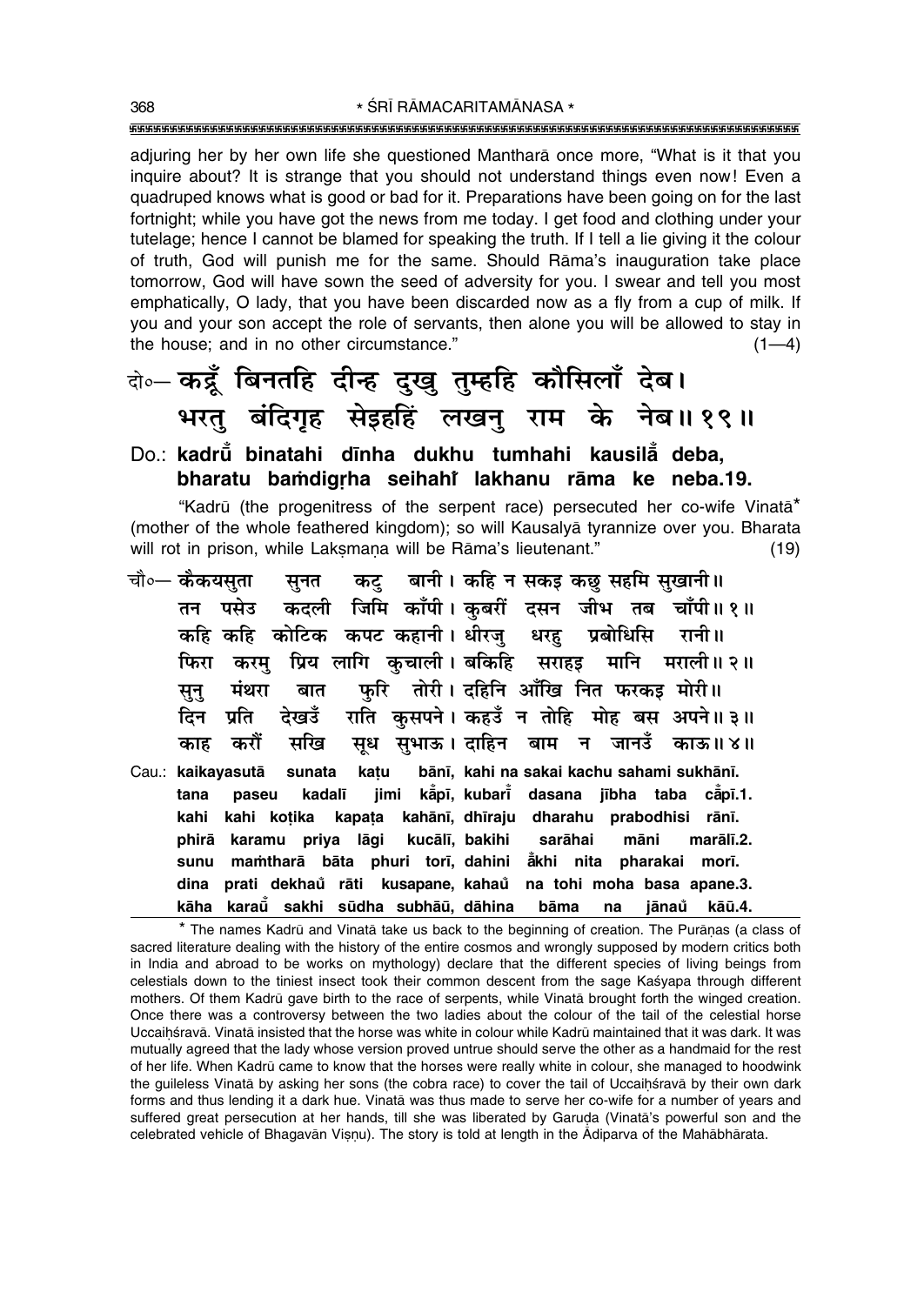Hearing these unpleasant remarks, Kekaya's daughter (Kaikeyī) shrivelled with fear and could not utter a word. Her body was wet with perspiration and shook like a plantain stalk. The humpback then bit her tongue (for fear lest the gloomy picture drawn by her might break Kaikeyi's heart). Telling her one after another many a story of wiles Manthara comforted the queen and asked her to be of good cheer. At last the tide turned and Kaikeyī conceived a fondness for mischief; she applauded a heron mistaking it for a swan. "Listen, O Mantharā; what you say is quite true. My right eve ever throbs and I have an evil dream every night; but in my folly I did not tell you. I cannot help it, my friend; I am so guileless by nature. I cannot distinguish a friend from a foe."  $(1-4)$ 

#### केन् अपनें चलत न आजु लगि अनभल काहुक कीन्ह। केहिं अघ एकहि बार मोहि दैअँ दुसह दुखु दीन्ह।। २०॥

#### Do.: apaně calata na āju lagi anabhala kāhuka kīnha, kehi agha ekahi bāra mohi daiå dusaha dukhu dīnha.20.

"Never to this day have I done an evil turn to anybody during my ascendancy. I wonder for what offence has Providence subjected me to such terrible suffering all at once."  $(20)$ 

- चौ०— नैहर बरु जाई। जिअत न करबि सवति सेवकाई॥ जनम् भरब बस दैउ जिआवत जाही। मरनु नीक तेहि जीवन चाही॥१॥ अरि कह बहुबिधि रानी।सुनि कुबरीं तियमाया ठानी॥ दीन बचन अस कस कहह मानि मन ऊना। सुखु सोहागु तुम्ह कहँ दिन दूना॥२॥ राउर अति अनभल ताका। सोइ पाइहि यह फलु परिपाका॥ जेहिं तें कुमत सुना मैं स्वामिनि। भूख न बासर नींद न जामिनि॥ ३॥ जब तिन्ह खाँची। भरत भुआल होहिं यह गनिन्ह रेख साँची॥ पॅछेउँ भामिनि कहों उपाऊ । है तम्हरीं सेवा करह त बस राऊ॥ ४॥
- Cau.: naihara janamu bharaba baru jāī, jiata na karabi savati sevakāī. daiu ari basa jiāvata jāhī, maranu nīka tehi jīvana cāhī.1. dīna bacana kaha bahubidhi rānī, suni kubari tiyamāyā thānī. asa kasa kahahu māni mana ūnā, sukhu sohāgu tumha kahů dina dūnā.2. tākā, soi pāihi yahu phalu paripākā. jeht rāura ati anabhala jaba tě kumata sunā mař svāmini, bhūkha na bāsara nīmda na jāmini.3. pūcheŭ guninha rekha tinha khācī, bharata bhuāla hohi yaha sācī. basa bhāmini karahu ta kahaů upāū, hai tumhari sevā rāū.4.

"I would fain go and spend the rest of my life at my father's but would on no account serve a co-wife so long as there is life in me. For him whom heaven allows so survive as a dependant of an enemy, death is preferable to life." The queen uttered many such words of despondency; at this the humpback resorted to the wily ways of a woman. "Why should you speak in this strain, indulging in self-depreciation? Your happiness and good-luck will be ever on the increase. Whoever has contemplated such gross mischief to you shall eventually reap its fruit. Ever since I heard of this plot, my lady, I have felt no appetite during the day and have had no wink of sleep at night. I consulted the astrologers and they declared in positive terms: 'Bharata shall be the king; this much is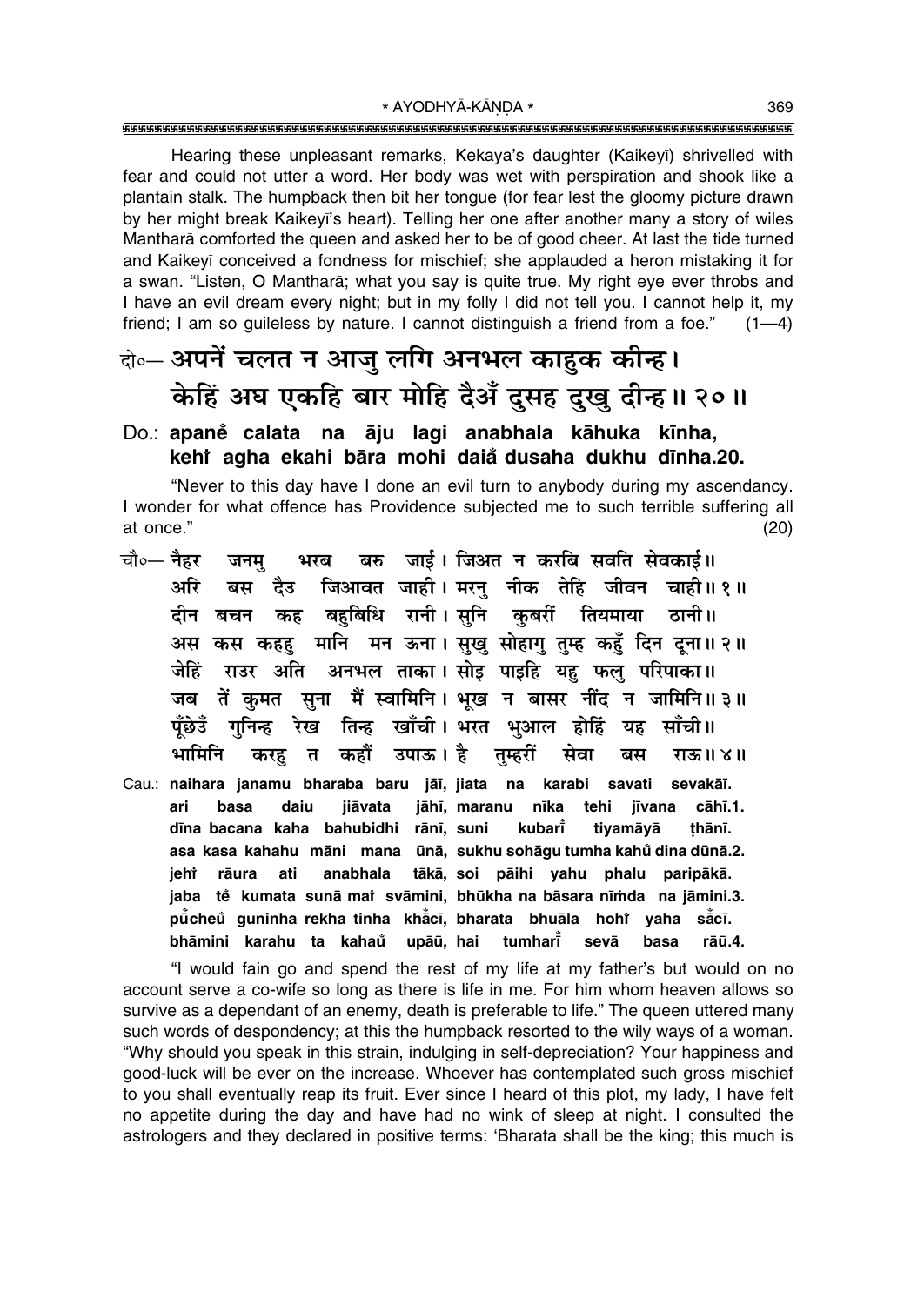certain.' If you act up to it, O good lady, I will offer a suggestion to you; the king is under an obligation to you."  $(1-4)$ 

# बे-परउँ कूप तुअ बचन पर सकउँ पूत पति त्यागि। कहसि मोर दुखु देखि बड़ कस न करब हित लागि॥ २१॥

#### Do.: paraŭ kūpa tua bacana para sakaŭ pūta pati tyāgi, kahasi mora dukhu dekhi baRa kasa na karaba hita lāgi.21.

"At your suggestion I would throw myself down a well and can even forsake my son and husband. When you tell me to do something in view of my dire distress, why should I not comply with it in my own interest?"  $(21)$ 

- कबली कैकेई।कपट छुरी उर पाहन टेई॥ चौ∘— कुबरीं करि लखड़ न रानि निकट दुखु कैसें। चरइ हरित तिन बलिपसु जैसें॥१॥ अंत कठोरी। देति मनहँ मधु माहर घोरी॥ मृद् सूनत बात कहड़ चेरि सधि अहड़ कि नाहीं। स्वामिनि कहिह कथा मोहि पाहीं॥२॥ थाती । मागह छाती ॥ भप सन आज् जुड़ावह दड बरदान रामहि बनबासू। देहु लेहु सब सवति हुलासू॥३॥ सूतहि राज़् जब करई। तब मागेह जेहिं बचन् न टरई॥ भपति सपथ राम निसि बीतें। बचन् मोर प्रिय मानेह जी तें॥४॥ होड अकाज आज
- Cau.: kubari kaikeī, kapata churī ura pāhana teī. kari kabulī lakhai na rāni nikata dukhu kaisė, carai harita tina balipasu jaisė.1. sunata bāta mrdu amta kathorī, deti manahu madhu māhura ghorī. kahai ceri sudhi ahai ki nāhi, svāmini kahihu kathā mohi pāhi.2. dui baradāna bhūpa sana thātī, māgahu āju juRāvahu chātī. sutahi rāju rāmahi banabāsū, dehu lehu saba savati hulāsū.3. bhūpati rāma sapatha jaba karaī, taba māgehu jehi bacanu na țaraī. hoi āiu nisi bītě, bacanu mora priya mānehu jī tě.4. akāju

Winning over Kaikeyī and treating her as an offering accepted for sacrifice the humpback whetted the knife of trickery on the stone of her heart. The queen, however, like a sacrificial beast who nibbled the green turf, did not foresee the impending calamity. Agreeable to hear, yet painful in consequence, were the words she spoke; it seemed as if she was administering honey mixed with poison. Said the maid-servant, "Do you, or do you not, remember the incident you once told me, my lady? You have in reserve with the king a couple of boons that he once promised you.\* Ask for them today and soothe

The Adhyātma-Rāmāyaṇa (forming part of the Brahmāṇḍa-Purāṇa), however, tells a different story. There we are told that while King Daśaratha was once fighting with the demons on behalf of the gods the axle

<sup>\*</sup> It is stated in Vālmīki's Rāmāyana that King Daśaratha was once engaged in a combat with the demon king Sambara on behalf of the gods. The king was mortally wounded and fell unconscious in his chariot, while his charioteer also fell. The valiant Queen Kaikeyī, who had accompanied her royal husband to the field of battle assumed the role of a charioteer and removed the king to a safe retreat. When the king regained his consciousness and came to know of the timely help rendered by the queen he was immensely pleased and offered her a couple of boons. The queen, however, kept them in reserve and did not ask for anything on that occasion.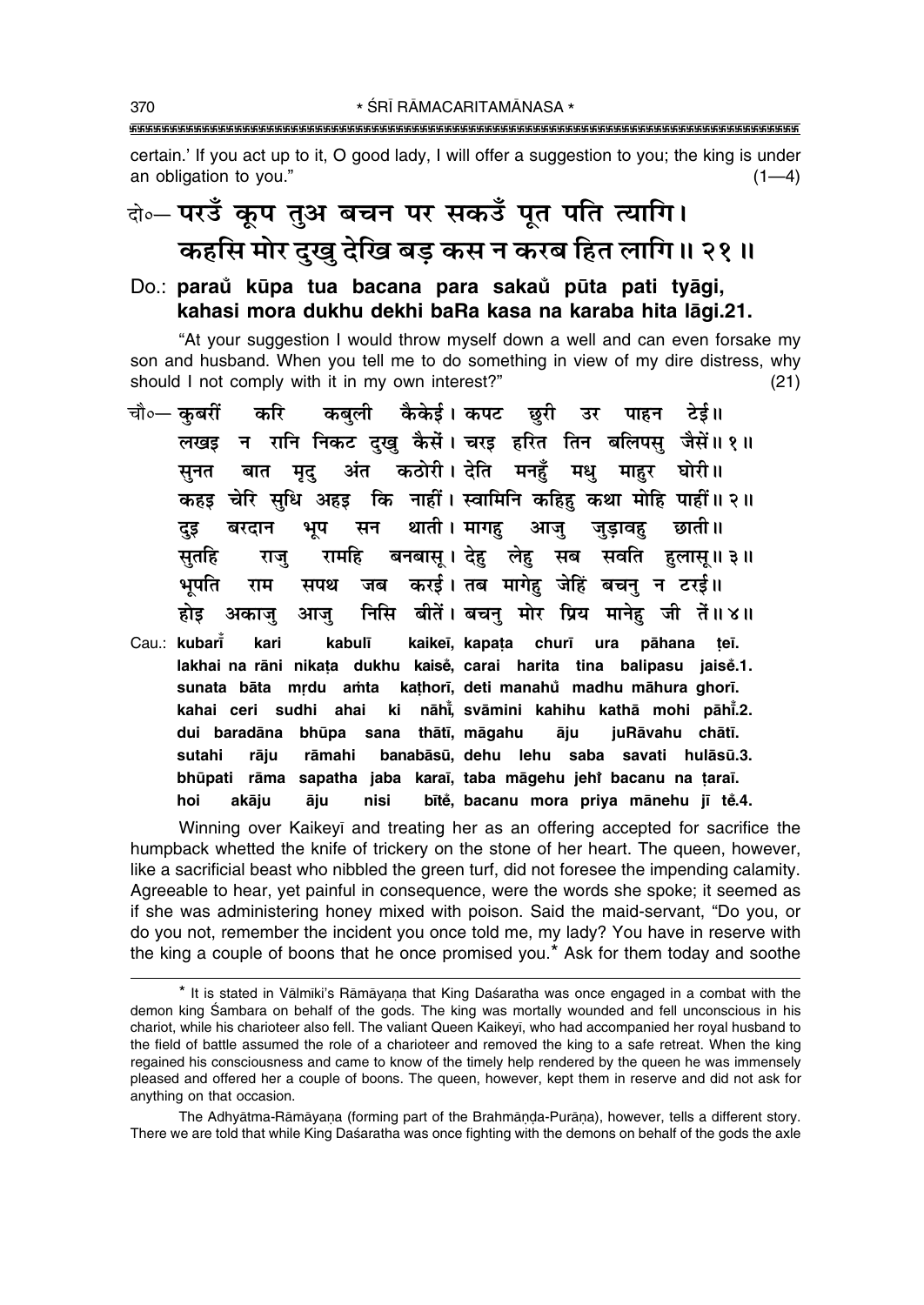\* AYODHYĀ-KĀNDA \* 

your heart. Bestow sovereignty on your son and an abode in the forest on Rāma and rob your co-wives of all their joy. When the king swears by Rama, ask the boons only then, so that the former may not go back upon his word. The scheme will fail if this night is allowed to pass; cherish my words as dearer than life."  $(1-4)$ 

### बे⊶ बड़ कुघातु करि पातकिनि कहेसि कोपगृहँ जाहु। काजु सँवारेहु सजग सबु सहसा जनि पतिआहु॥ २२॥

#### Do.: baRa kughātu kari pātakini kahesi kopagrhå iāhu. såvārehu sajaga sabu sahasā jani patiāhu.22. kāju

Having thus hatched her very cruel design against the queen the wretch said. "Betake yourself to the sulking-room. Manage the whole affair discreetly and be not too ready to believe."  $(22)$ 

- ग्रानप्रिय जानी।बार बार बड़ि बुद्धि बखानी॥ चौ∘— कबरिहि रानि न मोर संसारा। बहे जात कइ तोहि सम हित भइसि अधारा॥१॥ मनोरथ काली। करौं तोहि चख पुतरि आली॥ जौं बिधि परब देई। कोपभवन बहुबिधि चेरिहि गवनी कैकेर्ड।। २॥ आदरु बरषा रित् चेरी। भड़ँ भइ कुमति कैकई केरी॥ बिपति बीज् अंकर जामा। बर दोउ दल दख फल परिनामा॥३॥ पाड कपट जल् सबु सोई। राजु करत निज कुमति बिगोई॥ समाज साजि कोप होई। यह कुचालि कछु जान न कोई॥४॥ राउर नगर कोलाहल
- Cau.: kubarihi rāni prānapriya jānī, bāra bāra baRi buddhi bakhānī. tohi sama hita na mora samsārā, bahe jāta kai bhaisi adhārā.1. pūtari jaů bidhi puraba manorathu kālī, karaů tohi cakha ālī. bahubidhi cerihi ādaru deī, kopabhavana kaikeī.2. aavanī kumati kaikaī bipati bīju barasā ritu cerī, bhut bhai kerī. pāi kapata jalu amkura jāmā, bara dou dala dukha phala parināmā.3. soī, rāju karata kumati kopa samāju sāii sabu nija bigoī. hoī, yaha kucāli kachu jāna na koī.4. rāura nagara kolāhalu

Holding the humpback dear as life the queen applauded her uncommon shrewdness again and again. "I have no such friend as you in the whole world," she said. "You have served as a prop to one who was drifting along a stream. If God fulfils my heart's desire tomorrow, I will cherish you, my dear, as the apple of my eye." Thus lavishing every term of endearment on her maid-servant, Kaikeyī retired to the sulking-room. Discord was the seed and the servant-girl (Mantharā) the rainy season; while the evil mind of Kaikeyī served as the soil. Fed by the water of wiliness the seed took root and sprouted with the two boons as its leaves and will eventually bear the fruit of adversity. Gathering about her every token of resentment, Kaikeyī lay down on the floor in the sulking-room; while enjoying

of the wheels of his chariot got loosened and was about to fall when Queen Kaikeyi, who had accompanied the king to the battlefield, perceived it and inserting her own arm in place of the axle prevented the chariot from toppling down and held her arm in that position till her husband was able to vanquish his foe. The king was filled with admiration and gratitude when he marked this heroic feat of his queen and offered her two boons, which the queen prudently reserved for a future occasion.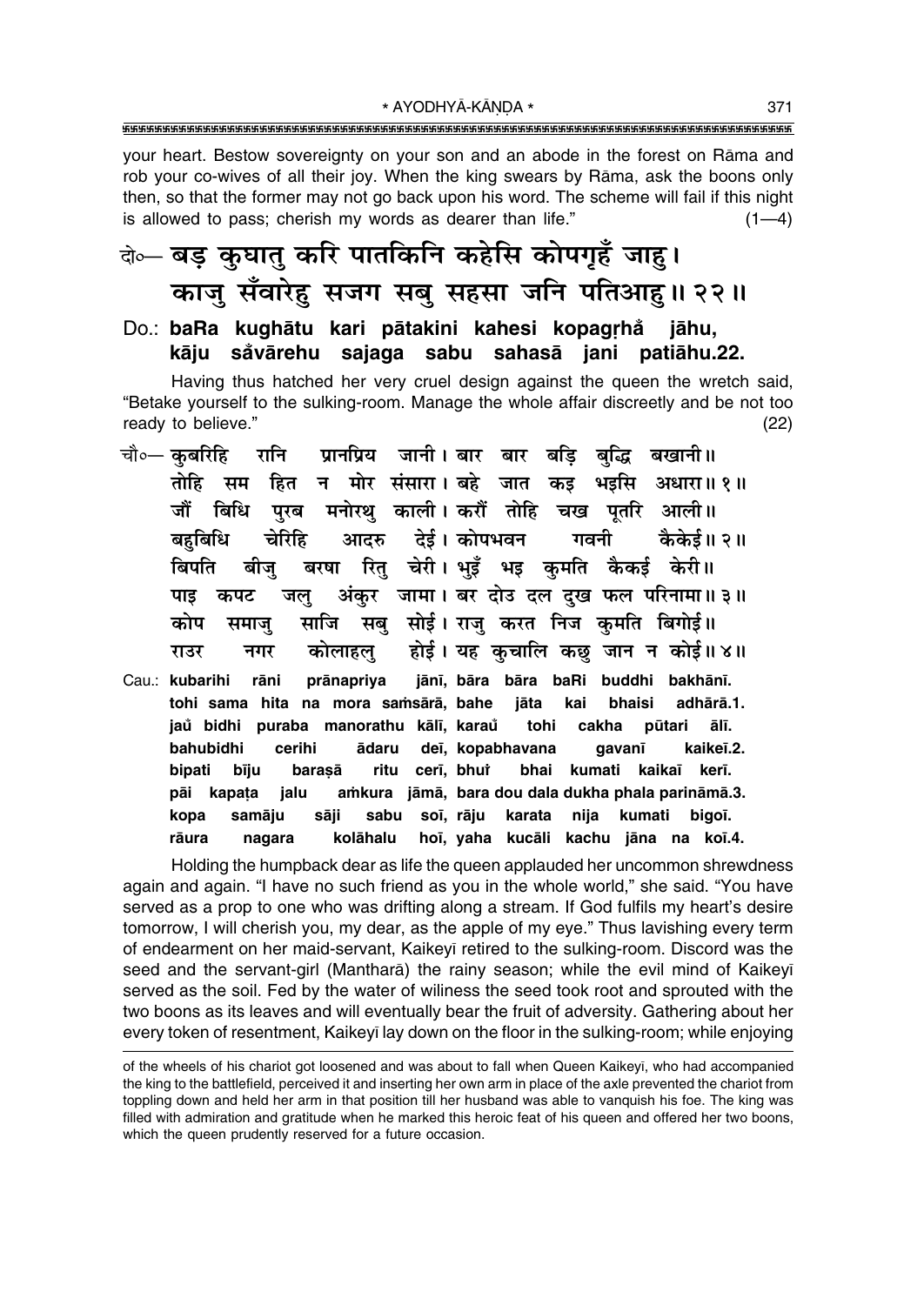sovereignty, she was betrayed by her wicked mind. There was a great flutter in the gynaeceum as well as in the city; nobody had any inkling of this evil design.  $(1-4)$ 

## केन् प्रमुदित पुर नर नारि सब सजहिं सुमंगलचार। एक प्रबिसहिं एक निर्गमहिं भीर भूप दरबार॥ २३॥

#### Do.: pramudita pura nara nāri saba sajahi sumamgalacāra, eka prabisahi eka nirgamahi bhīra bhūpa darabāra.23.

In their ecstasy of joy all the citizens, both men and women, busied themselves with festive preparations and the entrance to the royal palace was flooded with a continuous stream of people going in and coming out.  $(23)$ 

- चौ०— बाल सखा सुनि हियँ हरषाहीं। मिलि दस पाँच राम पहिं जाहीं॥ आदरहिं प्रेमु पहिचानी। पूँछहिं कुसल खेम मृद् बानी॥१॥ प्रभ फिरहिं भवन प्रिय आयस पाई।करत परसपर बडाई॥ राम सरिस संसारा। सील को रघबीर सनेह निबाहनिहारा॥ २॥ जेहिं जेहिं जोनि करम बस भ्रमहीं। तहँ तहँ ईसु देउ यह हमहीं॥ सियनाहू । होउ नात यह ओर सेवक स्वामी निबाह॥ ३॥ हम नगर सब काह।कैकयसता हृदयँ अति अभिलाष अस दाह ॥ पाइ नसाई।ारहड न नीच मतें को कसंगति चतराई॥ ४॥ न suni hiyå haraşāhi, mili dasa pāca rāma paht jāhi. Cau.: bāla sakhā
- prabhu ādarahi premu pahicānī, pūchahi kusala khema mrdu bānī.1. phiraht bhavana priya āyasu pāī, karata parasapara rāma baRāī. raghubīra sarisa samsārā, sīlu sanehu nibāhanihārā.2. ko jehi jehi joni karama basa bhramahi, tahå tahå īsu deu yaha hamahi siyanāhū, hou sevaka hama svāmī nāta vaha ora nibāhū.3. asa abhilāsu nagara saba kāhū, kaikayasutā dāhū. hrdayå ati ko na kusamqati pāi nasāī, rahai na nīca matě caturāī.4.

Delighted at the news a few of Sri Rama's boy-companions called on Him in a body; and sensible of their affection the Lord received them kindly, and politely enquired after their health and welfare. After receiving the permission of their beloved friend they returned home speaking highly of Him to one another. "Is there anyone in this world so amiable and constant in his affection as Rama? In whichever species we may be born from time to time as a result of our actions, may God grant us that Sita's spouse may be our lord and we his servants, and that this relation between us may continue till the end." Everyone in the city cherished the same desire; but there was intense agony in Kaikeyi's heart. Who is not ruined by evil company? Man loses his wit by following the counsel of vile men.  $(1-4)$ 

- समय सानंद नृपु गयउ कैकई गेहँ। दो**०— सॉझ** गवन् निठुरता निकट किय जन् धरि देह सनेहँ॥ २४॥
- Do.: sājha samaya sānamda nrpu gayau kaikaī gehå, gavanu nithuratā nikata kiya janu dhari deha sanehå.24.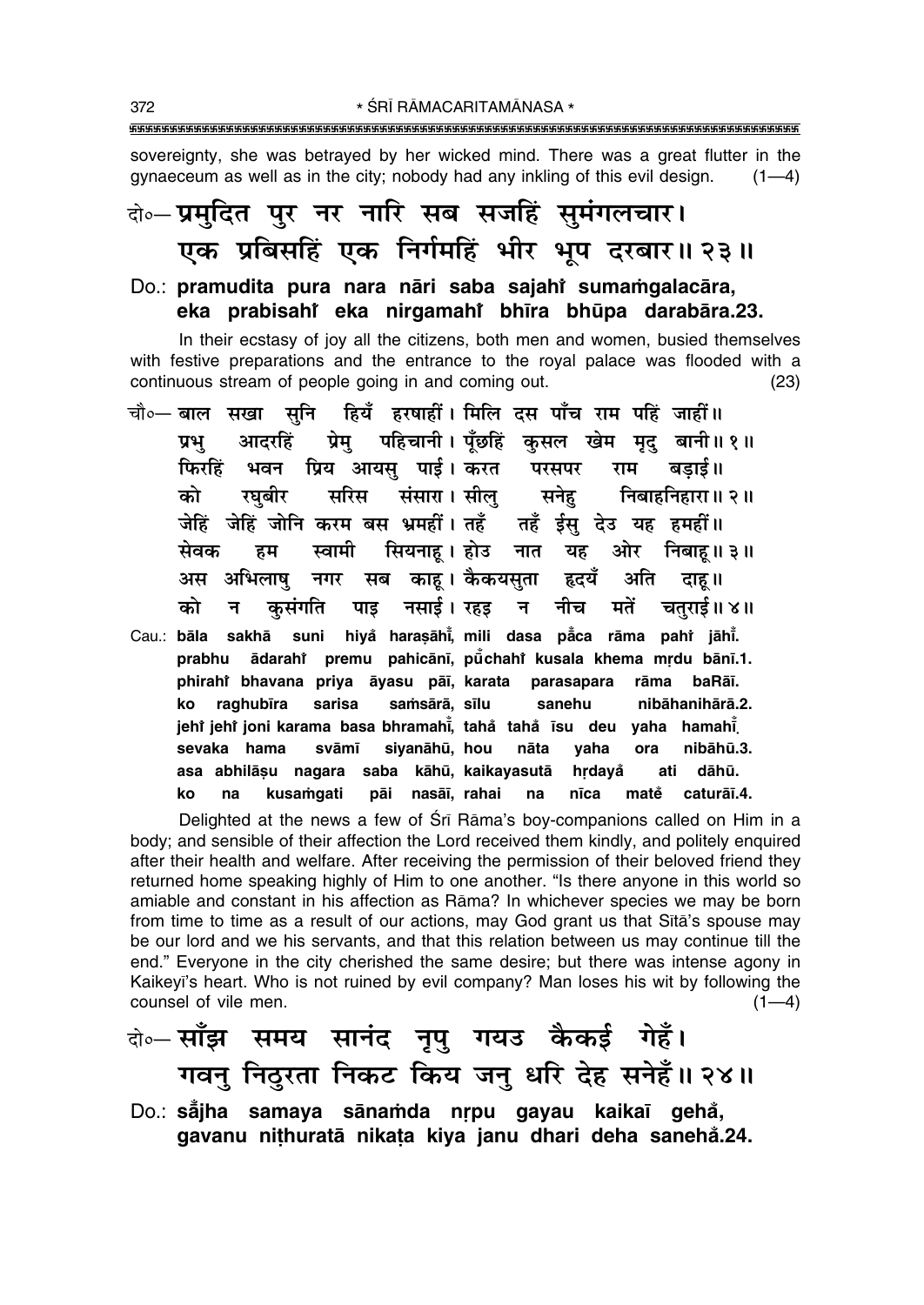At eventide the king joyously visited Kaikeyi's palace; it looked as if love incarnate had called on harshness personified.  $(24)$ 

- सनि चौ०— कोपभवन सकचेउ राऊ। भय बस अगहड परडून पाऊ॥ बसइ बाहँबल जाकें। नरपति सकल रहहिं रुख ताकें॥१॥ सरपति सो सनि तिय रिस गयउ सखाई। देखह प्रताप बडाई॥ काम असि अँगवनिहारे। ते रतिनाथ सुमन कलिस सर मारे॥ २॥ मल प्रिया पहिं गयऊ। देखि दसा दुखु दारुन भयऊ॥ मभय नरेस मोट पुराना। दिए डारि तन भमि सयन पट् भूषन नाना॥ ३॥ कबेषता फाबी। अन अहिवात सूच जन भाबी॥ कमतिहि कसि नृप कह मृद बानी। प्रानप्रिया केहि हेत रिसानी॥ ४॥ जाड निकट
- suni sakuceu rāū, bhaya basa agahuRa parai na pāū. Cau.: kopabhavana bāhåbala jākė, narapati sakala rahahi rukha tākė.1. surapati basai so suni tiya risa gayau sukhāī, dekhahu kāma pratāpa baRāī. ågavanihāre, te ratinātha sumana sara māre.2. sūla kulisa asi sabhaya naresu priyā pahi gayaū, dekhi dasā dukhu dāruna bhayaū. bhūmi sayana patu mota purānā, die dāri tana bhūsana nānā.3. kumatihi kasi kubesatā phābī, ana ahivātu sūca bhābī. ianu jāi nikata nrpu kaha mrdu bānī, prānapriyā kehi hetu risānī.4.

The king was taken aback when he heard of the sulking-room. His feet refused to advance on account of fear. He under whose powerful arm the lord of celestials dwelt secure and whose goodwill was even sought by all rulers of men was stunned at the news of his wife's anger: look at the mighty power of sexual love. Even those who have endured the blows of a spear, thunderbolt or sword have been overcome with the flowery shafts of Rati's lord (the god of Love). The king timidly approached his beloved queen and was terribly distressed to perceive her condition. She was lying on the floor in old and coarse attire having cast away all the ornaments of her person. Her wretched garb so eminently befitted her, prognosticating as it were her impending widowhood. Drawing close to her the king asked in soft accents, "Why are you angry, my soul's delight?"  $(1-4)$ 

छं०- केहि हेतु रानि रिसानि परसत पानि पतिहि नेवारई। मानहुँ सरोष भुअंग भामिनि बिषम भाँति निहारई।। दोउ बासना रसना दसन बर मरम ठाहरु देखई। तुलसी नृपति भवतब्यता बस काम कौतुक लेखई।। Cham.: kehi hetu rāni risāni parasata pāni patihi nevāraī, mānahů sarosa bhuamqa bhāmini bisama bhåti nihāraī. dou bāsanā rasanā dasana bara marama thāharu dekhaī, tulasī nrpati bhavatabyatā basa kāma kautuka lekhaī.

As the king touched her with his hand saying "Why are you angry, my queen?" Kaikeyī threw it aside and flashed upon him a furious glance like an enraged serpent with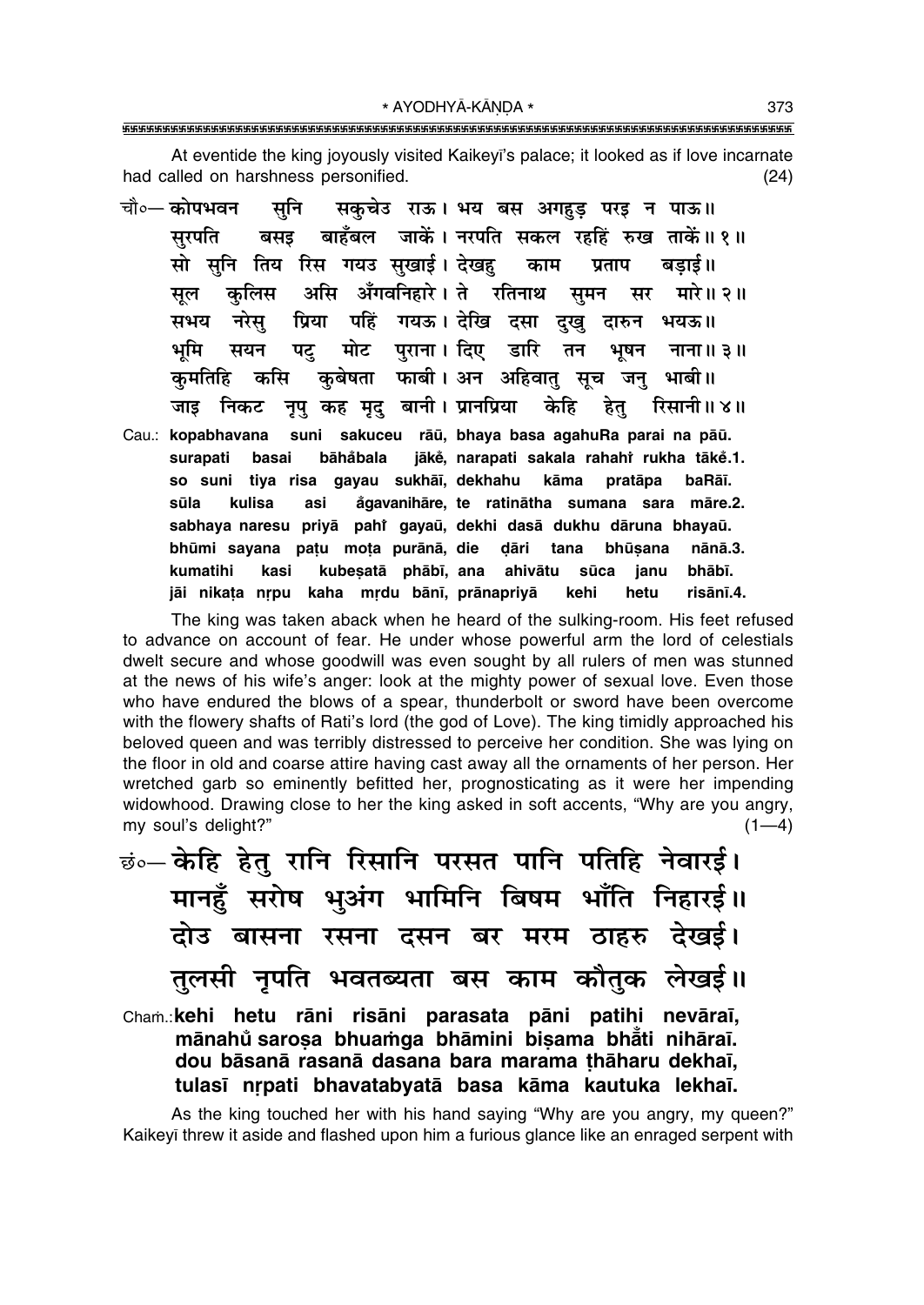the two (above-mentioned) cravings of her heart for its bifurcated tongue and the boons (that had been promised to her by the king) for its fangs, spying out a vital part. As fate would have it, says Tulasi, the king took it all as an amorous sport.

### सो० वार बार कह राउ सुमुखि सुलोचनि पिकबचनि। कारन मोहि सुनाउ गजगामिनि निज कोप कर॥ २५॥

#### So.: bāra bāra kaha rāu sumukhi sulocani pikabacani, kārana mohi sunāu gajagāmini nija kopa kara.25.

Said the king again and again, "Tell me the cause of your anger, O fair-faced, bright-eyed dame with a voice melodious as the notes of a cuckoo and a gait resembling that of an elephant."  $(25)$ 

- चौ०— अनहित तोर प्रिया केइँ कीन्हा। केहि दड सिर केहि जम चह लीन्हा॥ रंकहि करौं नरेस। कह केहि नपहि निकासौं देस॥१॥ केहि कह मकउँ तोर अरि अमरउ मारी।काह कीट बपरे नर नारी॥ सभाउ बरोरू। मन तव आनन चंद चकोरू॥२॥ जानमि मोर सरबस मोरें। परिजन प्रजा सकल बस तोरें॥ प्रिया सत प्रान जौं कछु कहौं कपटु करि तोही। भामिनि राम सपथ सत मोही॥३॥ बाता । भषन सजहि बिहसि मनभावति मनोहर माग गाता ॥ घरी कघरी समझि जियँ देख। बेगि प्रिया परिहरहि कबेष॥४॥
- Cau.: anahita tora priyā kei kīnhā, kehi dui sira kehi jamu caha līnhā. kahu kehi ramkahi karaŭ naresū, kahu kehi nrpahi nikāsaŭ  $des\bar{u}.1.$ mārī, kāha sakaů tora ari amarau kīta bapure nara nārī. jānasi mora subhāu barorū, manu tava ānana camda cakorū.2. priyā prāna suta sarabasu morė, parijana prajā sakala basa torė. jaů kachu kahaů kapatu kari tohī, bhāmini rāma sapatha sata mohī.3. māgu manabhāvati bātā, bhūṣana sajahi manohara gātā. bihasi gharī kugharī samujhi jivå dekhū, begi pariharahi kubesū.4. privā

"Who is it, my dear, that has harmed you? Who is there with a head to spare and who is it that is courted by death? Tell me what pauper I should exalt to the position of a king and what monarch I should banish from his kingdom? I could slay even an immortal, were he your enemy; of what account, then, are men and women, who are mere worms as it were? You know my disposition, O beautiful lady; my mind is enamoured of your face as the Cakora bird is of the moon. O my beloved, my people and my family and all that I possess, my sons, nay, my life itself are all at your disposal. If I tell you anything insincerely, O good lady, I should be guilty of falsely swearing by Rama a hundred times. Ask with a cheerful countenance whatever pleases your mind and adorn your charming limbs with jewels. Distinguish within yourself between an opportune and inopportune hour and give up, my darling, this unbecoming attire at once."  $(1-4)$ 

के- यह सुनि मन गुनि सपथ बड़ि बिहसि उठी मतिमंद। भूषन सजति बिलोकि मृगु मनहुँ किरातिनि फंद।। २६॥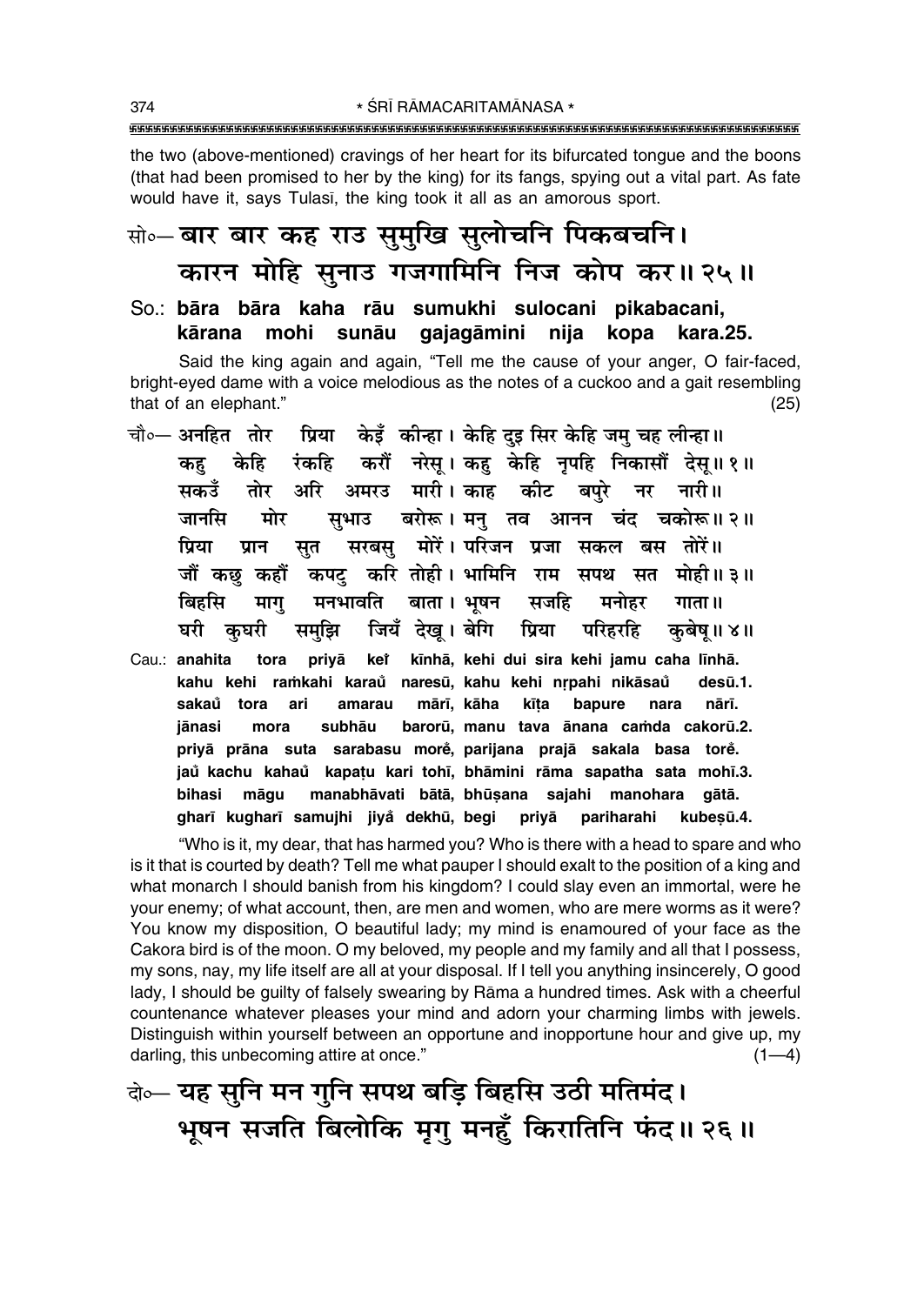#### Do.: yaha suni mana guni sapatha baRi bihasi uthī matimamda, bhūsana sajati biloki mrgu manahů kirātini phamda.26.

On hearing this and considering the great oath the dull-witted Kaikeyī smilingly arose and began to put on her ornaments; it seemed as if a huntress was laying the trap at the sight of a deer.  $(26)$ 

- राउ सुहृद जियँ जानी। प्रेम पुलकि मृद् मंजुल बानी॥ चौ०— पनि कह तोर मनभावा। घर घर नगर अनंद बधावा॥१॥ भामिनि भयंत देउँ जुबराज् । सजहि सुलोचनि मंगल साज्॥ रामहि कालि उठेउ सुनि हृदउ कठोरू। जनु छुइ गयउ पाक बरतोरू॥२॥ दलकि ऐसिउ बिहसि तेहिं गोर्ड। चोर नारि जिमि प्रगटि न रोर्ड।। पीर कपट चतराई। कोटि कटिल मनि गरू पढाई॥३॥ भूप लखहिं न नीति निपुन नरनाह। नारिचरित जलनिधि जद्यपि अवगाह।। बहोरी। बोली बिहसि नयन मह मोरी॥४॥ सनेह कपट बढाड
- Cau.: puni kaha rāu suhrda jiyå jānī, prema pulaki mrdu mamjula bānī. bhāmini bhayau tora manabhāvā, ghara ghara nagara anamda badhāvā.1. deů jubarājū, sajahi sulocani rāmahi kāli mamgala sājū. dalaki utheu suni hrdau kathorū, janu chui gayau pāka baratorū.2. aisiu pīra bihasi teht goī, cora nāri jimi pragați na roī. lakhahi na bhupa kapata caturāī, koti kutila mani qurū paRhāī.3. jadyapi nīti nipuna naranāhū, nāricarita jalanidhi avagāhū. bahorī, bolī bihasi navana muhu morī.4. kapata sanehu baRhāi

Thinking her reconciled, the king spoke again in soft and winning accents his whole frame thrilling over with emotion, "Your heart's desire, O good lady, is accomplished; every house in the city is a picture of joy and felicity. Tomorrow, I am installing Rāma as the prince-regent; therefore, O bright-eyed dame, put on a festive garb." The queen's heart, hard though it was, cracked at these words; it seemed as if a festering sore had been unwarily touched. Even such (heart-rending) agony was disquised by her under the cloak of a smile. Just as a thief's wife does not openly weep (on seeing her husband suffer punishment lest she should be made to share his lot). The king was unable to detect her wily designs, tutored as she was by a teacher (Manthara) who ranked foremost among millions of villains. Although the king was skilled in statesmanship, the ways of a woman are like an unfathomable ocean. Again, with a greater show of false affection she smilingly said with a graceful movement of her face and eyes:  $(1-4)$ 

### दो∘– मागु मागु पै कहहु पिय कबहुँ न देहु न लेहु। देन कहेहु बरदान दुइ तेउ पावत संदेहु॥२७॥

#### Do.: māgu māgu pai kahahu piya kabahů na dehu na lehu, dena kahehu baradāna dui teu pāvata samdehu.27.

"You do repeat the word 'Ask, ask', but never actually give anything. You promised me a couple of boons; but I am yet doubtful about my getting them."  $(27)$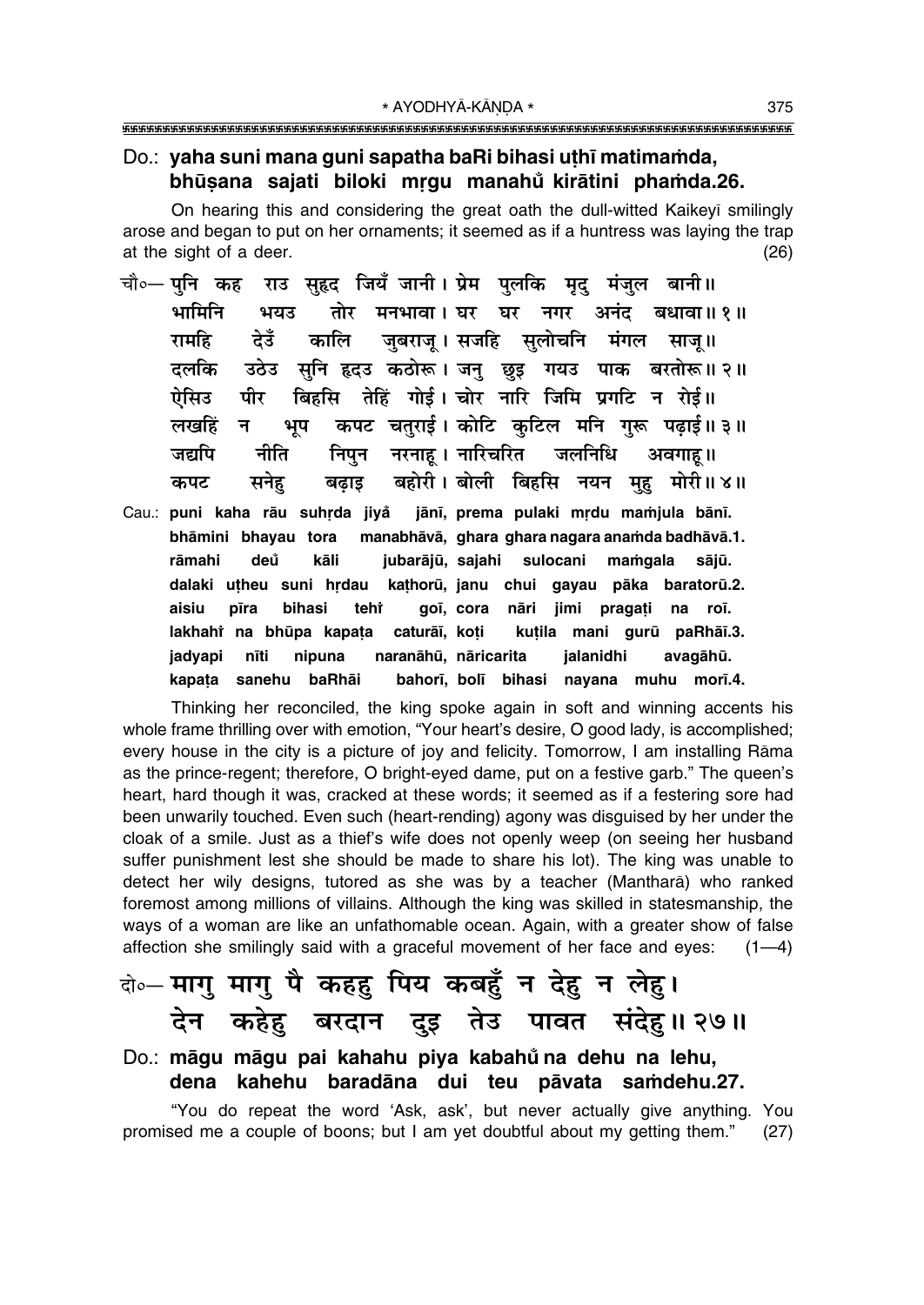चौ∘— जानेउँ हँसि कहई। तम्हहि कोहाब परम प्रिय अहर्ड॥ राउ मरम मागिह काऊ। बिसरि गयउ मोहि भोर सभाऊ॥१॥ थाती राखि न जनि देह। दृइ कै चारि मागि मक लेह॥ हमहि दोष झठेहँ चलि आई। प्रान जाहँ बरु बचनु न जाई॥ २॥ रघुकल रीति सदा पंजा। गिरि सम होहिं कि कोटिक गंजा॥ नहिं असत्य पातक सम सहाए। बेद परान बिदित मन सुकृत गाए।  $3$ ॥ सत्यमल मब पर राम सपथ करि आई। सकत तेहि सनेह अवधि रघराई॥ हँसि बोली। कमत कबिहग कलह जन खोली॥४॥ कर्मात बात दढाड Cau.: iāneů håsi kahaī, tumhahi kohāba parama priya ahaī. maramu rāu māgihu kāū, bisari gayau mohi bhora subhāū.1. thātī rākhi na jhūțhehů hamahi doșu jani dehū, dui kai cāri māgi maku lehū. āī, prāna jāhů baru bacanu na jāī.2. raghukula rīti sadā cali nahi asatya sama pātaka pumjā, giri sama hohi ki kotika gumjā. satyamūla saba sukrta suhāe, beda purāna bidita manu gāe.3. tehi para rāma sapatha kari āī, sukrta saneha avadhi raghurāī. drRhāi håsi bolī, kumata kubihaga kulaha janu kholī.4. bāta kumati

"I have now understood the whole mystery," said the king with a smile; "You are extremely fond of being angry. You kept the boons in reserve and never asked for them; as for myself, I forgot all about them, being oblivious by nature. Pray do not level a false charge against me; you might as well ask four boons instead of two. It has always been the rule with the race of Raghu that one's plighted word must be redeemed even at the cost of one's life. Even a multitude of sins cannot be matched with a lie. Can millions of tiny Guñjā seeds ever stand comparison with a mountain? Veracity is the root of all noble virtues, as is well-known in the Vedas and Purānas and has been declared by Manu (the first law-giver of the world, the author of Manusmrti). Over and above this I have unwittingly sworn by Rama, the Lord of Raghus, who is the very perfection of virtue and the highest embodiment of affection." Having thus bound him to his word the evil-minded queen smilingly said, removing as it were the cap from the eyes of her hawk-like plot.\*  $(1-4)$ 

## बे॰ भूप मनोरथ सुभग बनु सुख सुबिहंग समाजु। भिल्लिनि जिमि छाड़न चहति बचनु भयंकरु बाजु॥ २८॥

#### Do.: bhūpa manoratha subhaga banu sukha subihamga samāju, bhillini jimi chāRana cahati bacanu bhayamkaru bāju.28.

The king's desire (to see Rāma installed as the prince-regent of Ayodhyā) represented a lovely grove and the joy (that prevailed everywhere) stood for a host of charming birds. Queen Kaikeyī, who resembled a Bhīla woman, sought to release a fierce falcon in the form of her piercing words.  $(28)$ 

#### [PAUSE 13 FOR A THIRTY-DAY RECITATION]

<sup>\*</sup> Fowlers who maintain a hawk with them generally keep its eves covered by a leather cap so that it may not attack any and every bird it sees indiscriminately, and uncover its eyes only when they intend it to attack its prey.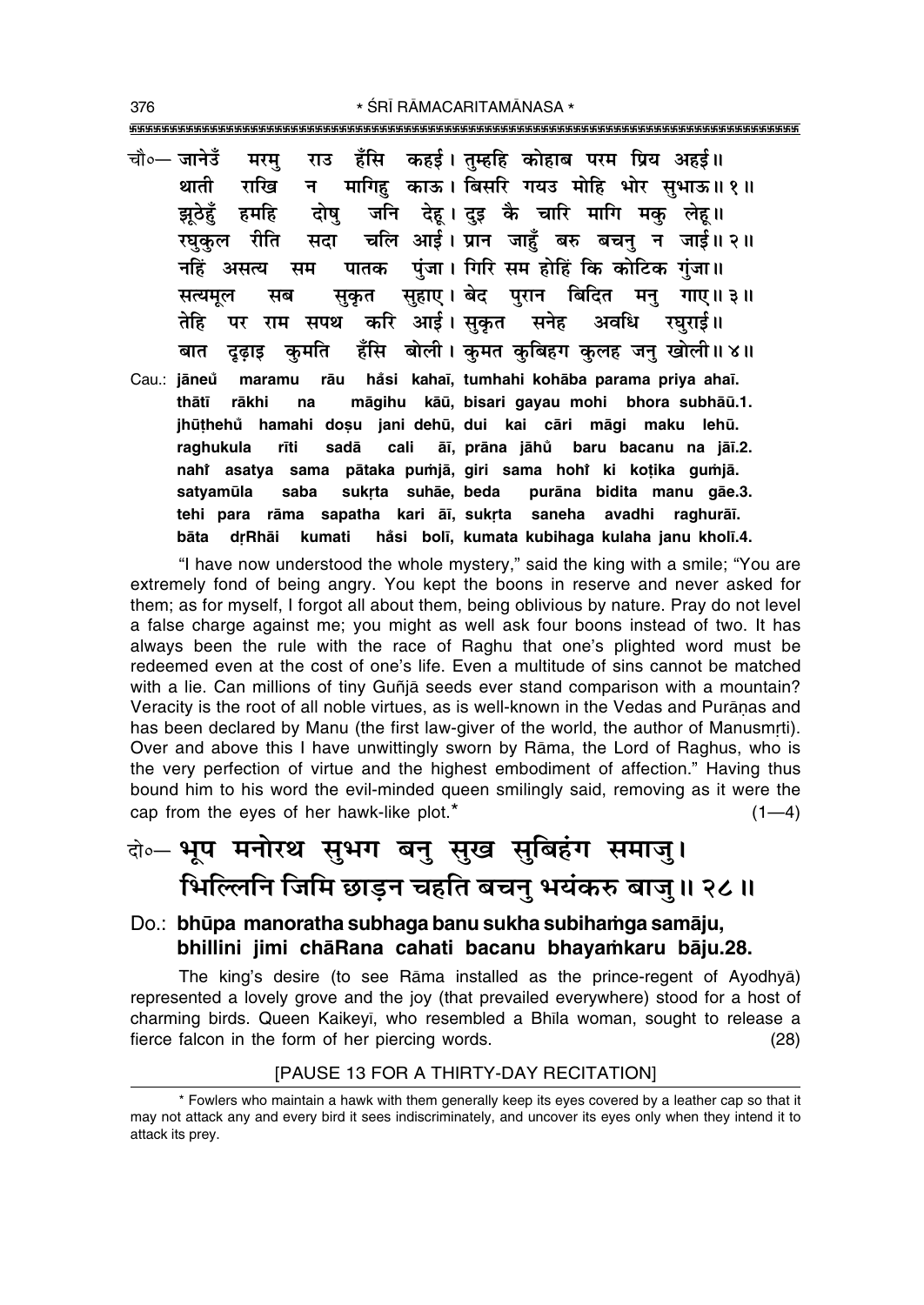\* AYODHYĀ-KĀNDA \*

| चौ∘— सुनहु प्रानप्रिय भावत जी का। देहु एक बर भरतहि टीका॥               |
|------------------------------------------------------------------------|
| मागउँ दूसर बर कर जोरी।पुरवहु नाथ मनोरथ मोरी॥१॥                         |
| तापस बेष बिसेषि उदासी। चौदह बरिस रामु बनबासी॥                          |
| सुनि मृदु बचन भूप हियँ सोकू। ससि कर छुअत बिकल जिमि कोकू॥ २॥            |
| गयउ सहमि नहिं कछु कहि आवा। जनु सचान बन झपटेउ लावा॥                     |
| बिबरन भयउ निपट नरपालू। दामिनि हनेउ मनहुँ तरु तालू॥ ३॥                  |
| माथें हाथ मूदि दोउ लोचन।तनुधरिसोचुलागजनुसोचन॥                          |
| मोर मनोरथु सुरतरु फूला। फरत करिनि जिमि हतेउ समूला॥४॥                   |
| अवध उजारि कोन्हि कैकेईं। दीन्हिसि अचल बिपति कै नेईं॥५॥                 |
| Cau.: sunahu prānapriya bhāvata jī kā, dehu eka bara bharatahi tīkā.   |
| māgaŭ dūsara bara kara jorī, puravahu nātha manoratha morī.1.          |
| tāpasa besa bisesi udāsī, caudaha barisa rāmu banabāsī.                |
| suni mrdu bacana bhūpa hiyă sokū, sasi kara chuata bikala jimi kokū.2. |
| gayau sahami nahi kachu kahi āvā, janu sacāna bana jhapateu lāvā.      |
| bibarana bhayau nipața narapālū, dāmini haneu manahů taru tālū.3.      |
| māthe hātha mūdi dou locana, tanu dhari socu lāga janu socana.         |
| mora manorathu surataru phūlā, pharata karini jimi hateu samūlā.4.     |
| avadha ujāri kīnhi kaikeī̇̃, dīnhisi acala bipati kai neī̃.5.          |

"Hear, my beloved lord, that which pleases my heart; vouchsafe to me for one boon the installation of Bharata (as the prince-regent of Ayodhya). And for the second boon I ask with joined palms-pray accomplish my desire, my lord: let Rāma dwell in the woods for fourteen years in the garb of a hermit and wholly detached from the world." The king was grieved at heart to hear these gentle words even as a Cakravāka bird is filled with agony at the mere touch of a moonbeam. He felt dismayed and could not utter a word, like a partridge in the woods at the swoop of a falcon. The king turned altogether pale as a palm tree struck by lightning; with his hands to his forehead and closing both his eyes he began to mourn like Grief personified. "The celestial tree of my desire, that had already blossomed, has been torn up with its roots by the elephant-like Kaikeyī just when it was about to bear fruit. She has desolated Ayodhya and laid the foundation of everlasting misfortune."  $(1 - 5)$ 

## के—कवनें अवसर का भयउ गयउँ नारि बिस्वास। जोग सिद्धि फल समय जिमि जतिहि अबिद्या नास।। २९॥

Do.: kavaně avasara kā bhayau qayaŭ nāri bisvāsa, joga siddhi phala samaya jimi jatihi abidyā nāsa.29.

"An inauspicious thing has happened at an auspicious moment; and I am doomed by putting trust in a woman like a striving Yogi who has been undone by nescience at a time when his practice of Yoga was just going to bear fruit in the form of Realization."  $(29)$ 

चौ०- एहि बिधि राउ मनहिं मन झाँखा। देखि कुभाँति कुमति मन माखा॥ भरत कि राउर पत न होंही। आनेह मोल बेसाहि कि मोही॥१॥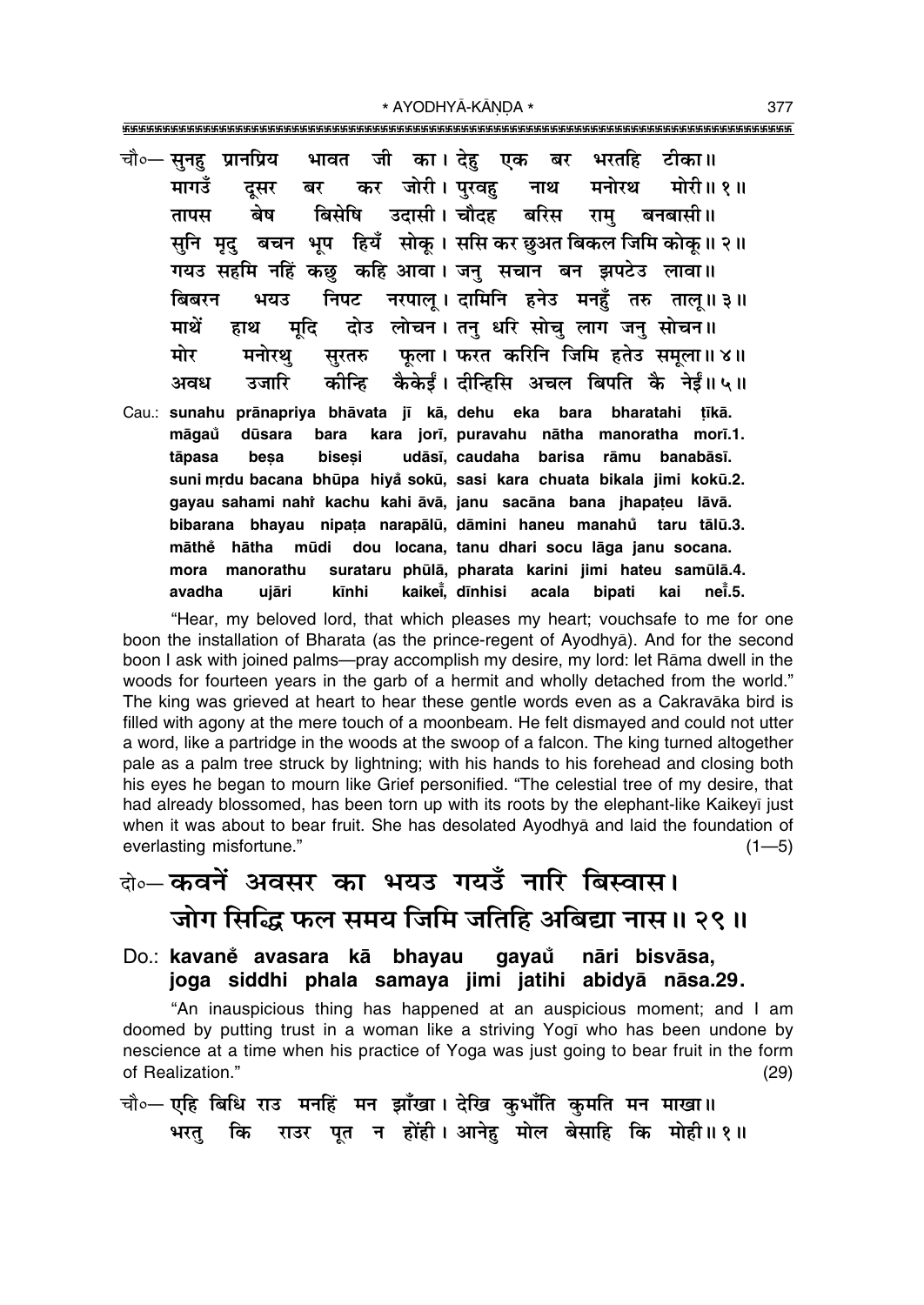जो अस लाग तम्हारें। काहे न बोलह सँभारें॥ सनि बचन करह कि नाहीं। सत्यसंध देह तुम्ह रघुकुल माहीं॥ २॥ उतरु अन् अब जनि बरु देह।तजह सत्य जग अपजस लेह॥ देन कहेह लेडहि बरु देना । जानेह मागि चबेना॥ ३॥ सराहि सत्य कहेह सिबि दधीचि बलि जो कछ भाषा। तनु धनु तजेउ बचन पनु राखा॥ कहति कैकेई । मानहँ अति लोन जो  $\overline{u}$ देई॥ ४॥ बचन कट Cau.: ehi bidhi rāu manahi mana jhākhā, dekhi kubhāti kumati mana mākhā. bharatu ki rāura pūta na homhī, ānehu mola besāhi ki mohī.1. jo suni saru asa lāga tumhāre, kāhe na bolahu bacanu såbhāre. dehu utaru anu karahu ki nāhi, satyasamdha tumha raghukula māhi.2. dena kahehu aba jani baru dehū, tajahu satya jaga apajasu lehū. satya sarāhi kahehu baru denā, jānehu leihi māgi cabenā.3. sibi dadhīci bali jo kachu bhāsā, tanu dhanu tajeu bacana panu rākhā. katu bacana kahati kaikeī, mānahů Iona jare para deī.4. ati

In this way the king moaned within himself. Seeing his bad plight the wicked queen sulked within her heart and said, "Is Bharata not your son? And have you bought me in consideration of money? If my words pierced you like arrows the moment they entered your ears, why should you not make promises after careful thought? Either say yes to my proposal or decline. You are true to your promise (more than anyone else) in the race of Raghu. Refuse the boons you promised me; abandon truth and court infamy in the world. Loud in your praise of truth you promised me a couple of boons, imagining of course that I would ask for a handful of parched grain. Sibi,\* Dadhicit and Bali‡

T When Indra and the other gods were hard pressed by the demon Vrtra, they approached Bhagavan Vișnu and sought His protection. God Vișnu told them that there was a great saint named Dadhīci practising penance in the Naimisa forest, and that if he would let them have his bones they could be made into weapon, before which no enemy could stand. Dadhīci, as soon as he heard what they wanted, gave up his ghost and out of his bones Viśvakarmā, the artisan of the gods, made a thunderbolt with which Indra easily dispatched Vrtra.

<sup>\*</sup> King Sibi was noted for his piety and large-heartedness. Once upon a time the gods deputed Indra and Agni (the god of fire) to put his generosity to the test. Agni took the form of a pigeon and Indra appeared as a hawk. While the king was sitting in his court the pigeon flew into the hall and hid in his lap. The hawk too followed him; and while the pigeon sought his protection against the hawk, the latter insisted that the pigeon was its lawful spoil and should be made over to it. The king, who knew his duty, resolved to save the pigeon's life at all costs; for as a true Ksatriya he could not betray one who had sought shelter with him. At the same time he recognized the validity of the hawk's claim and did not want to rob it of food which it had fairly won and without which it would die of starvation. The king offered the hawk anything else that it chose to name; but the hawk would be satisfied with nothing short of an equal weight of the king's own flesh. Scales were accordingly brought; and while the pigeon was put in one balance the king chopped his flesh with his own hands and put it in the other. But even though the monarch hacked and hewed large pieces of flesh from his muscular body, the pigeon outweighed them all. The king at last bodily mounted the balance and was just going to sever his head when Indra and Agni appeared in their own celestial forms, and interposed. They blessed the king and made him whole again.

 $\ddagger$  The demon-king Bali was so powerful that he acquired dominion over all the three worlds and custed the gods from heaven. The mother of the gods, Aditi, prayed to Lord Visnu for relief and the latter was born as a son to Aditi in the form of a dwarf (Vāmana). The dwarf appeared before Bali and as a Brāhmana boy asked for alms. The demon-king promised to give him whatever He asked. Bhagavan Vamana said He wanted only as much land as could be measured in three strides. King Bali, who was noted for his generosity, granted the Brāhmana's request at once. The divine Dwarf now assumed colossal dimensions; in one stride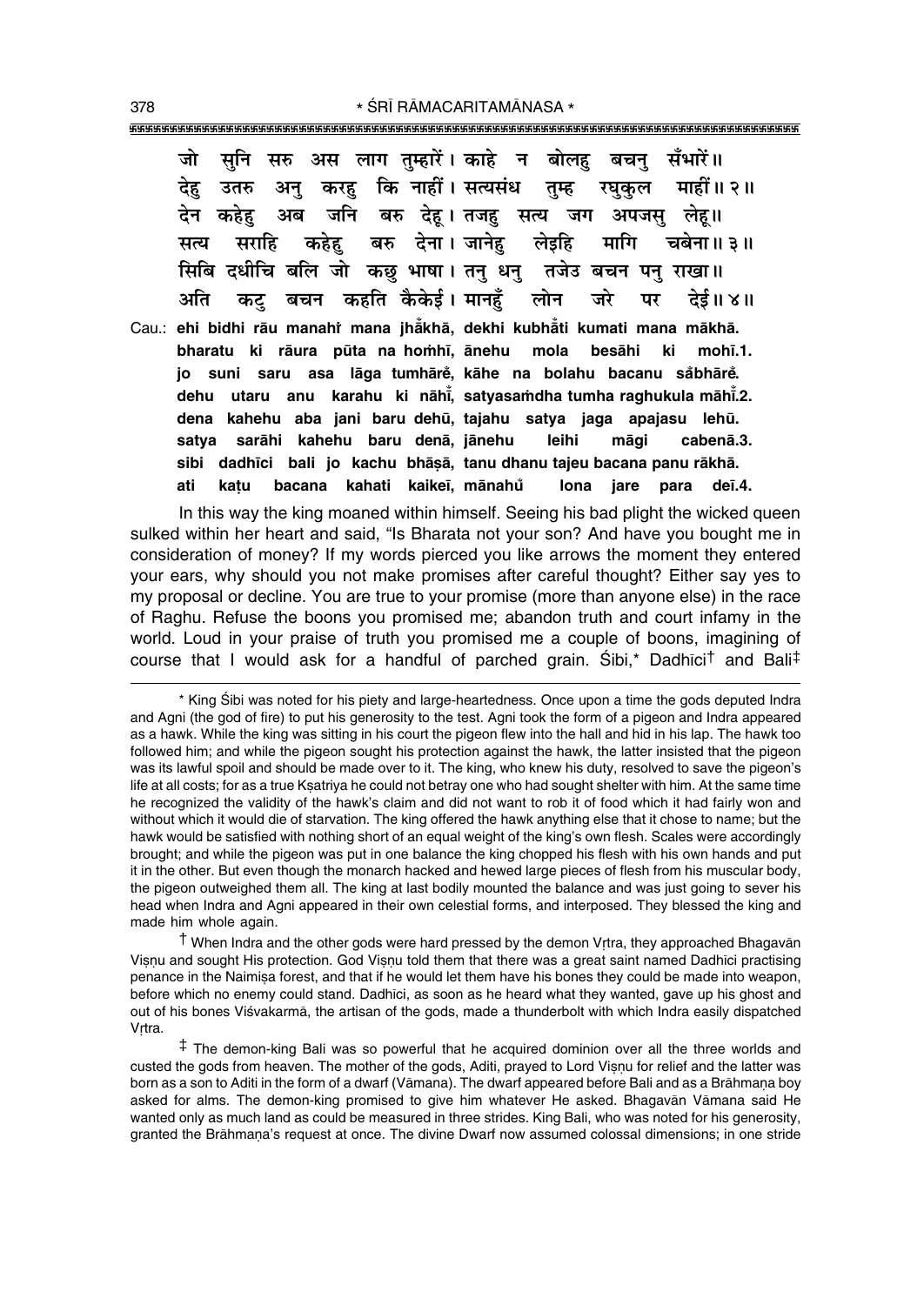\* AYODHYĀ-KĀNDA \* 

redeemed their plighted word maintaining whatever they said even at the cost of their life and possessions." In this way Kaikeyī uttered most pungent words as though applying salt to a burn.  $(1-4)$ 

### बे॰ धरम धुरंधर धीर धरि नयन उघारे रायँ। सिरु धुनि लीन्हि उसास असि मारेसि मोहि कुठायँ॥ ३०॥

#### Do.: dharama dhuramdhara dhira dhari nayana ughāre rāyă, siru dhuni līnhi usāsa asi māresi mohi kuthāyå.30.

A champion of righteousness, the king took courage and opened his eves, and beating his head sighed out, "She has smitten me in the most vital part."  $(30)$ 

|        |  | चौ∘— आगें दीखि जरत रिस भारी। मनहुँ रोष तरवारि उघारी॥  |  |  |                                                                  |
|--------|--|-------------------------------------------------------|--|--|------------------------------------------------------------------|
| मूठि   |  |                                                       |  |  | कुबुद्धि धार निठुराई । धरी कृबरीं सान बनाई ॥१॥                   |
|        |  | लखी महीप कराल कठोरा।सत्य कि जीवनु लेइहि मोरा॥         |  |  |                                                                  |
| बोले   |  |                                                       |  |  | राउ कठिन करि छाती।बानी सबिनय तासु सोहाती॥२॥                      |
| प्रिया |  | बचन कस कहसि कुभाँती। भीर प्रतीति प्रीति करि हाँती॥    |  |  |                                                                  |
| मोरें  |  |                                                       |  |  | भरतु रामु दुइ आँखी।सत्य कहउँ करि संकरु साखी॥३॥                   |
|        |  | अवसि दूतु मैं पठइब प्राता।ऐहहिं बेगि सुनत दोउ भ्राता॥ |  |  |                                                                  |
|        |  |                                                       |  |  | सुदिन सोधि सबु साजु सजाई। देउँ भरत कहुँ राजु बजाई॥ ४॥            |
|        |  |                                                       |  |  | Cau.: āgě dīkhi jarata risa bhārī, manahů rosa taravāri ughārī.  |
|        |  |                                                       |  |  | mūțhi kubuddhi dhāra nițhurāī, dharī kūbarī sāna banāī.1.        |
| lakhī  |  |                                                       |  |  | mahīpa karāla kathorā, satya ki jīvanu leihi morā.               |
| bole   |  | rāu kathina kari chātī, bānī sabinaya tāsu            |  |  | sohātī.2.                                                        |
|        |  |                                                       |  |  | priyā bacana kasa kahasi-kubhātī, bhīra pratīti prīti kari hātī. |
| morě   |  |                                                       |  |  | bharatu rāmu dui ākhī, satya kahaŭ kari samkaru sākhī.3.         |
|        |  |                                                       |  |  | avasi dūtu mai pathaiba prātā, aihahi begi sunata dou bhrātā.    |
|        |  |                                                       |  |  | sudina sodhi sabu sāju sajāī, deŭ bharata kahů rāju bajāī.4.     |

He saw her standing before him burning with rage, as if it were Fury's own sword drawn from the sheath, with a malicious mind for its hilt and remorselessness for its edge, whetted on the grindstone in the shape of the humpback (Manthara). The king saw that the sword was dreadful and inflexible and said to himself, "Is it really going to take my life?" Then, steeling his heart, he politely spoke to her in endearing terms, "My darling, why should you utter such unbecoming words, casting all confidence and affection to the winds, O timid lady? Bharata and Rāma are my two eyes; I vouch for it calling Sankara as my witness. I will positively despatch a messenger at daybreak, and the two brothers (Bharata and Satrughna) will speedily come on hearing the message. Then, after fixing an auspicious date and making all preparations I will solemnly bestow the kingdom on Bharata."  $(1-4)$ 

He measured the whole earth and covered heaven with another. For the third step Lord Vāmana planted His foot on the blessed demon and sent him down to the subterranean region known by the name of Sutala, of which he became the sovereign. Won by his unique self-sacrifice and adherence to truth Bhagavan Vamana ever waits as a porter at his door. King Bali will be installed as Indra in the next Manvantara.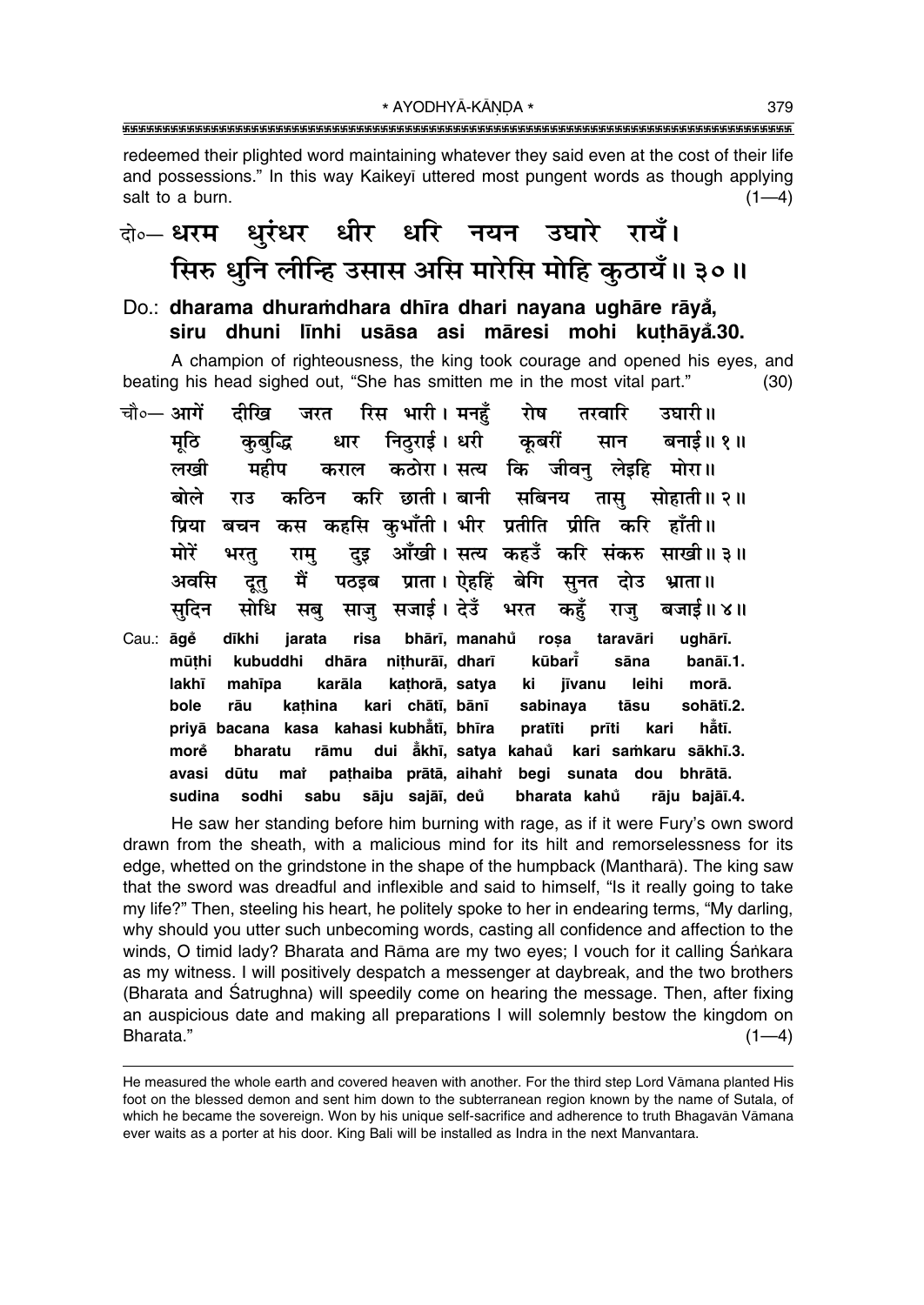### के-लोभु न रामहि राजु कर बहुत भरत पर प्रीति। मैं बड छोट बिचारि जियँ करत रहेउँ नुपनीति॥३१॥

#### Do.: lobhu na rāmahi rāju kara bahuta bharata para prīti, mai baRa chota bicāri jivă karata raheů nrpanīti.31.

"Rāma has no greed of sovereignty and is deeply attached to Bharata. I was only going to follow the usage obtaining among the princes, considering the seniority and juniority of the two princes."  $(31)$ 

- चौ०— राम सपथ सत कहउँ सुभाऊ। राममातु कछु कहेउ न काऊ॥ मैं सबु कीन्ह तोहि बिनु पूँछें।तेहि तें परेउ मनोरथु छुछें॥१॥ परिहरु अब मंगल साजू। कछु दिन गएँ भरत जुबराजू॥ रिस बात मोहि दुखु लागा। बर दूसर असमंजस मागा॥२॥ एकहि जरत तेहि आँचा। रिस परिहास कि साँचेहँ साँचा॥ अजहँ हृदउ रोषु राम अपराधू। सबु कोउ कहइ रामु सुठि साधू॥ ३॥ कह तजि करसि सनेह। अब सनि मोहि भयउ संदेह॥ तहँ सराहसि अरिहि अनुकुला। सो किमि करिहि मात् प्रतिकुला॥४॥ जास् सुभाउ
- Cau.: rāma sapatha sata kahau subhāū, rāmamātu kachu kaheu na kāū. mař sabu kinha tohi binu půchě, tehi tě pareu manorathu chūchě.1. risa pariharu aba mamgala sājū, kachu dina gaĕ bharata jubarājū. ekahi bāta mohi dukhu lāgā, bara dūsara asamamjasa māgā.2. ăcā risa parihāsa ki sācehů sācā. aiahū hrdau jarata tehi aparādhū, sabu kou kahai rāmu suthi sādhū.3. kahu taji rosu rāma tuhů sarāhasi sanehū, aba suni mohi bhayau samdehū. karasi jāsu subhāu arihi anukūlā, so kimi karihi mātu pratikūlā.4.

"I sincerely tell you, swearing by Rama a hundred times, that his mother (Kausalyā) never said a word to me in this connection. No doubt I arranged everything without consulting you and that is why my cherished desire has not been realized. Now give up your anger and put on a festal garb; a few days hence Bharata will be the princeregent. Only one thing has caused me pain; the second boon that you have asked for is something incongruous. My heart is still burning with the agony caused by it. Is it anger or jest, or is it all really true? Tell me with a cool mind Srī Rāma's guilt; everybody says Rāma is extremely well-behaved. You too spoke well of him and loved him. Hearing now what you have asked, I have begun to suspect (whether your profession of love was genuine). How could he whose temperament was congenial even to an enemy act contrary to the will of his own mother?"

बेन्ट प्रिया हास रिस परिहरहि मागु बिचारि बिबेकु। जेहिं देखौं अब नयन भरि भरत राज अभिषेकु ॥ ३२ ॥

Do.: priyā hāsa risa pariharahi māgu bicāri bibeku. jehi dekhaŭ aba nayana bhari bharata rāja abhiseku.32.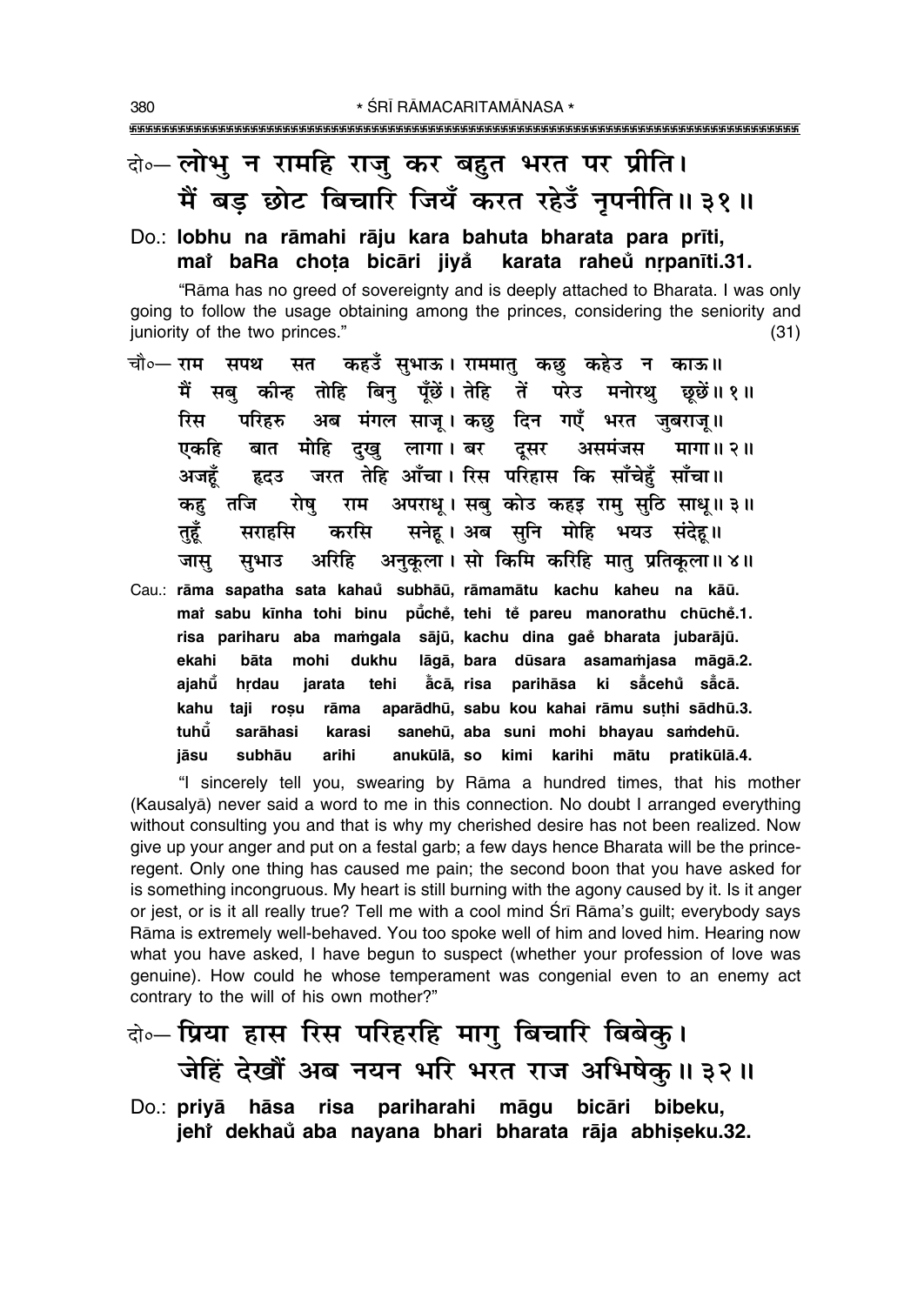\* AYODHYĀ-KĀNDA \* 

"No more of jesting or anger, my darling; make a reasonable and thoughtful request, so that I may now regale my eyes on the sight of Bharata's installation on the throne."  $(32)$ 

- चौ०— जिपे मीन बरु बारि बिहीना। मनि बिन फनिक जिऐ दख दीना॥ सुभाउ न छल् मन माहीं। जीवन् मोर राम बिन् नाहीं॥१॥ कहउँ समझि देख जियँ प्रिया प्रबीना। जीवन राम आधीना॥ दरस सुनि मृद् बचन कुमति अति जरई। मनहँ अनल आहुति घृत परई॥२॥ ्<br>करह किन कोटि उपाया। इहाँ न लागिहि राउरि माया॥ कहड देह कि लेह अजस करि नाहीं। मोहि न बहुत प्रपंच सोहाहीं॥३॥ साध सयाने । राममात भलि सब पहिचाने॥ तम्ह राम साध कौसिलाँ मोर भल ताका। तस फल उन्हहि देउँ करि साका॥४॥ जस
- haru hāri bihīnā, mani binu phaniku ijai dukha dīnā. Cau.: iiai mīna kahaŭ subhāu na chalu mana māhī, jīvanu mora rāma binu nāhī̃.1. samujhi dekhu jiyå priyā prabīnā, jīvanu rāma darasa ādhīnā. suni mrdu bacana kumati ati jaraī, manahů anala āhuti ghrta paraī.2. kahai karahu kina koti upāyā, ihā na lāgihi rāuri māyā. kari nāhi, mohi na bahuta prapamca sohāhi.3. dehu ki lehu ajasu rāmu sādhu tumha sādhu sayāne, rāmamātu bhali saba pahicāne. tākā, tasa phalu unhahi deŭ kari sākā.4. jasa kausilā mora bhala

"A fish may rather survive even without water and a serpent may drag on a miserable and wretched existence without the gem in its head. But I tell you sincerely with a guileless heart that I cannot live without Rāma. Be assured in your mind, my wise darling, that my very existence depends on the sight of Sri Rama." Hearing these soft words the evil-minded queen blazed up like the fire on which has fallen an oblation of clarified butter. She said, "You might as well try millions of devices; but your stratagem shall not avail with me. Either grant my request or earn a bad reputation by refusing it; I am not fond of much wiles. Rāma is virtuous, you too are virtuous and wise and no less virtuous is Rāma's mother (Kausalyā); I have known all of you. I will repay with a vengeance the benefit she has sought to confer upon me."  $(1-4)$ 

## बे-होत प्रातु मुनिबेष धरि जौं न रामु बन जाहिं। मोर मरनु राउर अजस नृप समुझिअ मन माहिं॥ ३३॥

#### Do.: hota prātu munibesa dhari jaŭ na rāmu bana jāhi, mora maranu rāura ajasa nrpa samujhia mana māhi.33.

"If Rāma does not retire to the woods assuming the garb of a hermit as soon as the day breaks, death for me and ill-repute for you will be the result; bear this in mind, O king."  $(33)$ 

| चौ०— अस कहि कुटिल भई उठि ठाढ़ी। मानहूँ रोष तरंगिनि बाढ़ी॥ |  |  |  |                                                    |  |  |
|-----------------------------------------------------------|--|--|--|----------------------------------------------------|--|--|
|                                                           |  |  |  | पाप पहार प्रगट भइ सोई। भरी क्रोध जल जाइ न जोई॥१॥   |  |  |
|                                                           |  |  |  | दोउ बर कूल कठिन हठ धारा। भवँर  कबरी  बचन  प्रचारा॥ |  |  |
|                                                           |  |  |  | ढाहत भूपरूप तरु मूला। चली बिपति बारिधि अनुकूला॥ २॥ |  |  |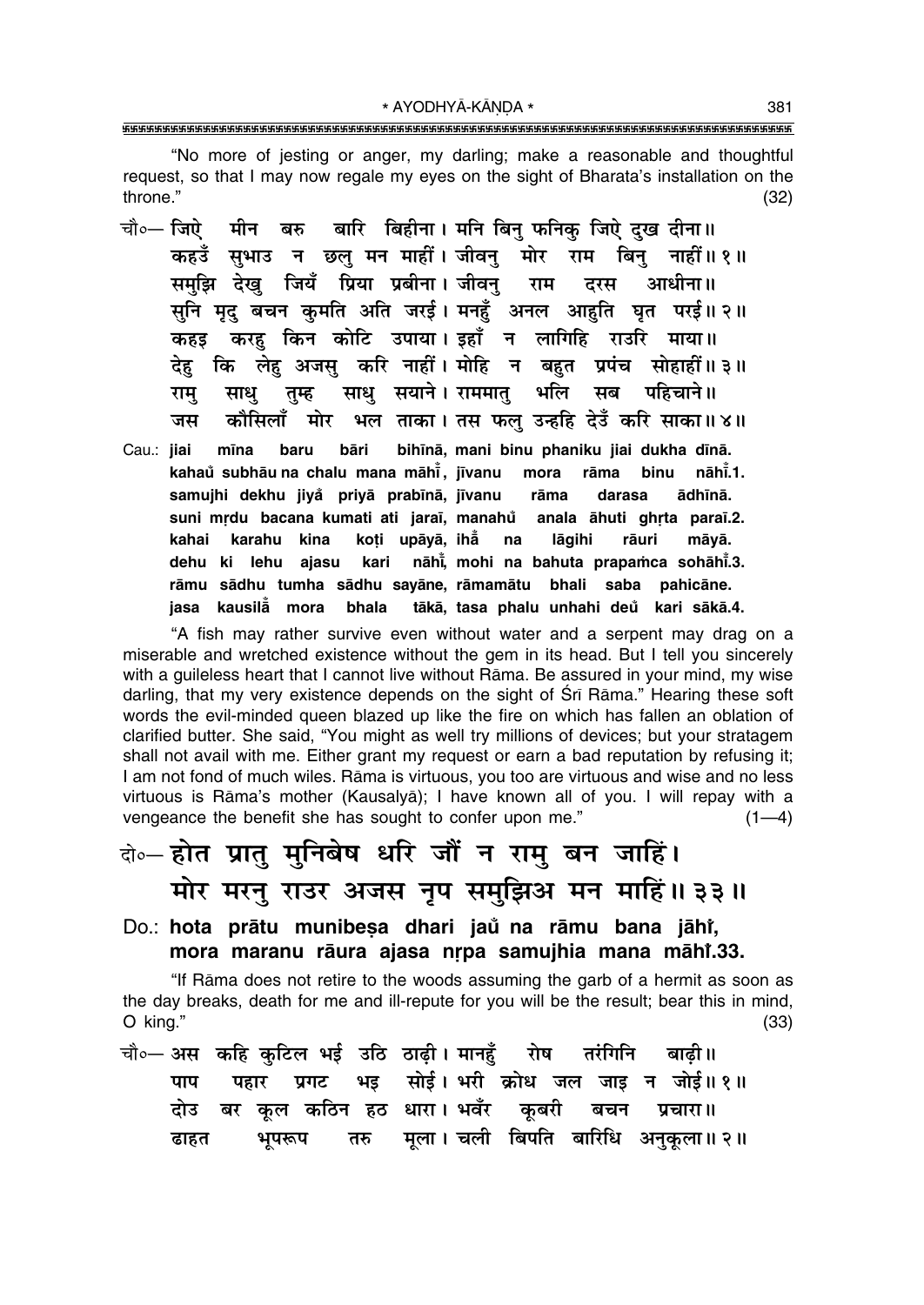|  |  | लखी नरेस बात फुरि साँची। तिय मिस मीचू सीस पर नाची॥          |
|--|--|-------------------------------------------------------------|
|  |  | गहि पद बिनय कीन्ह बैठारी। जनि दिनकर कुल होसि कुठारी॥३॥      |
|  |  | मागु माथ अबहीं देउँ तोही।राम बिरहँ जनि मारसि मोही॥          |
|  |  | राखु राम कहँ जेहि तेहि भाँती। नाहिं त जरिहि जनम भरि छाती॥४॥ |

Cau.: asa kahi kuțila bhaī uțhi țhāRhī, mānahů roșa taramgini bāRhī. pāpa pahāra pragata bhai soī, bharī krodha jala jāi na joī.1. dou bara kūla kathina hatha dhārā, bhavåra kūbarī bacana pracārā. bipati dhāhata bhūparūpa taru mūlā, calī bāridhi anukūlā.2. phuri săcī, tiya misa mīcu sīsa para nācī. lakhī naresa bāta gahi pada binaya kīnha baithārī, jani dinakara kula hosi kuthārī.3. māgu mātha abahī deů tohī, rāma birahå jani mārasi mohī. rākhu rāma kahů jehi tehi bhåtī, nāhř ta jarihi janama bhari chātī.4.

So saying, the wicked woman rose and stood up as though it were a swollen stream of passion that had issued from the mountain of sin and, overflowing with the water of anger, was too terrible to look at. The two boons she had asked for represented its banks, her inexorable obstinacy corresponded to its (swift) current and the impelling force of Manthara's words stood for its eddies; uprooting the king like a tree the river headed towards the ocean of adversity. The king now perceived that the demand of the queen was really true, and that it was death itself which was dancing over his head in the disquise of his own consort. Clasping her feet he persuaded her to sit down and implored her, "Pray do not play the axe with respect to the solar race. Ask of me my own head and I will forthwith give it to you; but kill me not by tearing Rāma from me. Retain Rāma by any means whatsoever, or your bosom will burn with anquish all your life."  $(1-4)$ 

#### बे-देखी ब्याधि असाध नृपु परेउ धरनि धुनि माथ। कहत परम आरत बचन राम राम रघनाथ॥३४॥

Do.: dekhī byādhi asādha nrpu pareu dharani dhuni mātha, kahata parama ārata bacana rāma rāma raghunātha.34.

When the king saw the malady uncontrollable he dropped on the ground beating his head and sobbing out in most piteous tones, "Rāma, O Rāma, O Lord of Raghus!"  $(34)$ 

चौ०— ब्याकुल राउ सिथिल सब गाता। करिनि कलपतरु मनहुँ निपाता॥ कंठु सूख मुख आव न बानी। जनु पाठीनु दीन बिनु पानी॥१॥ कट् कठोर कैकेई। मनहँ घाय महँ माहर देई॥ पनि कह अस करतबु रहेऊ। मागु मागु तुम्ह केहिं बल कहेऊ॥२॥ जौं अंतहँ दुइ कि होइ एक समयंभुआला। हँसब ठठाइ फुलाउब गाला॥ अरु कृपनाई। होइ कि खेम कुसल रौताई॥३॥ दानि कहाउब छाडह बचन् कि धीरज् धरह।जनि अबला जिमि करुना करह॥ तनु तिय तनय धामु धनु धरनी। सत्यसंध कहुँ तृन सम बरनी॥४॥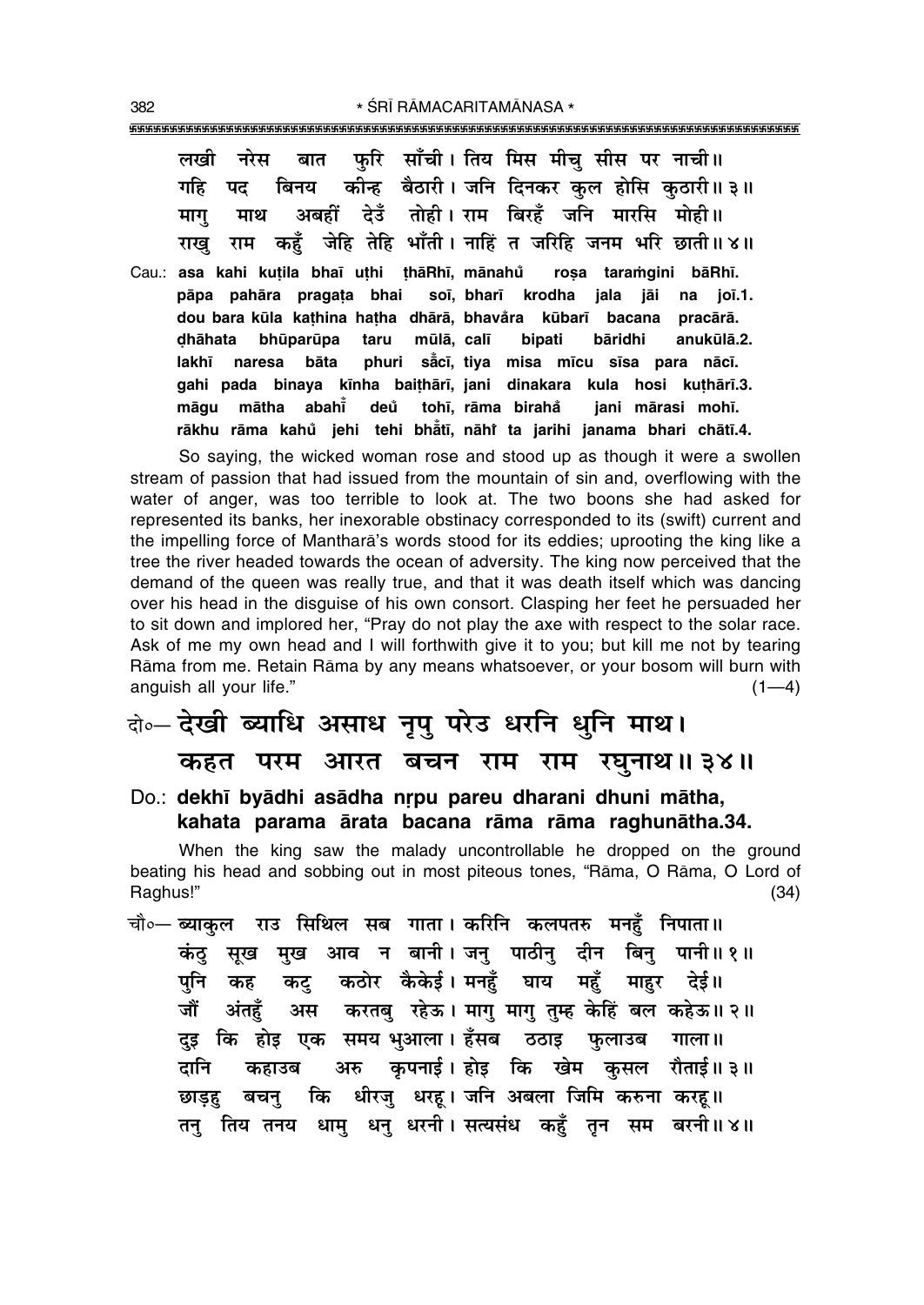\* AYODHYĀ-KĀNDA \* 

Cau.: byākula rāu sithila saba gātā, karini kalapataru manahů nipātā. kamthu sūkha mukha āva na bānī, janu pāthīnu binu pānī.1. dīna katu kathora kaikeī, manahů ghāva mahů māhura deī. puni kaha jaů amtahů karatabu raheū, māgu māgu tumha kehi bala kaheū.2. asa dui ki hoi eka samaya bhuālā, håsaba thathāi phulāuba aālā. dāni kahāuba aru krpanāī, hoi khema kusala rautāī.3. ki chāRahu bacanu ki dhīraju dharahū, jani abalā jimi karunā karahū. tanu tiya tanaya dhāmu dhanu dharanī, satyasamdha kahu trna sama baranī.4.

The king was stricken with grief and his limbs began to droop; it looked as if a wish-yielding tree had been knocked down by a female elephant. His throat was dry and speech failed his lips; he felt miserable like a fish out of water. Kaikevī plied him once more with pungent and harsh words, injecting poison as it were into his wound, "If this was what you intended doing in the long run, what emboldened you to say 'Ask, ask'? Can both these things happen at the same time, O sovereign of the earth—to laugh a boisterous laugh and to look grave, to enjoy the reputation of being generous and yet be stingy? Is it possible to remain unscathed while playing the hero? Either go back upon your word or forbear; pray do not wail like a woman. Life and wife, sons, home, wealth and land have been spoken of as no better than a straw in the eyes of a man who is true to his word."  $(1-4)$ 

## बे- मरम बचन सुनि राउ कह कह कछ दोष न तोर। लागेउ तोहि पिसाच जिमि कालु कहावत मोर॥३५॥

Do.: marama bacana suni rāu kaha kahu kachu dosu na tora, iimi lāgeu tohi pisāca kālu kahāvata mora.35.

On hearing these poignant words the king exclaimed, "Say what you will; you are not to blame for it. It is my doom which has possessed you like a devil and is using you as its mouthpiece."  $(35)$ 

- भुपतहि भोरें। बिधि बस कुमति बसी जिय तोरें॥ चौ∘— चहत भरत न पाप परिनाम् । भयउ कुठाहर जेहिं बिधि बाम् ॥ १ ॥ मोर मो सब सबस बसिहि फिरि अवध सुहाई। सब गुन धाम राम प्रभुताई॥ सकल सेवकाई। होइहि तिहूँ पुर राम बडाई॥२॥ करिहहिं भाड पछिताऊ। मएहँ न मिटिहि न जाइहि काऊ॥ मोर तोर कलंक अब तोहि नीक लाग करु सोई।लोचन ओट बैठ मह गोर्ड ॥ ३ ॥ लगि जिऔं कहउँ कर जोरी। तब लगि जनि कछ कहसि बहोरी॥ जब फिरि पछितैहसि अभागी। मारसि अंत लागी॥ ४॥ गाड नहारू
- Cau.: cahata na bharata bhūpatahi bhorě, bidhi basa kumati basī jiya torě. parināmū, bhayau kuthāhara jehr bidhi bāmū.1. so sabu mora pāpa subasa basihi phiri avadha suhāī, saba guna dhāma rāma prabhutāī. karihaht bhāi sakala sevakāī, hoihi tihů pura baRāī.2. rāma kalamku pachitāū, muehů na mițihi na jāihi mora kāū. tora aba tohi nīka lāga karu soī, locana ota baithu muhu qoī.3.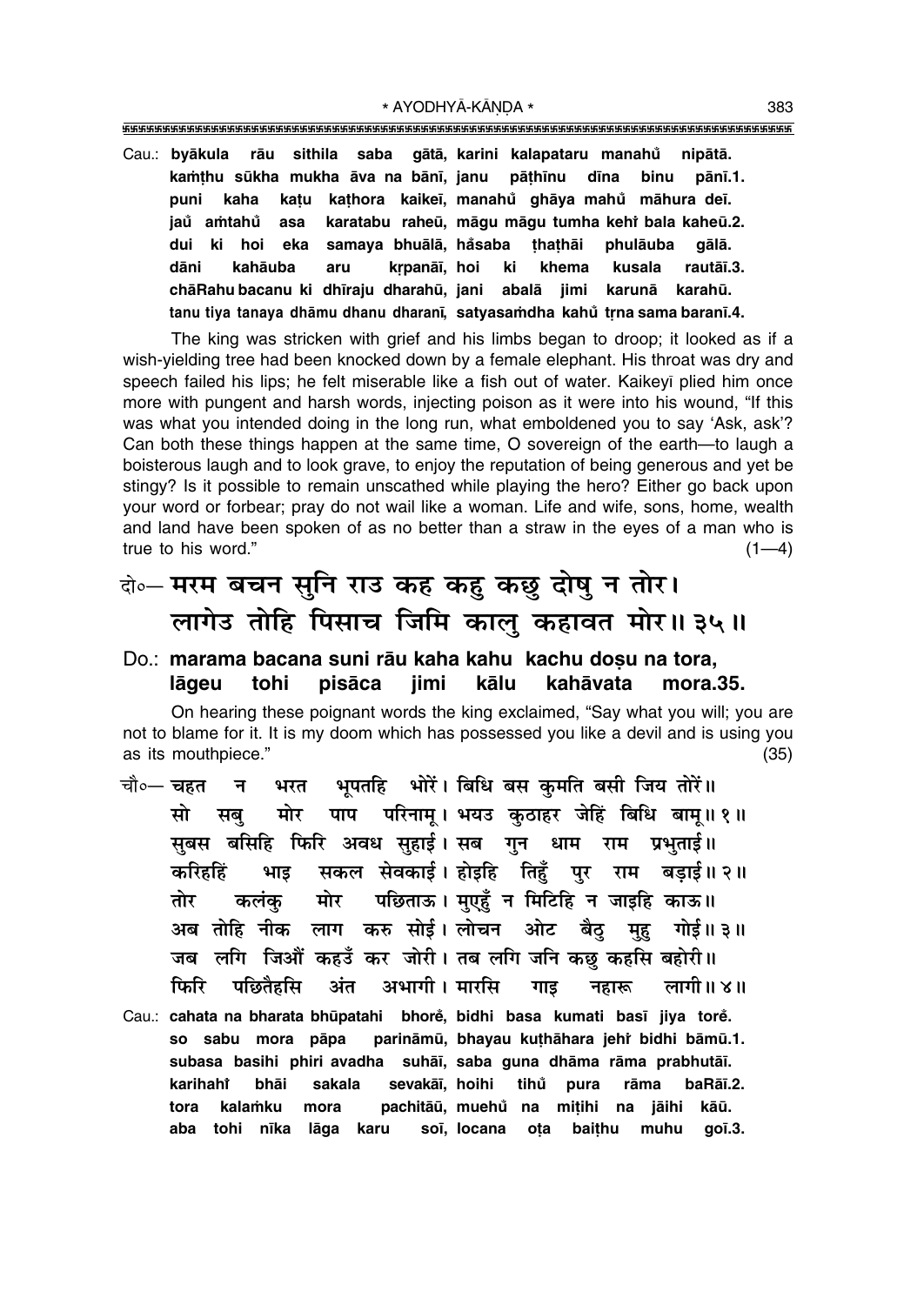#### jaba lagi jiaů kahaů kara jorī, taba lagi jani kachu kahasi bahorī. phiri pachitaihasi amta abhāqī, mārasi qāi nahārū lāgī.4.

"Bharata would never covet sovereignty even unwittingly. By the decree of fate, however, evil counsel has taken possession of your mind. All that is the outcome of my sins, due to which the tide has turned against me at an inopportune moment. Beautiful Ayodhya shall flourish again under the sovereignty of Rama, the abode of all virtues. All his brothers shall serve him and his fame shall spread through all the three spheres of creation. The stain on your reputation and my remorse shall not disappear even after our death and shall never go till eternity. Now do whatever pleases you; only keep out of my sight hiding your face. So long as I live, I beseech you with joined palms, pray speak not a word to me again. You will repent in the end, O hapless woman, that you killed a cow for the sake of gut."  $(1-4)$ 

# वेन्ट परेउ राउ कहि कोटि बिधि काहे करसि निदान्। कपट सयानि न कहति कछु जागति मनहुँ मसानु॥ ३६॥

#### Do.: pareu rāu kahi koti bidhi kāhe karasi nidānu, kapata sayāni na kahati kachu jāgati manahů masānu.36.

Thus arguing with her in numberless way the king dropped on the ground crying. "Why do you bring ruin to all?" But a pastmaster in wiles the queen did not utter a word as though busy performing magical rites in a crematorium (to acquire control over ghosts).  $(36)$ 

- चौ०— **राम** बिकल भुआल् । जन् बिनु पंख बिहंग बेहाल् ॥ रट राम जनि होई। रामहि जाइ कहै जनि कोई॥१॥ भोरु हृदयँ मनाव उदउ करह जनि रबि रघकल गर। अवध बिलोकि सुल होइहि उर॥ कैकड़ कठिनाई। उभय अवधि बिधि रची बनाई॥२॥ प्रीति भूप नपहि भयउ भिनुसारा। बीना बेनु संख बिलपत धनि द्रारा ॥ पढहिं गुन गावहिं गायक। सुनत नृपहि जन् लागहिं सायक॥३॥ भाट न कैसें। सहगामिनिहि जैसें॥ मंगल सकल सोहाहिं बिभषन तेहिं निसि नीद परी नहिं काह। राम दरस लालसा उछाह।। ४॥ Cau.: rāma rāma rata bikala bhuālū, janu binu pamkha bihamga behālū. manāva bhoru jani hoī, rāmahi kahai hrdayå jāi iani koī.1. udau karahu jani rabi raghukula gura, avadha sūla biloki hoihi ura.
	- bhūpa prīti kaikai kathināi, ubhaya avadhi bidhi racī banāi.2. bilapata nrpahi bhayau bhinusārā, bīnā benu samkha dhuni dvārā. paRhahi bhāta guna gāvahi gāyaka, sunata nrpahi janu lāgahi sāyaka.3. mamgala sakala sohāhi na kaisė, sahagāminihi bibhūsana iaisė. teht nisi nīda parī nahi kāhū, rāma darasa lālasā uchāhū.4.

Stricken with grief the king repeated the word 'Rāma' again and again and felt miserable like a bird that has been shorn of its wings. He prayed in his heart, "May the day never dawn nor may anyone go and tell Rāma. Rise not, O sun-god, the progenitor of Raghu's race; for you will be pained at heart to see the plight of Ayodhya." The king's affection and the relentlessness of Kaikeyī both were the highest of their kind in God's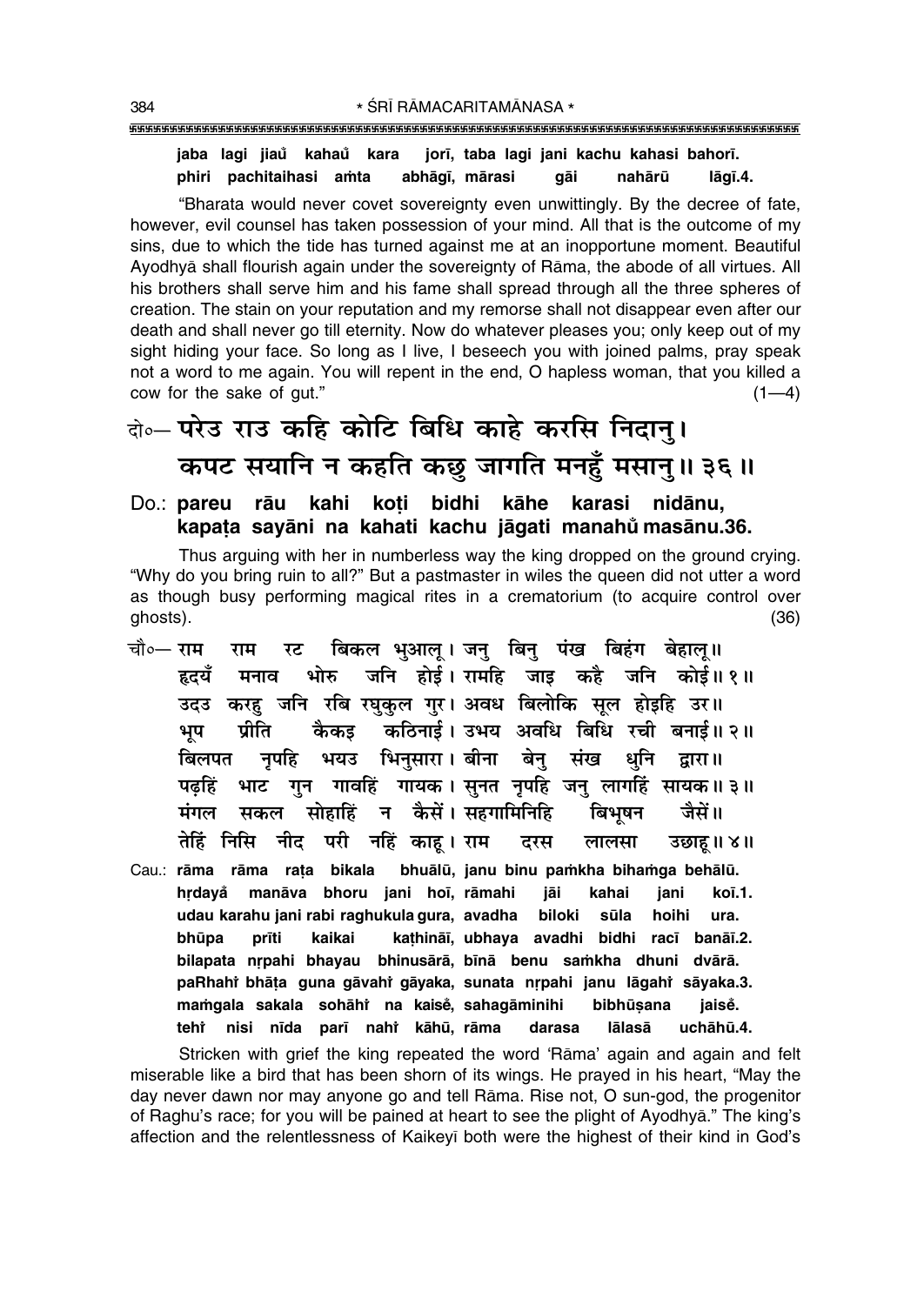\* AYODHYĀ-KĀNDA \* 

creation. While the king was yet wailing, the day broke and the music of lute, flute and conch was heard at his door. Bards extolled him and minstrels sang his praises; they, however, pierced the king like shafts as he heard them. These and other tokens of rejoicing pleased him not even as ornaments repel a widow who has decided to accompany her deceased husband to the other world. None could have a wink of sleep that night since everyone was eagerly longing for a sight of Srī Rāma.  $(1-4)$ 

### के-द्वार भीर सेवक सचिव कहहिं उदित रबि देखि। जागेउ अजहुँ न अवधपति कारनु कवनु बिसेषि॥ ३७॥

#### Do.: dvāra bhīra sevaka saciva kahahi udita rabi dekhi, ajahů na avadhapati kāranu kavanu bisesi.37. iāaeu

At the door waited a crowd of servants and ministers, who said to one another at the sight of the risen sun, "The Lord of Ayodhya has not yet woken up, what special reason can there be?"  $(37)$ 

- चौ०— पछिले नित जागा। आजु हमहि बड़ अचरजु लागा॥ पहर भप जाई । कीजिअ काज् रजायस् पाई॥१॥ जाह सुमंत्र जगावह राउर माहीं । देखि डेराहीं ॥ गए समंत्र तब भयावन जात न हेरा। मानहँ बिपति जाड बिषाद बसेरा॥ २॥ धाड खाड़ जन ऊतरु देई।गए जेहिं भवन भूप कैकेई॥ पछें न कोउ सिरु नाई। देखि भूष गति गयउ सखाई॥३॥ कहि जयजीव ਕੈਨ बिबरन महि परेऊ। मानहँ सोच बिकल कमल मूलु परिहरेऊ॥ सचिउ नहिं पूछी। बोली असुभ भरी सुभ छूछी॥४॥ सभीत सकड
- Cau.: pachile pahara bhūpu nita jāgā, āju hamahi baRa acaraju lāgā. jāī, kījia jāhu sumamtra jagāvahu kāju rajāvasu pāī.1. māhi, dekhi derāhī. gae sumamtru taba rāura bhayāvana jāta khāi herā, mānahů bipati bisāda baserā.2. dhāi janu jāi na deī, gae jehi bhavana bhūpa kaikeī. pūchě kou na ūtaru kahi jayajīva baitha siru nāi, dekhi bhūpa gati gayau sukhāi.3. soca bikala bibarana mahi pareū, mānahů kamala mūlu parihareū. saciu sabhīta sakai nahî pūchī, bolī asubha bharī subha chūchī.4.

"The king used to wake up during the last watch of the night everyday; his behaviour today appears most strange to us. Getting into the palace, O Sumantra, you go and rouse him; on receiving his orders we may proceed with our work." Sumantra then entered the gynaeceum; but it wore such a dismal appearance that he was afraid to advance. It looked like a monster that would spring on him and devour him; its sight was so repelling. It seemed to be the very abode of calamity and sorrow. Since nobody answered his questions he proceeded to the apartment where the king and Queen Kaikeyī were. Greeting the king with the words "Be victorious and live forever!" and bowing his head, he sat down. He turned pale to behold the condition of the king, who lay on the ground distracted with grief and colourless like a lotus stalk torn from its roots. The minister being too alarmed to ask any question, Kaikeyī, who was full of evil and void of all good, broke the silence.  $(1-4)$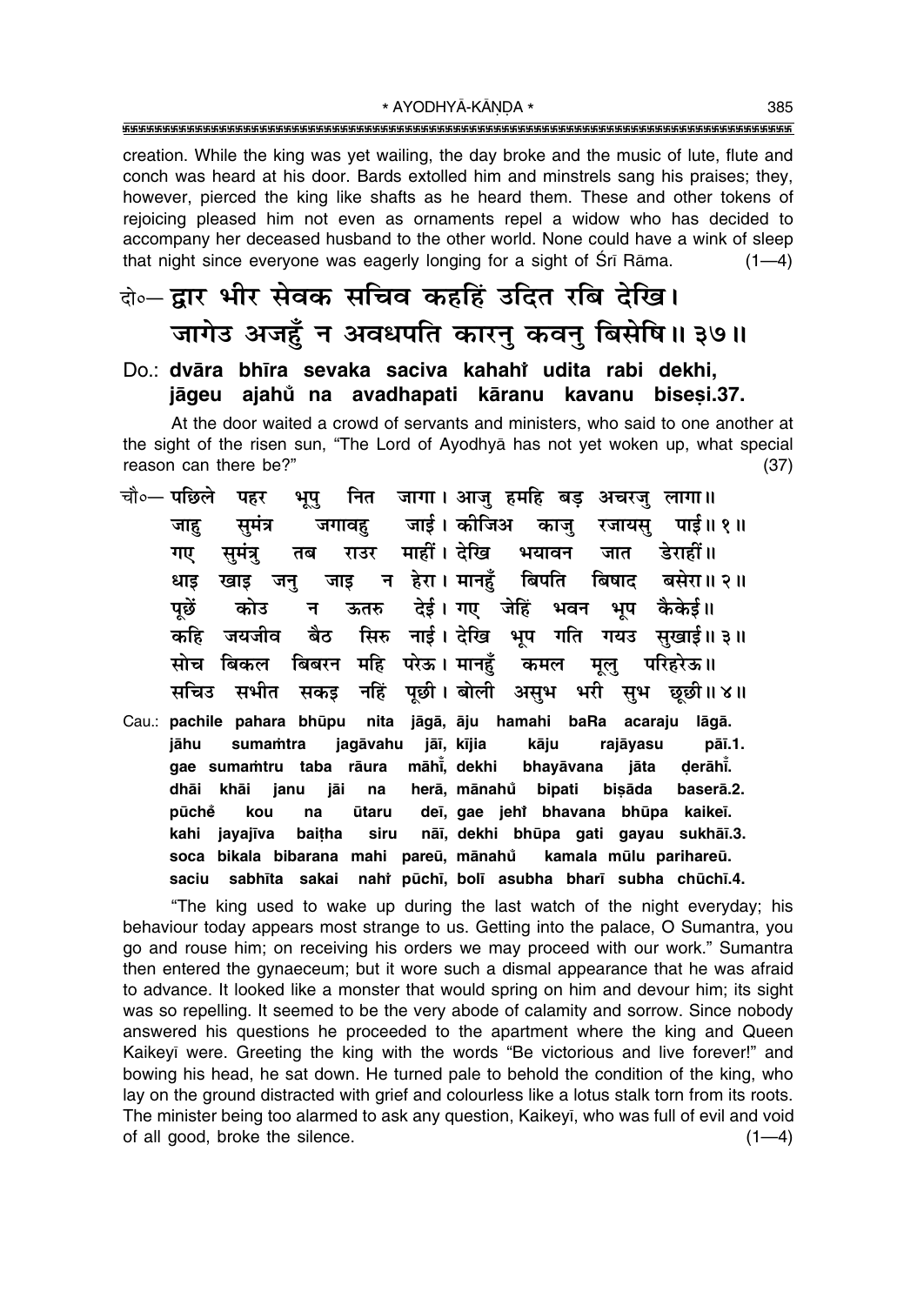### बे-परी न राजहि नीद निसि हेतु जान जगदीसु। रामु रामु रटि भोरु किय कहड़ न मरमु महीसु॥ ३८॥

rājahi nīda nisi hetu jāna jagadīsu, na  $Do:$  pari rāmu rāmu rati bhoru kiya kahai na maramu mahīsu.38.

"The king had no sleep last night: Heaven alone knows the reason. He has been simply repeating "Rāma, Rāma" till daybreak and refuses to disclose the secret." (38)

- बेगि बोलाई। समाचार चौ∘— आनह रामहि तब पँछेह आर्ड ॥ राय रुख जानी । लखी कुचालि कीन्हि कछु रानी ॥ १ ॥ चलेउ समंत्र सोच बिकल मग परइ न पाऊ। रामहि बोलि कहिहि का राऊ॥ गयउ दआरें। पँछहिं सकल देखि मन मारें॥२॥ धरि धीरज तर सबही का। गयउ जहाँ दिनकर कल टीका॥ समाधान करि सो आवत देखा। आदरु कीन्ह पिता सम लेखा॥३॥ राम समंत्रहि भूप रजाई। रघकलदीपहि निरखि चलेउ लेवाई॥ बदन कहि राम कभाँति सचिव सँग जाहीं। देखि लोग जहँ तहँ बिलखाहीं॥४॥
- Cau.: ānahu rāmahi begi bolāī, samācāra taba pūchehu āī. caleu sumamtru rāya rukha jānī, lakhī kucāli kīnhi kachu rānī.1. soca bikala maga parai na pāū, rāmahi kahihi rāū. boli kā dhīraju gayau duārě, pūchahř sakala dekhi manu mārě.2. dhari ura so sabahī kā, gayau jahā dinakara samādhānu kari kula tīkā. āvata dekhā, ādaru kīnha sumamtrahi pitā sama lekhā.3. rāma nirakhi badanu kahi bhūpa rajāī, raghukuladīpahi caleu levāī. rāmu kubhāti saciva såga jāhi̇̃, dekhi loga jahå tahå bilakhāhi̇̃.4.

"Therefore, call on Rāma and bring him soon; thereafter, when you have come back, you may ask further details." Judging (from his master's looks) that the king approved of this idea, Sumantra left; he concluded that the queen had contrived some evil design. He felt so distressed with anxiety that his legs refused to move ahead. "What will the king speak to Rāma after calling him?" he wondered. Recovering himself he repaired to the gate; and seeing him disconsolate all began to question him. He, however, reassured them all and proceeded to the apartment where the Ornament of the solar race (Srī Rāma) was. When Srī Rāma saw Sumantra coming. He received him with honour, treating the minister on an equal footing with His father. Looking Srī Rāma in the face, Sumantra conveyed to Him the royal command and returned with the Light of Raghu's race (Srī Rāma). Srī Rāma followed the minister in an unbecoming manner: people here and there were grieved to see this.  $(1-4)$ 

बे॰ जाइ दीख रघुबंसमनि नरपति निपट कुसाज्। सहमि परेउ लखि सिंघिनिहि मनहुँ बृद्ध गजराजु॥३९॥

Do.: jāi dīkha raghubamsamani narapati nipata kusāju, sahami pareu lakhi simghinihi manahů brddha gajarāju.39.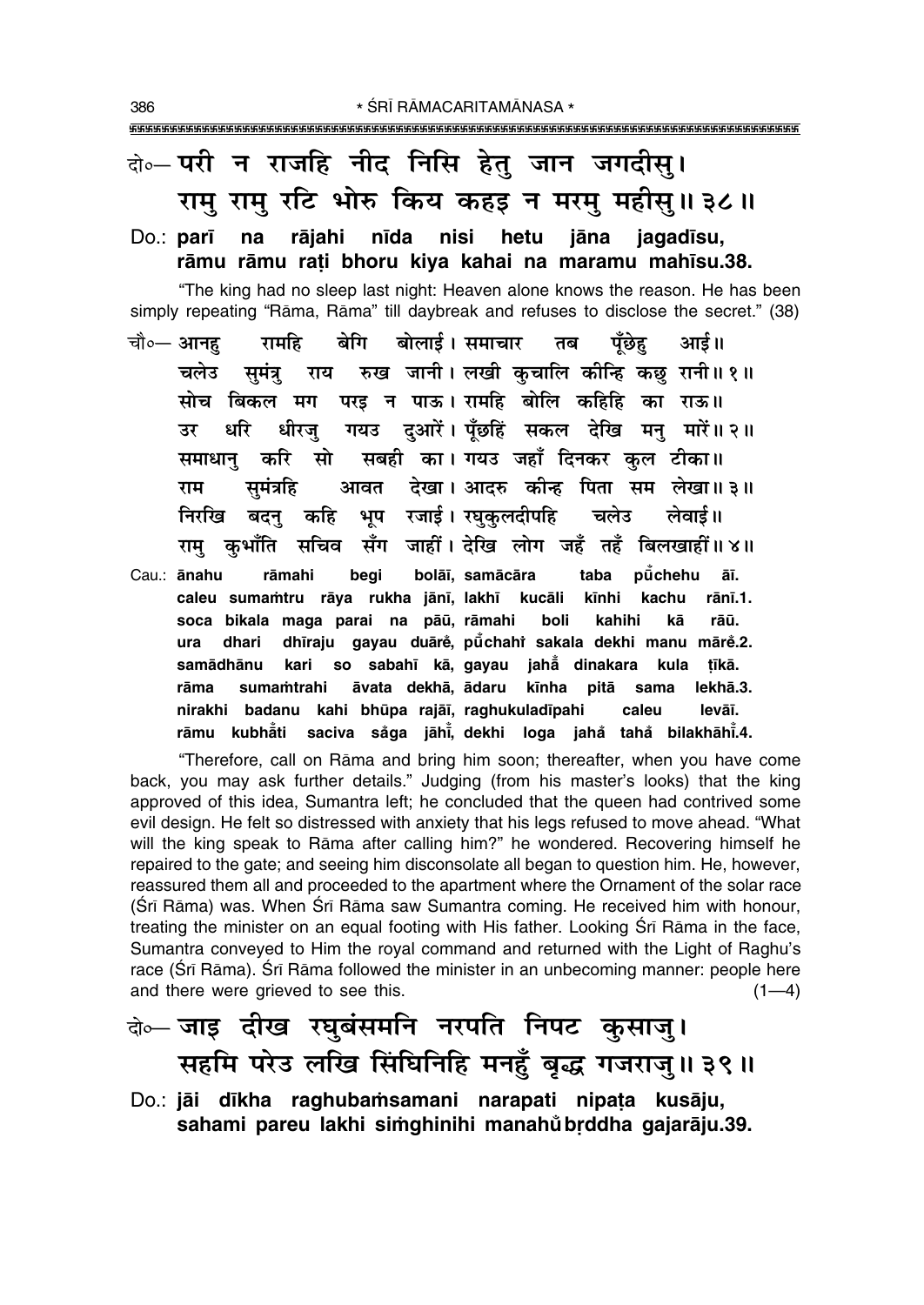The Jewel of Raghu's race went and saw the king in an utterly wretched state like an aged elephant who had dropped down in terror at the sight of a lioness.  $(39)$ 

चौ०-सखहिं जरइ सब अंग्।मनहँ दीन मनिहीन अधर भअंग॥ कैकेई। मानहुँ मीचु घरीं गनि लेई॥१॥ दीखि समीप सरुष सुभाऊ। प्रथम दीख दुखु सुना न काऊ॥ राम करुनामय मृद् समउ बिचारी । पूँछी तदपि धीर धरि मधर महतारी॥ २॥ बचन कह मात् तात दख कारन। करिअ जतन जेहिं होइ निवारन॥ मोहि कारन एहू।सरजहि तुम्ह पर बहुत सनेहू॥३॥ राम सब् सनह <u> देन</u> कहेन्हि मोहि ढड बरदाना। मागेउँ जो कछ मोहि सोहाना॥ भयउ भूप उर सोच्। छाडि न सकहिं तुम्हार सँकोच्॥४॥ सो सनि Cau.: sūkhahi adhara jarai sabu amgū, manahů dīna manihīna bhūamgū. kaikeī, mānahů mīcu qhari sarusa samīpa dīkhi qani leī.1. subhāū, prathama dīkha dukhu sunā na kāū. karunāmaya mrdu rāma tadapi dhīra dhari samau bicārī, pūchī madhura bacana mahatārī.2. mohi kahu mātu tāta dukha kārana, karia jatana jehi hoi nivārana. sunahu rāma sabu kārana ehū, rājahi tumha para bahuta sanehū.3. dena kahenhi mohi dui baradānā, māgeů jo kachu mohi sohānā. so suni bhayau bhūpa ura socū, chāRi na sakahi tumhāra såkocū.4.

His lips got parched and his whole frame burned; he looked like a helpless snake bereft of the gem on its hood. The Lord beheld by the side of His father angry Kaikeyi, who stood there like Death personified counting the last minutes of his life. Srī Rāma was compassionate and soft by nature; He witnessed sorrow for the first time in His life, He had never heard of it before. Yet, recovering Himself as the occasion demanded, addressed His step-mother in the following sweet words, "Tell me, dear mother, the cause of my father's distress, so that an attempt may be made to remove it." "Listen, Rāma; the sole cause is this: the king is very fond of you. He had promised me two boons of my choice and I asked whatever I liked. The king, however, was stricken with grief to hear my requests; for he cannot shake off the hesitation on your score." (1-4)

## के—सूत सनेहु इत बचनु उत संकट परेउ नरेसु। सकहु त आयसु धरहु सिर मेटहु कठिन कलेसु॥४०॥

Do.: suta sanehu ita bacanu uta samkata pareu naresu, sakahu ta āyasu dharahu sira metahu kathina kalesu.40.

"Love for his son on one side and his plighted word on the other: The king is placed on the horns of a dilemma. Obey his command if you can, and rid him of a severe mental torture."  $(40)$ 

|  |  |  |  | चौ∘— निधरक   बैठि   कहइ   कटु   बानी । सुनत  कठिनता  अति  अकुलानी॥ |  |
|--|--|--|--|--------------------------------------------------------------------|--|
|  |  |  |  | जीभ कमान बचन सर नाना। मनहँ महिप मृद् लच्छ समाना॥१॥                 |  |
|  |  |  |  | जन् कठोरपन् धरें सरीरू। सिखइ धनुषबिद्या बर बीरू॥                   |  |
|  |  |  |  | सबु प्रसंगु रघुपतिहि सुनाई। बैठि मनहुँ तनु धरि निठुराई॥ २॥         |  |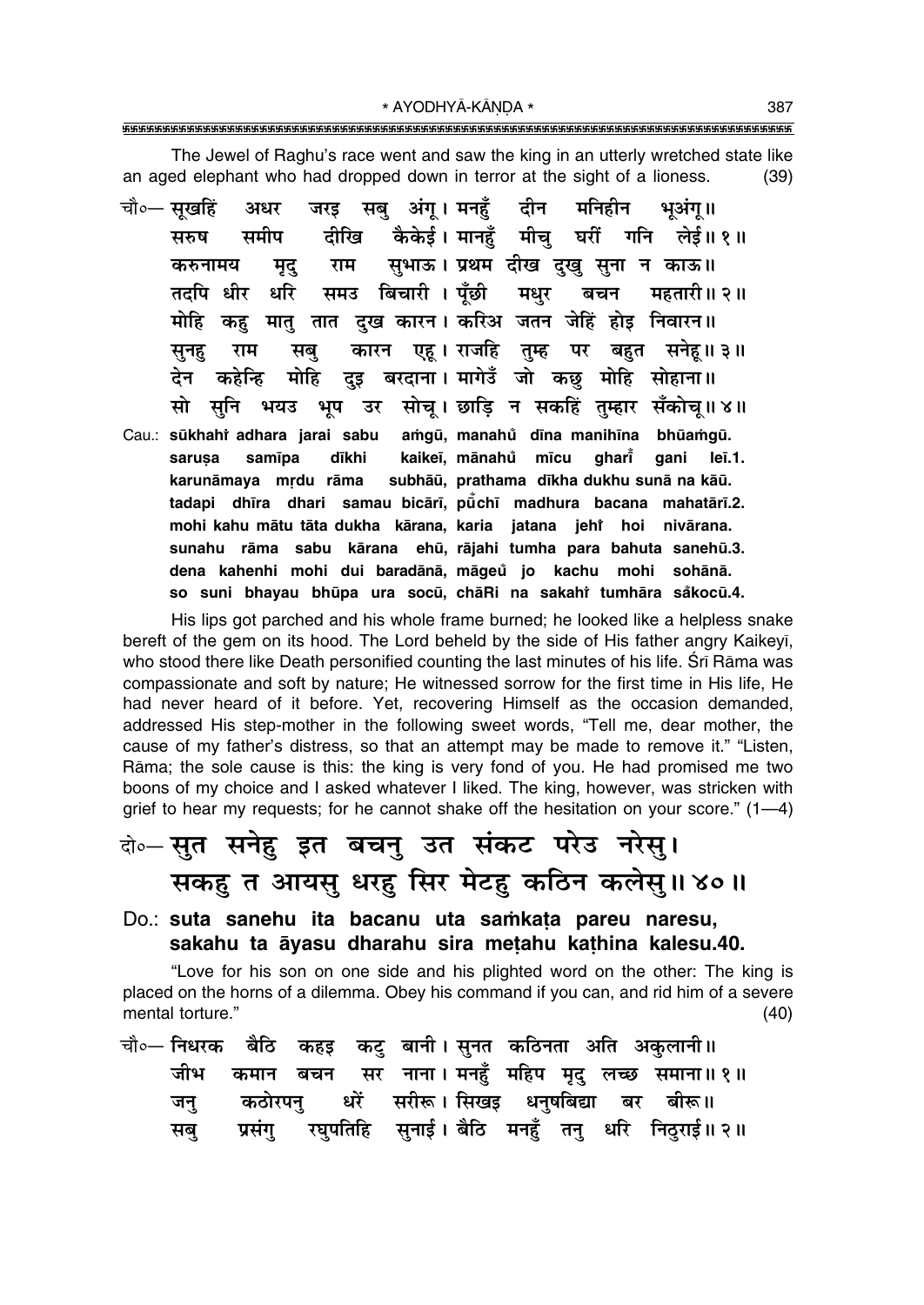| निधान् ॥<br>आनंद<br>मन<br>सहज<br>भान् ।<br>राम्<br>भानुकूल<br>मुसुकाइ          |
|--------------------------------------------------------------------------------|
| बोले<br>बिभूषन॥ ३॥<br>मंजुल जनु<br>बिगत<br>सब दूषन। मृदु<br>बाग<br>बचन         |
| सुतु बड़भागी। जो पितु<br>जननी<br>अनुरागी॥<br>सोड़<br>मातु<br>बचन<br>सूनु       |
| तोषनिहारा । दुर्लभ जननि<br>पित्<br>संसारा॥ ४॥<br>सकल<br>तनय<br>मात्            |
| Cau.: nidharaka baithi kahai katu<br>bānī, sunata kathinatā<br>ati<br>akulānī. |
| nānā, manahů mahipa mrdu laccha samānā.1.<br>jībha kamāna bacana sara          |
| kathorapanu dhare<br>sarīrū, sikhai dhanusabidyā<br>bara<br>bīrū.<br>ianu      |
| sunāi, baithi manahů tanu dhari nithurāi.2.<br>sabu prasamgu raghupatihi       |
| mana musukāi bhānukula<br>bhānū. rāmu<br>sahaja<br>ānaṁda<br>nidhānū.          |
| bacana bigata saba dūsana, mrdu mamjula janu bāga bibhūsana.3.<br>bole         |
| baRabhāgī, jo<br>jananī soi sutu<br>pitu<br>mātu<br>bacana<br>sunu<br>anurāgī. |
| tosanihārā, durlabha janani<br>sakala samsārā.4.<br>mātu<br>pitu<br>tanaya     |

Kaikey∂ unhesitatingly spoke these pungent words, which callousness itself was sore distressed to hear. With the tongue for a bow, and words for so many shafts and with the king for a delicate target as it were, it looked as if stiffness had taken the form of a great hero and practised bowmanship. Having communicated the whole incident to the Lord of Raghus (Śrī Rāma). She sat like the very incarnation of heartlessness. The Sun of the solar dynasty, Śrī Rāma, the natural fountain of joy, smiled within Himself and spoke words which were free from all blemish and were so sweet and agreeable that they seemed to be the very ornaments of speech; "Listen, mother: That son alone is blessed, who is devoted to the words of his parents. A son who gratifies his father and mother is rare in this wide world, mother.<sup>"</sup>  $(1-4)$ 

- दो**० मुनिगन मिलनु बिसेषि बन सबहि भाँति हित मोर।** तेहि महँ पितु आयसु बहुरि संमत जननी तोर॥४१॥
- Do.: **munigana milanu bise¶i bana sabahi bhå° ti hita mora,** tehi mahå pitu āyasu bahuri sammata jananī tora.41.

"In the forest I shall get more frequent opportunities of meeting hermits, which will be beneficial to me in everyway. On top of it I have my father's command and your approval to boot, mother."  $(41)$ 

चौ०— भरत् प्रानप्रिय पावहिं राज् । बिधि सब बिधि मोहि सनमुख आज् ॥ जौं न जाउँ बन ऐसेहु काजा।**प्रथम गनिअ मोहि मूढ़ समाजा॥१॥** सेवहिं अरँडु कलपतरु त्यागी।**परिहरि अमृत लेहिं बिषु मागी**॥ तेउ न पाइ अस समउ चकाहीं। देख बिचारि मात मन माहीं॥२॥ <u>अंब एक दुख</u> मोहि बिसेषी। निपट बिकल नरनायकु देखी॥ <u>थोरिहिं</u> बात पितहि दुख भारी।होति प्रतीति न मोहि महतारी॥३॥ **राउ धीर गन उदधि अगाध । भा मोहि तें कछ बड़ अपराध ॥** जातें मोहि न कहत कछ**्र राऊ। मोरि सपथ तोहि कह** सतिभाऊ॥४॥ Cau.: **bharatu prānapriya pāvahi rājū, bidhi saba bidhi mohi sanamukha ājū. jau na jåu ° bana aisehu ° kåjå, prathama gania mohi mµuRha samåjå.1.**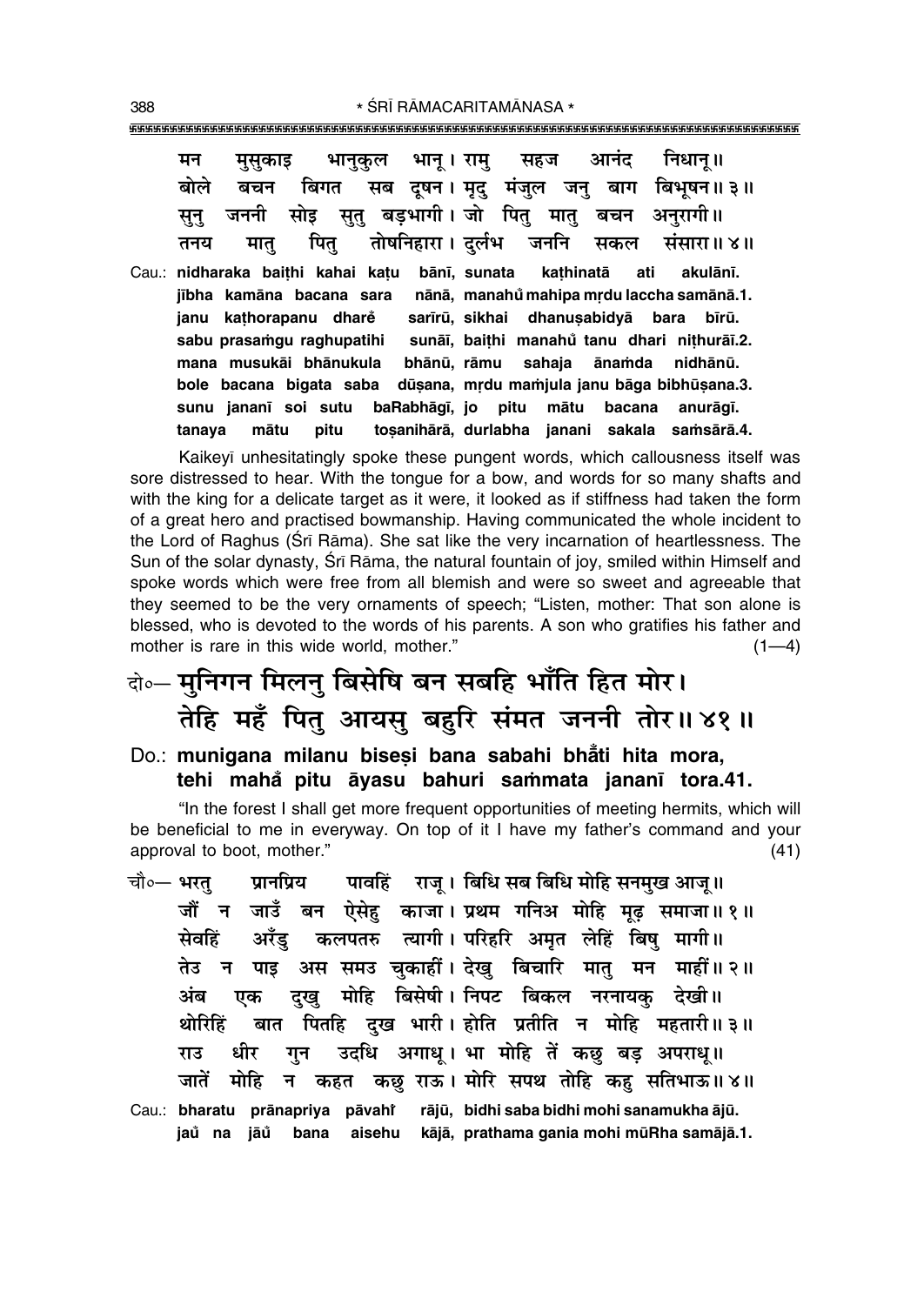kalapataru tyāgī, parihari amrta lehr sevahi arådu bisu māgī. samau cukāhi, dekhu bicāri mātu mana māhī.2. teu na pāi asa mohi bisesī, nipata bikala naranāvaku eka dukhu dekhī. amba bāta pitahi dukha bhārī, hoti pratīti na mohi mahatārī.3. thorihi rāu dhīra quna udadhi aqādhū, bhā mohi tě kachu baRa aparādhū. jātě mohi na kahata kachu rāū, mori sapatha tohi kahu satibhāū.4.

"Again, Bharata, who is dear to me as life, will get the sovereignty: God is propitious to me in every respect today. If I refuse to proceed to the woods even under such circumstances, I should be reckoned foremost in an assembly of fools. Those who nurture a castor-oil plant leaving the tree of paradise and barter away nectar for poison, they too will not lose an opportunity like this should they ever get it: ponder this fact in your mind and realize it, mother. Only one thing pains me most, mother; I am grieved to see the king sore distressed. That my father should be so overwhelmed with grief over a trifling matter is more than I can believe, dear mother. The king is stout of heart and a fathomless ocean of goodness; I must have committed some great offence, which prevents the king from speaking out his mind to me. I adjure you, therefore, to tell me the truth."  $(1-4)$ 

### केन्सहज सरल रघुबर बचन कुमति कुटिल करि जान। चलड जोंक जल बक्रगति जद्यपि सलिलु समान॥४२॥

#### Do.: sahaja sarala raghubara bacana kumati kutila kari jāna, calai jomka jala bakragati jadyapi salilu samāna.42.

The words of Sri Rama (the Chief of Raghus) were artless and straight-forward, yet the evil-minded Kaikeyī gave them a perverse twist. A leech must always move obliquely even though the water on which it moves has a smooth surface.  $(42)$ 

- चौ०— रहसी रानि रुख पाई। बोली कपट सनेह जनाई॥ राम भरत कै आना। हेतु न दूसर मैं कछु जाना॥१॥ सपथ तम्हार जोग नहिं ताता। जननी जनक बंध सखदाता॥ तुम्ह अपराध राम सत्य सबु जो कछ कहह।तुम्ह पितु मातु बचन रत अहह॥२॥ कहह बलि सोई। चौथेंपन जेहिं अजस् न होई॥ पितहि बझाइ तुम्ह सम सुअन सुकृत जेहिं दीन्हे। उचित न तासु निरादरु कीन्हे॥३॥ बचन सुभ कैसे। मगहँ गयादिक तीरथ जैसे॥ लागहिं कमख सब भाए। जिमि सुरसरि गत सलिल सुहाए॥४॥ रामहि मात् बचन
- Cau.: rahasī rāni rāma rukha pāī, bolī kapata sanehu ianāī. sapatha tumhāra bharata kai ānā, hetu na dūsara mai kachu jānā.1. tumha aparādha jogu nahi tātā, jananī janaka bamdhu sukhadātā. rāma satya sabu jo kachu kahahū, tumha pitu mātu bacana rata ahahū.2. soī, cauthempana jehi ajasu na hoī. pitahi bujhāi kahahu bali tumha sama suana sukrta jeht dīnhe, ucita na tāsu nirādaru kīnhe.3. lāgahi kumukha bacana subha kaise, magahå gayādika tīratha jaise. rāmahi mātu bacana saba bhāe, jimi surasari gata salila suhāe.4.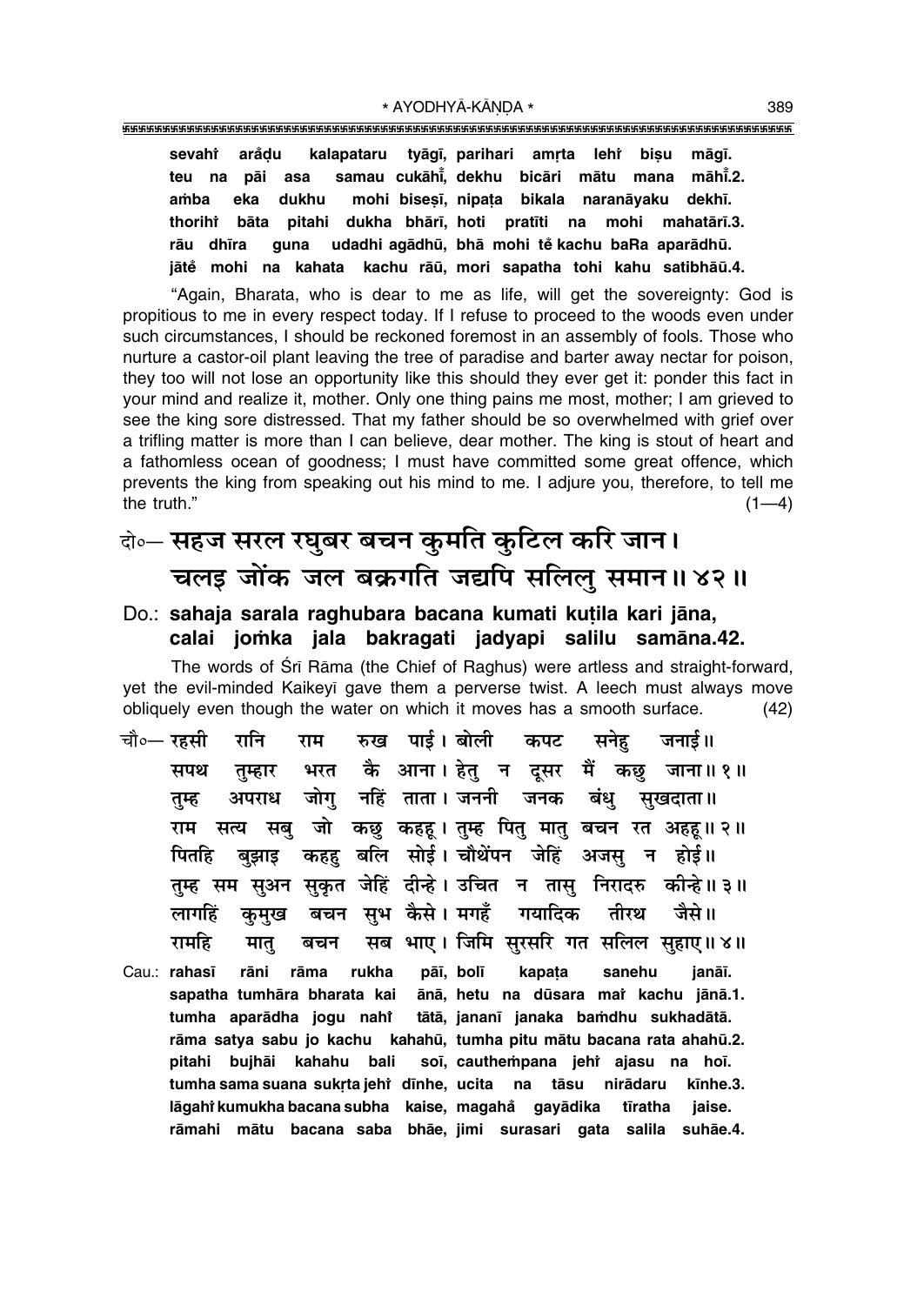The queen rejoiced to find Srī Rāma inclined towards her proposal and said with a false show of affection, "I swear by yourself and Bharata that no other cause of the king's affliction is known to me. You are hardly capable of any offence, dear son, a source of delight that you are to your parents and brothers. What you say is all true; you are devoted to the words of your father and mother. I adjure you to argue with your father that he may not incur opprobrium in the evening of his life. It is hardly desirable for him to disregard the virtues (truthfulness etc.) that have fetched him a son like you." These polite words adorned her detestable mouth even as sacred spots like Gaya beautify the accursed land of Magadha (South Bihar). All these words from His stepmother sounded pleasant to Rama in the same way as waters of all kinds are hallowed through their confluence with the holy Ganga.  $(1-4)$ 

### बेञ्- गइ मुरुछा रामहि सुमिरि नृप फिरि करवट लीन्ह। सचिव राम आगमन कहि बिनय समय सम कीन्ह।। ४३॥

#### Do.: gai muruchā rāmahi sumiri nrpa phiri karavata līnha, saciva rāma āgamana kahi binaya samaya sama kīnha.43

The king's spell of unconsciousness now left him; he remembered Rama and then changed sides. And the minister (Sumantra) informed him of Srī Rāma's arrival and made humble submission to him in words appropriate to the occasion.  $(43)$ 

पग धारे। धरि धीरजु तब चौ०— अवनिप अकनि राम् नयन उघारे॥ बैठारे। चरन परत ਸ਼ਹਿਰੱ मँभारि राउ नृप राम निहारे॥ १॥ उर लाई। गै मनि मनहँ फनिक फिरि पाई॥ बिकल लिए सनेह रामहि नरनाह । चला रहेउ बिलोचन बारि चितड प्रबाह।। २॥ सोक बिबस कछ कहै न पारा। हृदयँ बारहिं लगावत बारा॥ बिधिहि मन माहीं। जेहिं रघनाथ न कानन जाहीं॥३॥ मनाव राउ निहोरी। बिनती मोरी॥ समिरि महेर्साह सूनहु सदासिव कहड दानी । आरति हरहु दीन जनु जानी॥४॥ आसतोष अवढर तुम्ह Cau.: avanipa akani rāmu pagu dhāre, dhari dhīraju taba nayana ughāre. sacivă såbhāri rāu baithāre, carana parata nrpa rāmu nihāre.1. saneha **bikala** lāī, gai mani manahů phanika phiri pāī. lie ura naranāhū, calā prabāhū.2. rāmahi citai raheu bilocana **bāri** soka bibasa kachu kahai na pārā, hrdayå lagāvata bārā. bārahr māhi, jehr raghunātha na kānana jāhi.3. bidhihi manāva rāu mana

nihorī, binatī sumiri mahesahi kahai sunahu sadāsiva morī. āsutosa tumha avadhara dānī, ārati harahu dīna ianu iānī.4.

Hearing that Srī Rāma had come, the king recovered himself and opened his eyes. The minister (Sumantra) helped his sovereign to a sitting posture, when the latter beheld Rāma falling at his feet. Overwhelmed with emotion the king clasped Him to his bosom as though a serpent had regained its lost gem. The monarch kept gazing on Sri Rāma and a torrent of tears streamed forth from his eyes. Overpowered with grief he could not utter a word and pressed the prince to his heart again and again. He inwardly prayed to God that the Lord of Raghus (Sri Rama) might not be able to proceed to the woods.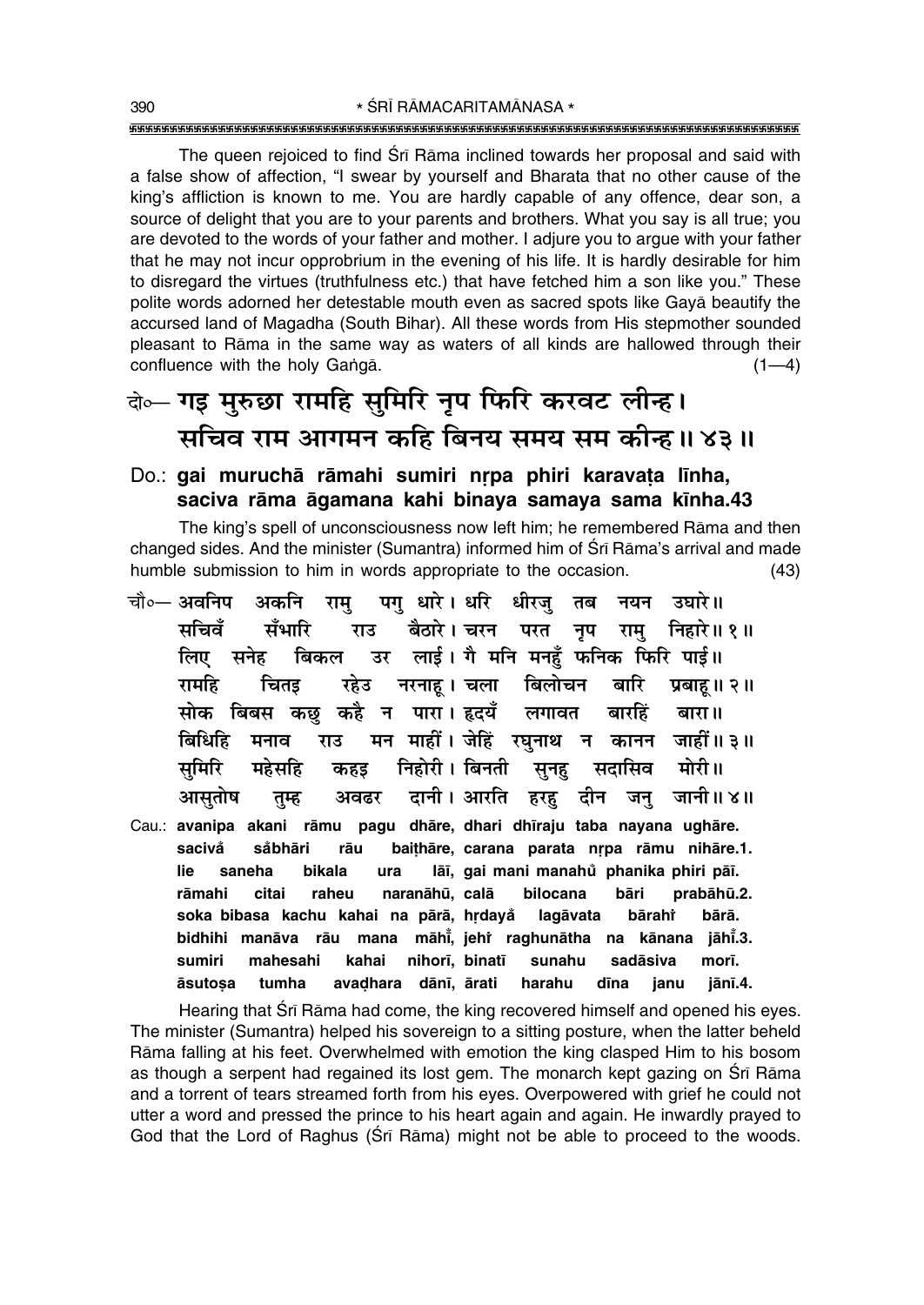\* AYODHYĀ-KĀNDA \* 

Invoking the mighty Lord Siva he solicited Him saying, "Hear my prayer, O ever-blissful Lord! Quickly pleased and indiscreetly generous as You are, pray relieve my affliction knowing me to be in distress.  $(1-4)$ 

## के-तुम्ह प्रेरक सब के हृदयँ सो मति रामहि देह। बचनु मोर तजि रहहिं घर परिहरि सीलु सनेहु॥४४॥

#### Do.: tumha preraka saba ke hrdayå so mati rāmahi dehu, bacanu mora taji rahahi ghara parihari sīlu sanehu.44.

"Dwelling as You do in the heart of all as the prompter of actions, so inspire Rāma that he may flout my word and stay at home casting to the wind all sense of propriety and filial affection."  $(44)$ 

- चौ०— अजसु होउ जग सुजसु नसाऊ। नरक परौं बरु सुरपुरु जाऊ॥ दसह सहावह मोही। लोचन ओट राम् जनि होंही॥१॥ मब दख मन गुनइ राउ नहिं बोला। पीपर पात सरिस मन् डोला॥ अस प्रेमबस जानी। पुनि कछु कहिहि मातु अनुमानी॥२॥ रघपति पितहि अवसर अनसारी। बोले बचन बिनीत बिचारी॥ देस काल करउँ ढिठाई। अनुचितु छमब जानि लरिकाई॥३॥ कहउँ कछ तात अति लघु बात लागि दुखु पावा। काहुँ न मोहि कहि प्रथम जनावा॥ पँछिउँ माता । सनि प्रसंग भए सीतल गाता॥४॥ देखि गोसाइँहि
- Cau.: ajasu hou jaga sujasu nasāū, naraka paraŭ baru surapuru jāū. saba dukha dusaha sahāvahu mohī, locana jani homhī.1. ota rāmu asa mana qunai rāu nahi bolā, pīpara pāta sarisa manu dolā. raghupati pitahi premabasa jānī, puni kachu kahihi mātu anumānī.2. desa kāla avasara anusārī, bole bacana binīta bicārī. kahaů kachu karaů dhithāī, anucitu larikāī .3. tāta chamaba jāni ati laghu bāta lāgi dukhu pāvā, kāhů na mohi kahi prathama janāvā. pūchiů mātā, suni prasamqu bhae sītala gātā.4. dekhi qosāthi

"Let world-wide disrepute be my lot and let my good name perish; I would fain be damned to perdition and forgo heaven (the abode of immortals). Subject me to all severe hardships; but let not Rāma be screened from my view." The king thus prayed within his heart but did not open his lips; his mind quivered like an aspen leaf. Perceiving that His father was overpowered with affection, and apprehending that mother Kaikeyī might utter something again, the Lord of Raghus (Sri Rama) spoke after due deliberation words which were not only humble but also suited to the place, time and circumstances. "Dear father, I make bold to submit something; pray forgive this impropriety on my part knowing that I am yet tender of age. You have suffered for a most trifling matter; and the pity of it is that nobody apprized me of it before. When I saw you I asked mother Kaikeyi, and was consoled to hear what she has told me."  $(1-4)$ 

### वे॰ मंगल समय सनेह बस सोच परिहरिअ तात। आयसु देइअ हरषि हियँ कहि पुलके प्रभु गात॥४५॥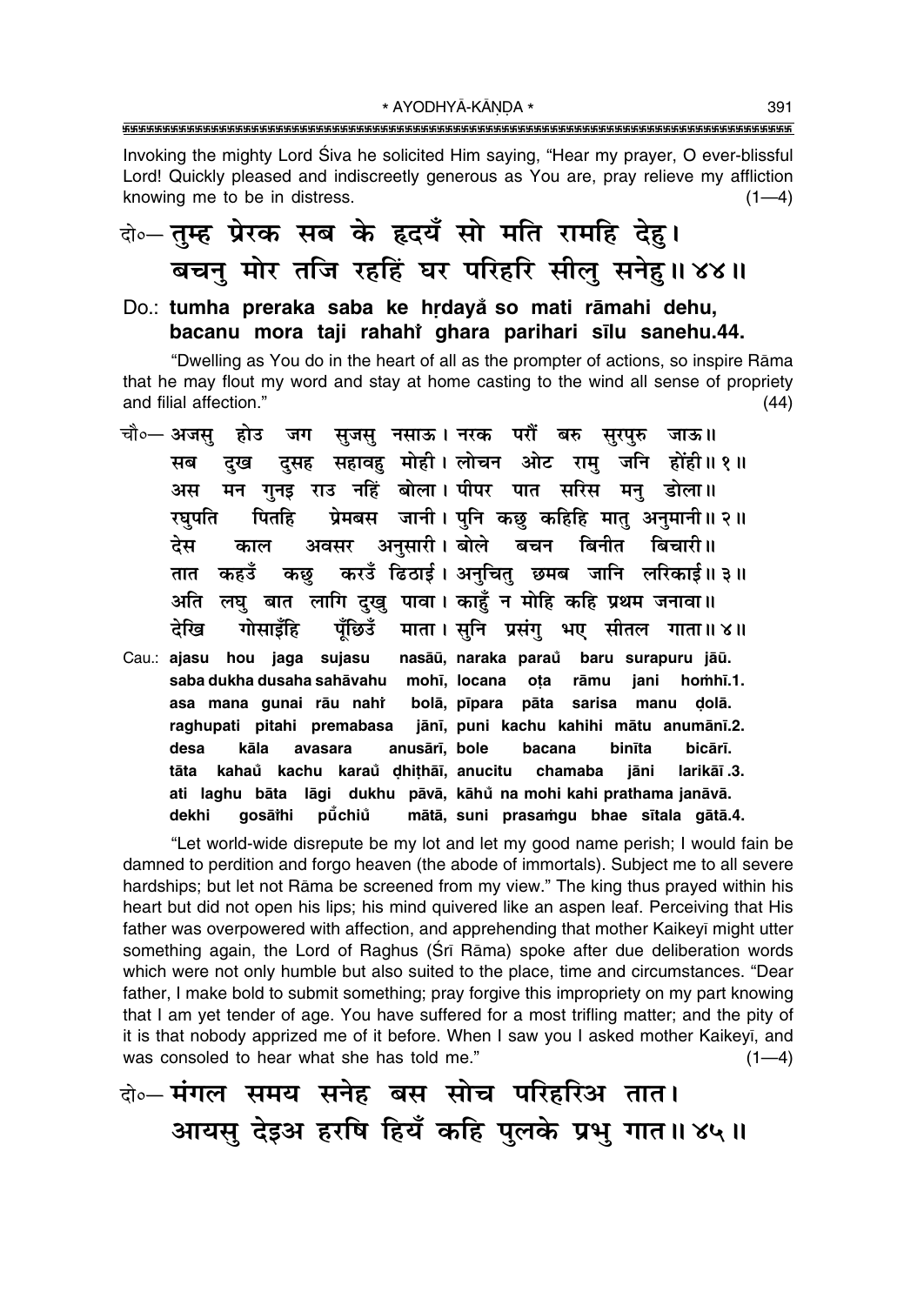#### Do.: mamgala samaya saneha basa soca pariharia tāta, āyasu deia harasi hiyå kahi pulake prabhu gāta.45.

"Grieve not out of affection at a time of rejoicing, dear father, and command me with a glad heart." The Lord felt a thrill of joy all over his body as He spoke these words.  $(45)$ 

- जगतीतल तासू। पितहि प्रमोद् चरित सुनि जासू॥ चौ०— धन्य जनम करतल ताकें। प्रिय पितु मातु प्रान सम जाकें॥१॥ चारि पटारथ जनम फल पाई।ऐहउँ बेगिहिं होउ रजाई॥ पालि आयस आवडँ मागी। चलिहडँ बनहि बहरि पग लागी॥२॥ बिटा मात सन अस कहि राम गवन् तब कीन्हा। भूप सोक बस उतरु न दीन्हा॥ नगर ब्यापि गइ बात सुतीछी। छुअत चढ़ी जनु सब तन बीछी॥३॥ सनि भए बिकल सकल नर नारी। बेलि बिटप जिमि देखि दवारी॥ धनड सिरु सोई। बड बिषाद नहिं धीरज होई॥४॥ जो जहँ सनइ
- janamu jagatītala tāsū, pitahi pramodu carita suni jāsū. Cau.: dhanya tākė, priya pitu mātu prāna sama jākė.1. cāri padāratha karatala hou phalu pāī, aihaů beaiht āvasu pāli ianama rajāī. āvaŭ māgī, calihaŭ banahi bahuri paga lāgī.2. bidā mātu sana asa kahi rāma gavanu taba kīnhā, bhūpa soka basa utaru na dīnhā. nagara byāpi gai bāta sutīchī, chuata caRhī janu saba tana bīchī.3. suni bhae bikala sakala nara nārī, beli bitapa jimi dekhi davārī. jahå sunai dhunai siru soi, baRa bisādu nahi dhīraju hoī.4. io

"Blessed is his birth on the surface of this earth, whose father is rejoiced to hear of his doings. He has in his hand all the four prizes of life, (viz., religious merit, material riches, sensuous gratification and final beatitude), to whom his parents are dear as life. After carrying out your order and having obtained the reward of my life I shall come back soon; therefore be pleased to command me. In the meantime I shall ask leave of mother Kausalyā and return forthwith; then I shall proceed to the woods after throwing myself once more at your feet." So spoke Sri Rama and then departed; while the king was too overpowered with grief to make any answer. This most unwelcome news spread throughout the city as though the sting of a scorpion had circulated its poison throughout the body. Every man and woman who heard this was distressed even as trees and creepers are blasted at the very sight of a forest fire. Whoever heard it beat his head wherever he happened to be; the grief was too great to be borne.  $(1-4)$ 

### वे०- मुख सुखाहिं लोचन स्त्रवहिं सोकु न हृदयँ समाइ। मनहँ करुन रस कटकई उतरी अवध बजाइ॥४६॥

#### Do.: mukha sukhāhi locana sravahi soku na hrdavă samāi, manahů karuna rasa katakaī utarī avadha bajāi.46.

Their mouths were parched, their eves streamed and their heart could not contain their sorrow; it seemed as though the army of Pathos had openly pitched its camp at Ayodhyā.  $(46)$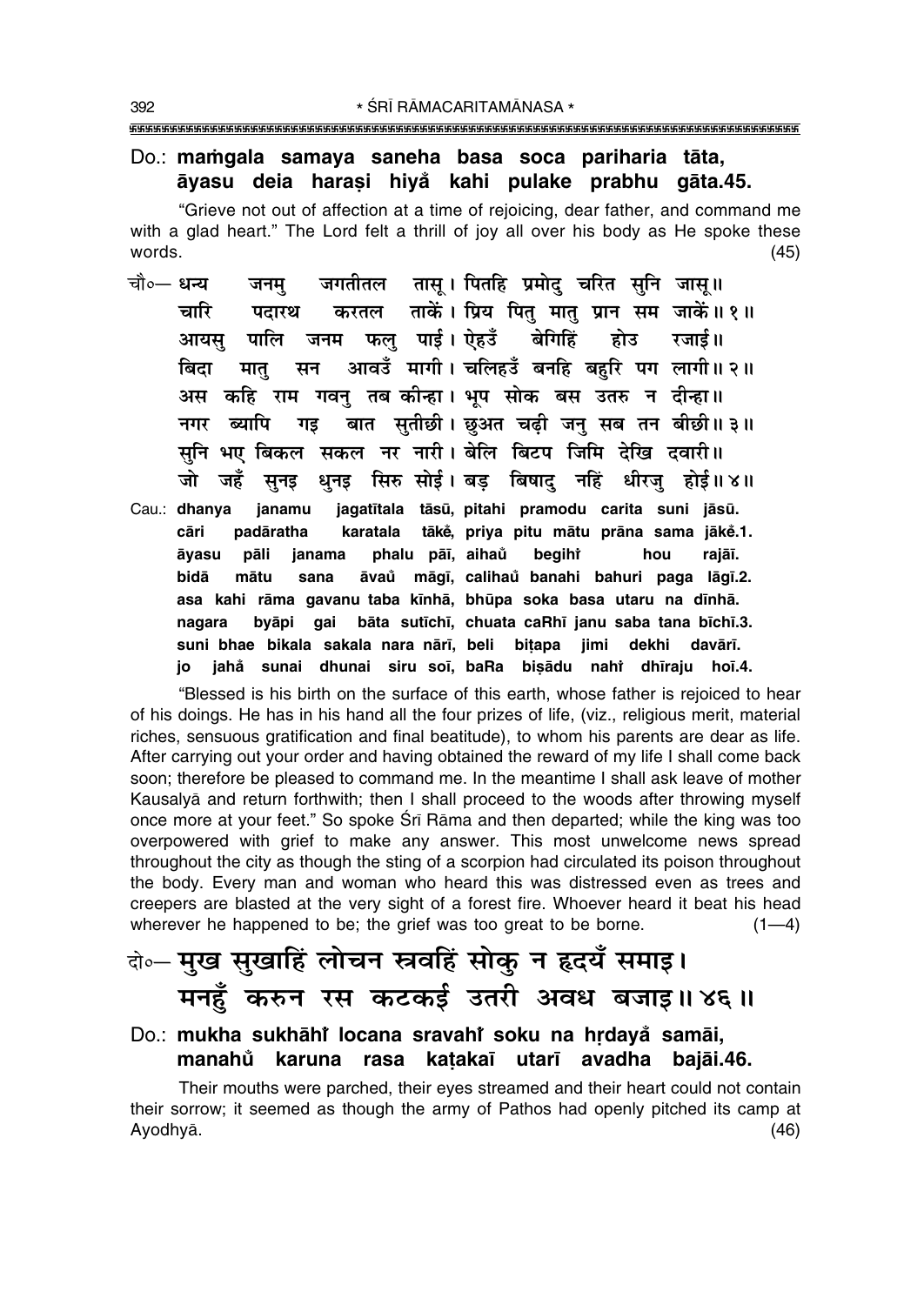\* AYODHYĀ-KĀNDA \* 

- चौ०— मिलेहि माझ बिधि बात बेगारी। जहँ तहँ देहिं कैकड़हि गारी॥ बझि का परेऊ। छाइ भवन पर पावक एहि पापिनिहि धरेऊ॥ १॥ निज कर नयन काढि चह दीखा। डारि सुधा बिषु चाहत चीखा॥ कुबुद्धि अभागी। भइ रघुबंस बेनु बन कठोर कटिल आगी॥ २॥ एहिं काटा। सुख महँ सोक ठाट धरि ठाटा॥ ਕੈਨਿ पेड पालव ग्रान समाना। कारन कवन कुटिलपन् ठाना॥३॥ एहि राम सदा कबि नारि सुभाऊ। सब बिधि अगह अगाध दुराऊ॥ कहहिं सत्य निज प्रतिबिंब बरुक गहि जाई। जानि न जाइ नारि गति भाई॥४॥ tahå deht kaikaihi gārī.
- Cau.: milehi mājha bidhi bāta begārī, jahå pāpinihi būjhi kā pareū, chāi bhavana para pāvaku dhareū.1. ehi nija kara nayana kāRhi caha dīkhā, dāri sudhā bișu cāhata cīkhā. kathora kubuddhi abhāgī, bhai raghubamsa benu bana āgī.2. kutila ehi kātā, sukha mahů soka thātu dhari thātā. pālava baithi peRu sadā rāmu ehi prāna samānā, kārana kavana kuțilapanu țhānā.3. kabi nāri subhāū, saba bidhi agahu agādha durāū. satva kahahi nāri nija pratibibu baruku gahi jāī, jāni na bhāī.4. iāi qati

"When everything was ready, God upset the whole plan!" Everywhere people abused Kaikeyī. "What sense could there be in this wicked woman having set fire to a house that had been newly thatched! She seeks to perceive after tearing out her eyes with her own hands, and wishes to taste poison throwing away nectar. This crooked hard-hearted and evil-minded wretch has appeared as fire to burn the cluster of bamboos in the shape of Raghu's race. Sitting on a twig she has hewn the tree itself; in the midst of joy she has raised a structure of sorrow. Sri Rama had always been dear to her as life: What has led her to resort to such perversity? Seers have truly said that a woman's mind is altogether incomprehensible, unfathomable and shrouded in mystery. Sooner may a man catch his own reflection than know the ways of a woman.  $(1-4)$ 

### वे⊶ काह न पावकु जारि सक का न समुद्र समाइ। का न करै अबला प्रबल केहि जग कालु न खाइ॥४७॥

#### Do.: kāha na pāvaku jāri saka kā na samudra samāi, kā na karai abalā prabala kehi jaga kālu na khāi.47.

"What is there that fire cannot consume; what is there that cannot be engulfed by the ocean? What is there that a powerful woman, miscalled powerless (Abala) in common parlance, cannot accomplish and what creature is there in this perishable world, that death cannot devour?"  $(47)$ 

काह सुनावा। का देखाइ चह काह देखावा॥ चौ∘— का बिधि सूनाइ भल भूप न कोन्हा। बरु बिचारि नहिं कुमतिहि दीन्हा॥१॥ एक कहहिं जो हठि भयउ सकल दुख भाजनु । अबला बिबस ग्यानु गुनु गा जनु ॥ परमिति पहिचाने । नपहि दोस नहिं देहिं सयाने ॥ २ ॥ एक धरम हरिचंद कहानी। एक एक सन कहहिं बखानी॥ सिबि दधीचि संमत कहहीं। एक उदास भायँ सुनि रहहीं॥३॥ एक कर भरत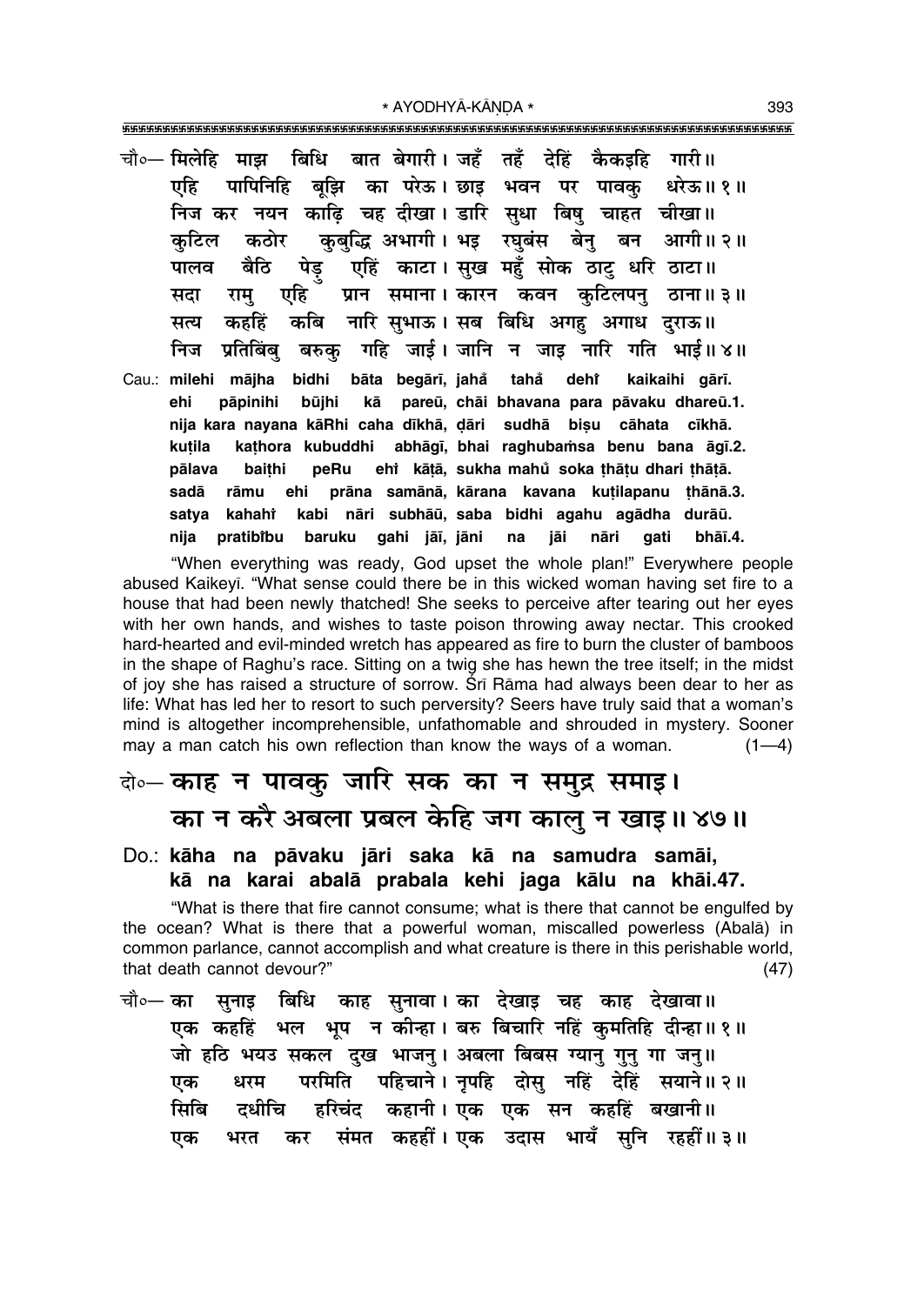**∑§ÊŸ ◊ÍÁŒ ∑§⁄U ⁄UŒ ªÁ"U ¡Ë"UÊ– ∞∑§ ∑§"U®"U ÿ"U 'Êà •‹Ë"UÊH** सकत जाहिं अस कहत तुम्हारे**। राम् भरत कहँ प्रानपिआरे॥४**॥ Cau.: **kå sunåi bidhi kåha sunåvå, kå dekhåi caha kåha dekhåvå. eka kahahiÚ bhala bhµupa na k∂nhå, baru bicåri nahiÚ kumatihi d∂nhå.1. jo ha¢hi bhayau sakala dukha bhåjanu, abalå bibasa gyånu gunu gå janu. eka dharama paramiti pahicāne, nrpahi dosu nahi dehi sayāne.2. sibi dadh∂ci harica≈da kahån∂, eka eka sana kahahiÚ bakhån∂. eka bharata kara sa≈mata kahah∂° , eka udåsa bhåya° suni rahah∂°** suni rahahi<sup>3</sup>. **kåna mµudi kara rada gahi j∂hå, eka kahahiÚ yaha båta al∂hå. sukæta jåhiÚ asa kahata tumhåre, råmu bharata kahu prånapiåre.4. °**

ìHaving first ordained one thing the Creator has now ordained quite the reverse of it; having shown us one spectacle he would now show us quite another.î Some people said, "The king has not done well; he has not been discreet in granting the wicked woman her request, whereby he has wilfully courted all this tragedy. By allowing himself to be ruled by a woman he has lost his wisdom and goodness as it were." Others who were saner did not blame the king, recognizing as they did his high standard of morality. They repeated at length to one another the narratives of Sibi, Dadhīci and Hariścandra\*. Some suggested Bharataís connivance, while still others passively heard what their companions said. Others stopped their ears with their hands and bit their tongue as they exclaimed, "This is untrue. All your merits will be destroyed as you utter these words:  $\overline{S}$ rī Rāma is dear to Bharata as his own life." (1—4)

### दो**०– चंदु चवै बरु अनल कन सुधा होइ बिषतूल।** सपनेहुँ कबहुँ न करहिं किछु भरतु राम प्रतिकूल॥ ४८॥

#### Do.: camdu cavai baru anala kana sudhā hoi bisatūla, **sapanehu° kabahu° na karahiÚ kichu bharatu råma pratikµula.48.**

ìSooner shall the moon rain sparks of fire or nectar have the same effect as poison than Bharata ever dream of doing anything prejudicial to the interests of Śrī Rāma." (48)

|  |  |  |  |  | चौ०— एक     बिधातहि      दूषनु      देहीं । सुधा   देखाइ   दीन्ह   बिषु   जेहीं ॥ |
|--|--|--|--|--|-----------------------------------------------------------------------------------|
|  |  |  |  |  | खरभरु नगर सोचु सब काहू।दुसह दाहु उर मिटा उछाहू॥१॥                                 |
|  |  |  |  |  | बिप्रबधु कुलमान्य जठेरी।जे प्रिय परम कैकई केरी॥                                   |
|  |  |  |  |  | लगीं देन सिख सीलु सराही।बचन बानसम लागहिं ताही॥२॥                                  |

\* Hariścandra, son of Triśanku, was a king of Ayodhyā and the twenty-eighth in descent from Iksvāku, the founder of the solar dynasty. In order to satisfy the claims of the sage Viśvāmitra, who wanted to test his integrity, he parted with his kingdom and all that he had, sold his wife and only son and hired himself out as the employee of a pariah who kept a burning Ghāta. Whenever a dead body was brought for cremation there, Hariscandra used to recover the toll and make it over to his master. One day it so happened that a snake bit his only son, Rohita, and the ex-queen brought the dead prince for cremation to the same Ghāta. Even though the ex-king recognized them to be his own wife and child, he would not allow the child to be burnt without recovering the usual toll. At last the penniless woman offered to part with the rag with which she had covered her shame and the heartless ex-monarch was going to strip her naked when the gods interposed and restored the pious king to his throne and all his former prosperity.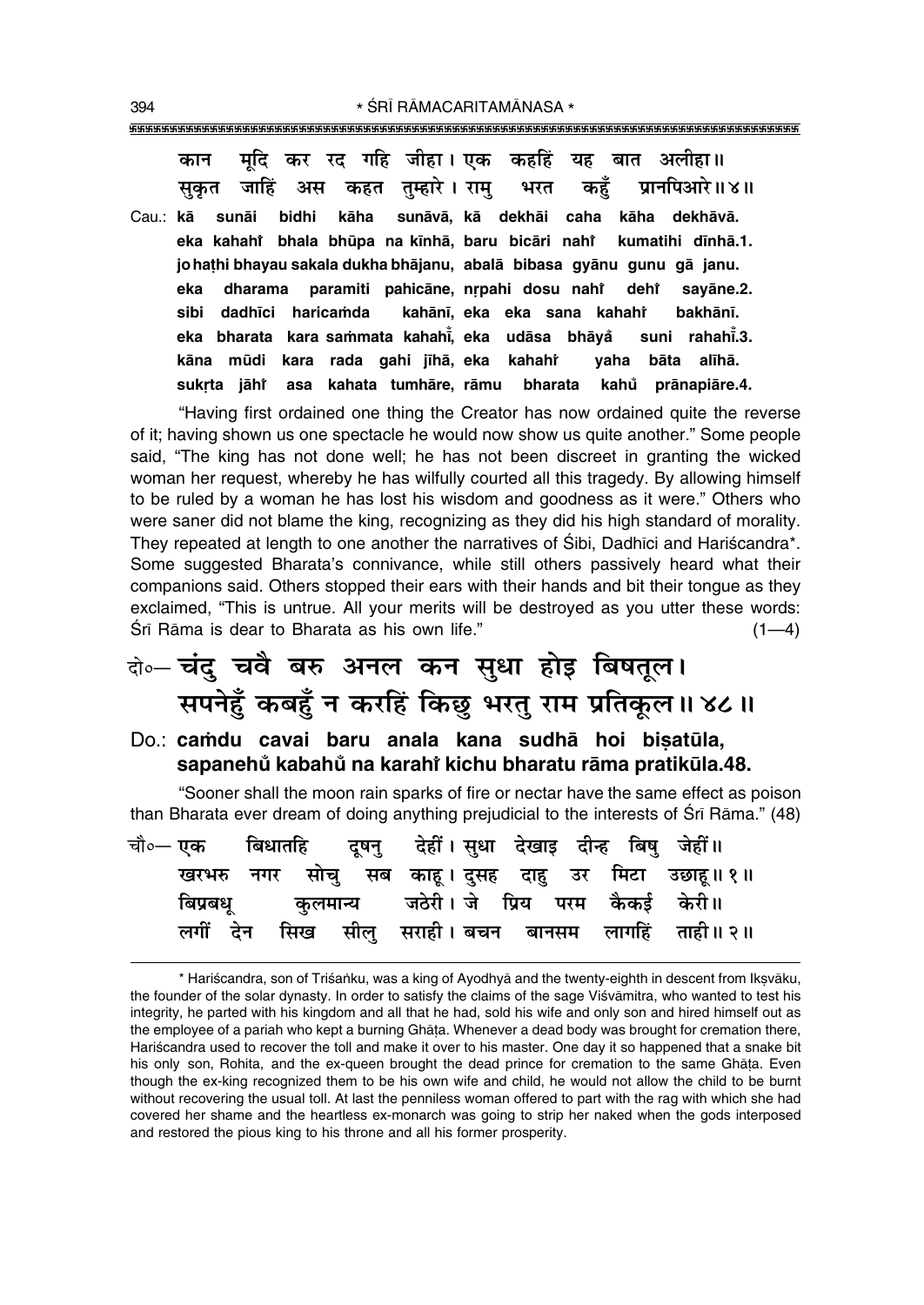| भरत् न मोहि प्रिय राम समाना। सदा कहहु यहु सबु जगु जाना॥ |                                                                     |
|---------------------------------------------------------|---------------------------------------------------------------------|
| पर<br>राम<br>करह                                        | सहज सनेहूं। केहिं अपराध आजु बनु देह॥३॥                              |
| कबहुँ न कियहु सवति आरेसू।प्रीति प्रतीति जान सब          | देस् ॥                                                              |
| कौसल्यॉ                                                 | अब काह बिगारा। तुम्ह जेहि लागि बज्र पुर पारा॥४॥                     |
| bidhātahi<br>Cau.: <b>eka</b>                           | dūşanu  dehi̇̃, sudhā  dekhāi  dīnha  biṣu  jehi̇̃.                 |
|                                                         | kharabharu nagara socu saba kāhū, dusaha dāhu ura mitā uchāhū.1.    |
| biprabadhū                                              | kulamānya jatherī, je priya parama kaikaī<br>kerī.                  |
| lagī dena sikha sīlu sarāhī, bacana bānasama lāgaht     | tāhī.2.                                                             |
|                                                         | bharatu na mohi priya rāma samānā, sadā kahahu yahu sabu jagu jānā. |
| karahu rāma para sahaja sanehū, kehr aparādha āju banu  | dehū.3.                                                             |
| kabahů na kiyahu savati āresū, prīti pratīti            | jāna<br>desū.<br>sabu                                               |
| kausalvā<br>aba<br>kāha                                 | bigārā, tumha jehi lāgi bajra pura pārā.4.                          |

Some blamed the Creator, who had offered nectar but actually given them poison. The whole city was astir and everyone felt distressed. There was deep agony in their heart and their briskness was gone. Brāhmana matrons and other venerable and elderly ladies of the royal family and such other ladies as were most dear to Kaikeyī began to expostulate with her praising her amiability; but their words pierced her like shafts. "You have always said, and the whole world knows it, that Bharata is not so dear to you as Rāma. You have borne natural affection towards Rāma; for what offence do you exile him to the woods today? You have never harboured jealousy towards your co-wives; your loving disposition and credulity are known throughout the land. What wrong has Kausalyā done you now due to which you should have hurled this thunderbolt against the whole city.  $(1-4)$ 

### केन्ट सीय कि पिय सँगु परिहरिहि लखनु कि रहिहहिं धाम। राजु कि भूँजब भरत पुर नृपु कि जिइहि बिनु राम॥४९॥

Do.: sīya ki piya sågu pariharihi lakhanu ki rahihahi dhāma, rāju ki bhūjaba bharata pura nrpu ki jiihi binu rāma.49.

"Will Sītā forgo the company of Śrī Rāma or Laksmana choose to stay at home? Will Bharata enjoy the sovereignty of Ayodhya or the king survive without Rāma?  $(49)$ 

- छाड़हु कोहू। सोक कलंक कोठि जनि होहू॥ चौ∘— अस बिचारि उर अवसि देहु जुबराजू।कानन काह राम कर काजू॥१॥ भरतहि के भूखे। धरम धरीन बिषय रस रूखे।। नाहिन राम् राज गुर गृह बसहुँ रामु तजि गेहू। नृप सन अस बरु दूसर लेहू॥ २॥ कहें हमारे। नहिं लागिहि कछ हाथ तुम्हारे॥ नहिं लगिहह जौं कछ होई। तौ कहि प्रगट जनावह सोई॥३॥ जौं परिहास कीन्हि कानन जोग् । काह कहिहि सुनि तुम्ह कहँ लोग्॥ राम मरिस सत करह उपाई। जेहि बिधि सोकु कलंकु नसाई॥४॥ बेगि मोड उठह
- chāRahu kohū, soka kalamka kothi jani hohū. Cau.: asa bicāri ura dehu jubarājū, kānana kāha bharatahi avasi rāma kara kājū.1.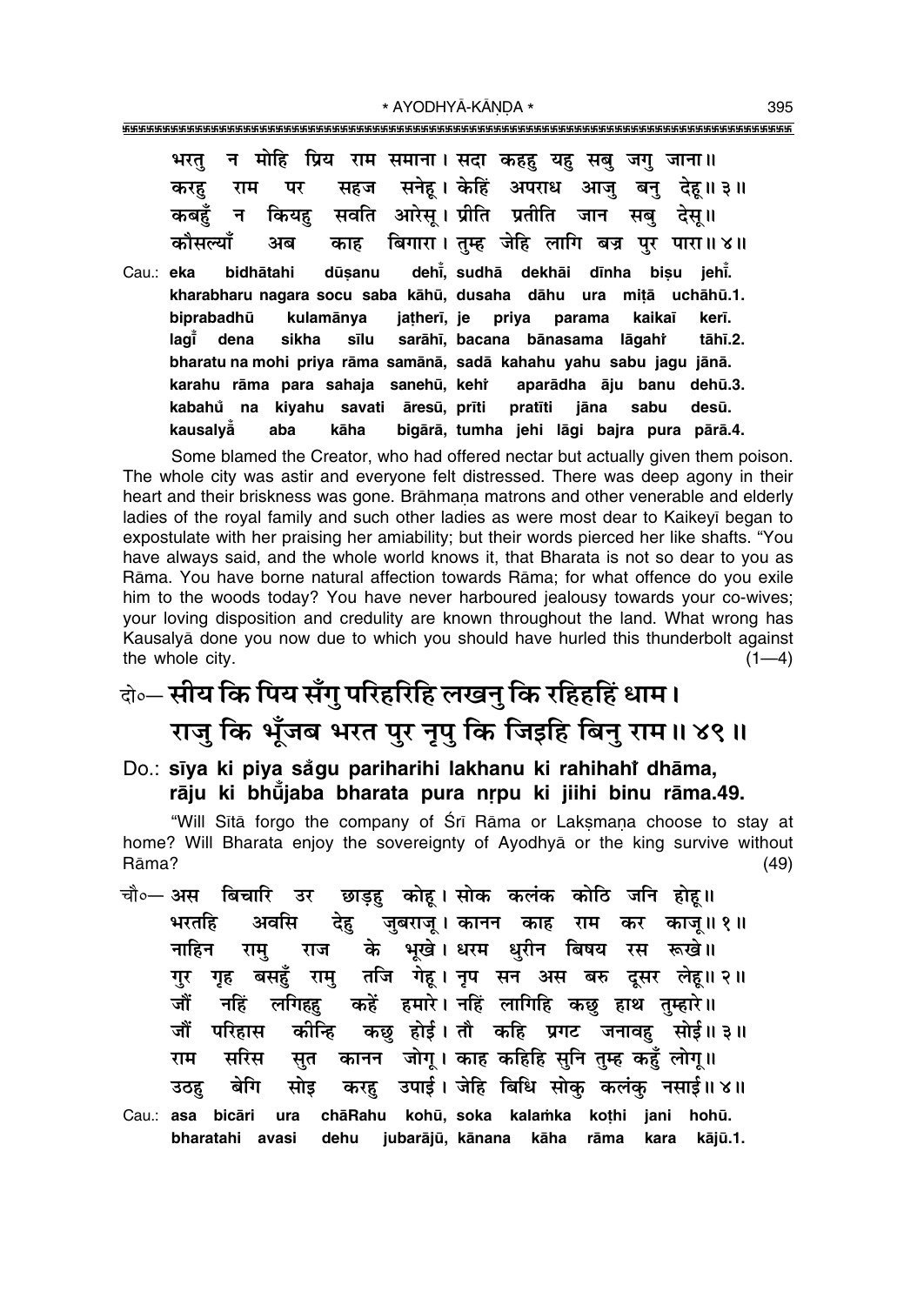nāhina rāmu rāja ke bhūkhe, dharama dhurīna bişaya rasa rūkhe. gura grha basahů rāmu taji gehū, nrpa sana asa baru dūsara lehū.2. lagihahu kahe hamāre, nahi lāgihi kachu hātha tumhāre. iaů nahi kīnhi kachu hoī, tau kahi pragața janāvahu soī.3. jaů parihāsa rāma sarisa suta kānana jogū, kāha kahihi suni tumha kahů logū. uthahu beai soi karahu upāī, jehi bidhi soku kalamku nasāī.4.

"Pondering thus banish anger from your breast nor make yourself a storehouse of grief and infamy. By all means instal Bharata as the Prince-Regent; but what need is there for exiling Rama to the forest? Rama is not covetous of sovereignty: he is a champion of righteousness and has no relish for sensuous pleasures. Let Rāma abandon his home and live with his preceptor; ask this of the king as your second boon. In case you do not follow our advice, you will gain nothing. If you have only played some joke, let us know by openly declaring it. Does a son like Rama deserve to be exiled to the woods? What will the world say about you when they hear of it? Up quickly and devise some means to avert grief and obloquy."  $(1-4)$ 

छं०- जेहि भाँति सोकू कलंकु जाइ उपाय करि कुल पालही। हठि फेरु रामहि जात बन जनि बात दूसरि चालही।। जिमि भानु बिनु दिनु प्रान बिनु तनु चंद बिनु जिमि जामिनी। तिमि अवध तुलसीदास प्रभु बिनु समुझि धौं जियँ भामिनी॥

#### Cham.: jehi bhåti soku kalamku jāi upāya kari kula pālahī, hathi pheru rāmahi jāta bana jani bāta dūsari cālahī. jimi bhānu binu dinu prāna binu tanu camda binu jimi jāminī, timi avadha tulasīdāsa prabhu binu samujhi dhaŭ jiyå bhāminī.

"Devise some means to avert grief and infamy and save your family. Forcibly dissuade Rama from proceeding to the woods and make no other suggestion. As the day without the sun, as the body without life and the night without the moon, so the city of Ayodhya without the Lord of Tulasidasa, Sri Rama! just consider this, O irascible lady."

### सो० सखिन्ह सिखावनु दीन्ह सुनत मधुर परिनाम हित। तेइँ कछु कान न कीन्ह कुटिल प्रबोधी कूबरी॥५०॥

So.: sakhinha sikhāvanu dīnha sunata madhura parināma hita, tei kachu kāna na kīnha kutila prabodhī kūbarī.50.

The advice that Kaikeyi's friends gave her was agreeable to hear and salutary in consequence. But she gave no ear to it, tutored as she was by the mischievous humpback.  $(50)$ 

चौ०- उतरु न देइ दुसह रिस रूखी। मृगिन्ह चितव जनु बाघिनि भूखी॥ ब्याधि असाधि जानि तिन्ह त्यागी। चलीं कहत मतिमंद अभागी॥१॥ यह दैअँ बिगोर्ड। कीन्हेसि अस जस करड न कोई॥ करत राज एहि बिधि बिलपहिं पुर नर नारीं। देहिं कुचालिहि कोटिक गारीं॥२॥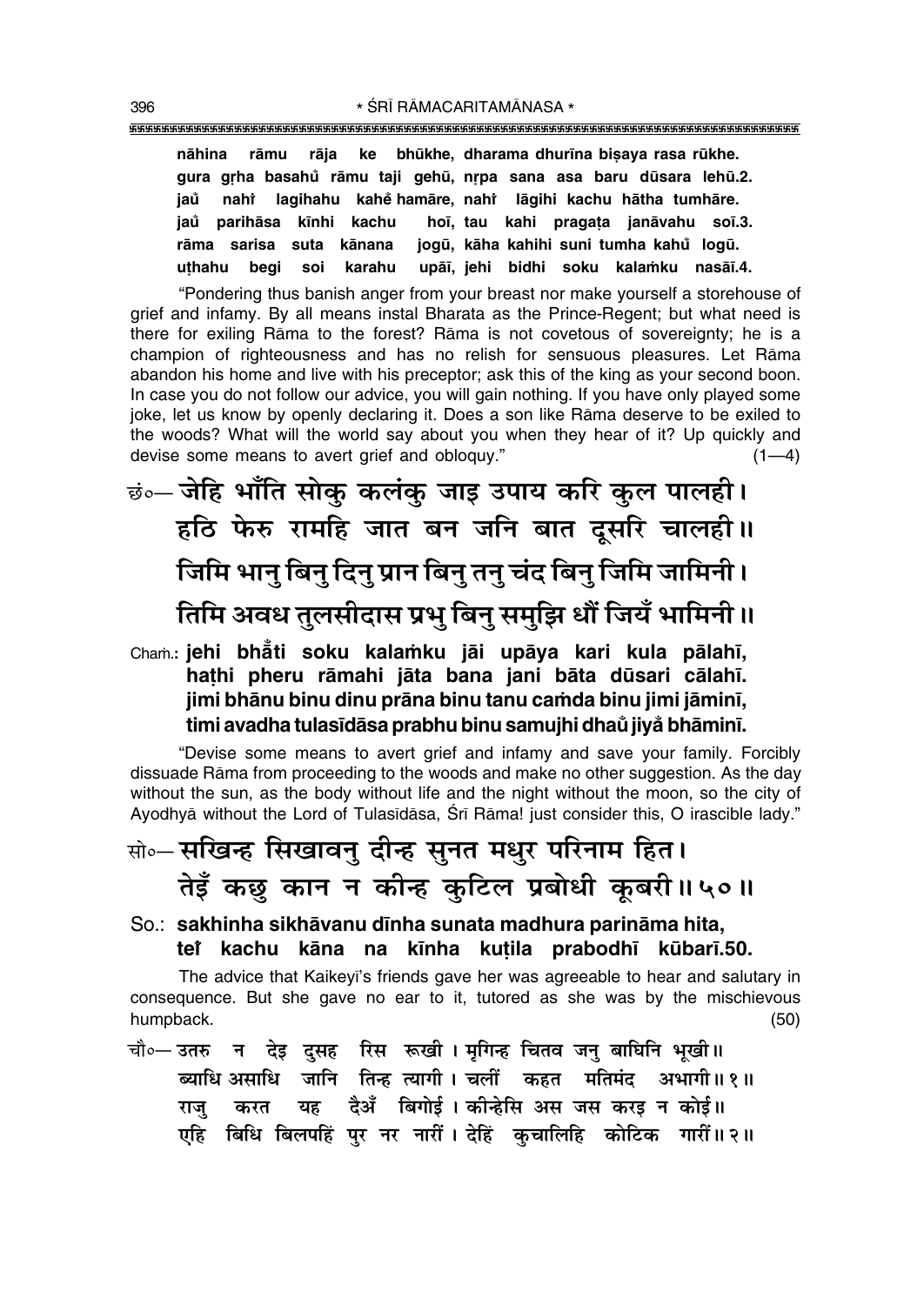| जरहिं<br>बिषम जर लेहिं उसासा। कवनि राम बिनु जीवन आसा॥                     |                                  |
|---------------------------------------------------------------------------|----------------------------------|
| बिपुल बियोग प्रजा अकुलानी। जनु जलचर गन सूखत पानी॥३॥                       |                                  |
| अति बिषाद बस लोग लोगाईं। गए मातु पहिं रामु गोसाईं॥                        |                                  |
| मुख प्रसन्न चित चौगुन चाऊ।मिटा सोचु जनि राखै राऊ॥४॥                       |                                  |
| Cau.: utaru na dei dusaha risa rūkhī, mrginha citava janu bāghini bhūkhī. |                                  |
| byādhi asādhi jāni tinha tyāgī, calī kahata matimamda abhāgī.1.           |                                  |
| rāju karata yaha daiå bigoī, kīnhesi asa jasa karai na koī.               |                                  |
| ehi bidhi bilapahi pura nara nārī, dehi kucālihi kotika                   | gārī.2.                          |
| jarahi bişama jara lehi usāsā, kavani rāma binu jīvana                    | āsā.                             |
| biyoga prajā akulānī, janu jalacara gana sūkhata pānī.3.<br>bipula        |                                  |
| logāĭ̃, gae mātu<br>basa loga<br>bisāda<br>ati                            | pahř<br>gosāī.<br>rāmu           |
| mukha prasanna cita cauguna cāū, mitā                                     | jani<br>rākhai<br>rāū.4.<br>socu |

She gave no reply and wore a sullen look due to anger that could not be easily curbed. She stared at them as a hungry tigress would gaze on a herd of does. Finding her disease incurable, her friends left her saying as they went, 'Wretched fool! Fate could not brook her sovereignty and has betrayed her. She has done what nobody else would do.î Men and women of the city thus lamented and showered numberless abuses on the wicked woman. They burned with terrible agony and sighed. "There can be no hope of life without Rāma," they said. The people were disconcerted at the thought of long separation even as aquatic creatures get disturbed when water in which they live begins to fail. Men and women alike were overcome with excessive grief. In the meantime Lord  $\overline{S}$ rī Rāma called on His mother (Kausalyā). He wore a cheerful look and had fourfold joy in his heart; He no longer feared lest the king should detain him.  $(1-4)$ 

### दो**०– नव गयंद् रघुबीर मनु राजु अलान समान।** छूट जानि बन गवनु सुनि उर अनंदु अधिकान॥५१॥

#### Do.: **nava gaya≈du raghub∂ra manu råju alåna samåna, chµu¢a jåni bana gavanu suni ura ana≈du adhikåna.51.**

The mind of Srī Rāma (the Hero of Raghu's race) resembled a young elephant (newly caught) with kingship for its chain. When He heard of the proposal for exiling Him to the forest He took Himself as freed and felt overjoyed in His heart. (51)

चौ०— रघुकुलतिलक जोरि दोउ हाथा। मुदित मातु पद नायउ माथा॥ दीन्हि असीस लाइ उर**लीन्हे। भूषन बसन निछावरि कीन्हे**॥१॥ ेबार बार मुख चंबति माता। नयन नेह जल् पुलकित गाता॥ <u>गोद राखि पुनि हृदयँलगाएं। स्त्रवत प्रेमरस पयद सुहाएं॥२॥</u> <u>प्रेम् प्रमोद</u> न कछ कहि जाई।**रंक धनद पदबी जन् पाई**॥ सादर संदर बदनु निहारी।बोली मधुर बचन महतारी॥३॥ ॅकहहु तात जननी बलिहारी। कबहिं लगन मुद मंगलकारी॥ सकत सील सख सीवँ सहाई। जनम लाभ कइ अवधि अघाई॥४॥ Cau.: **raghukulatilaka jori dou håthå, mudita måtu pada nåyau måthå.** dīnhi asīsa lāi ura līnhe, bhūṣana basana nichāvari kīnhe.1.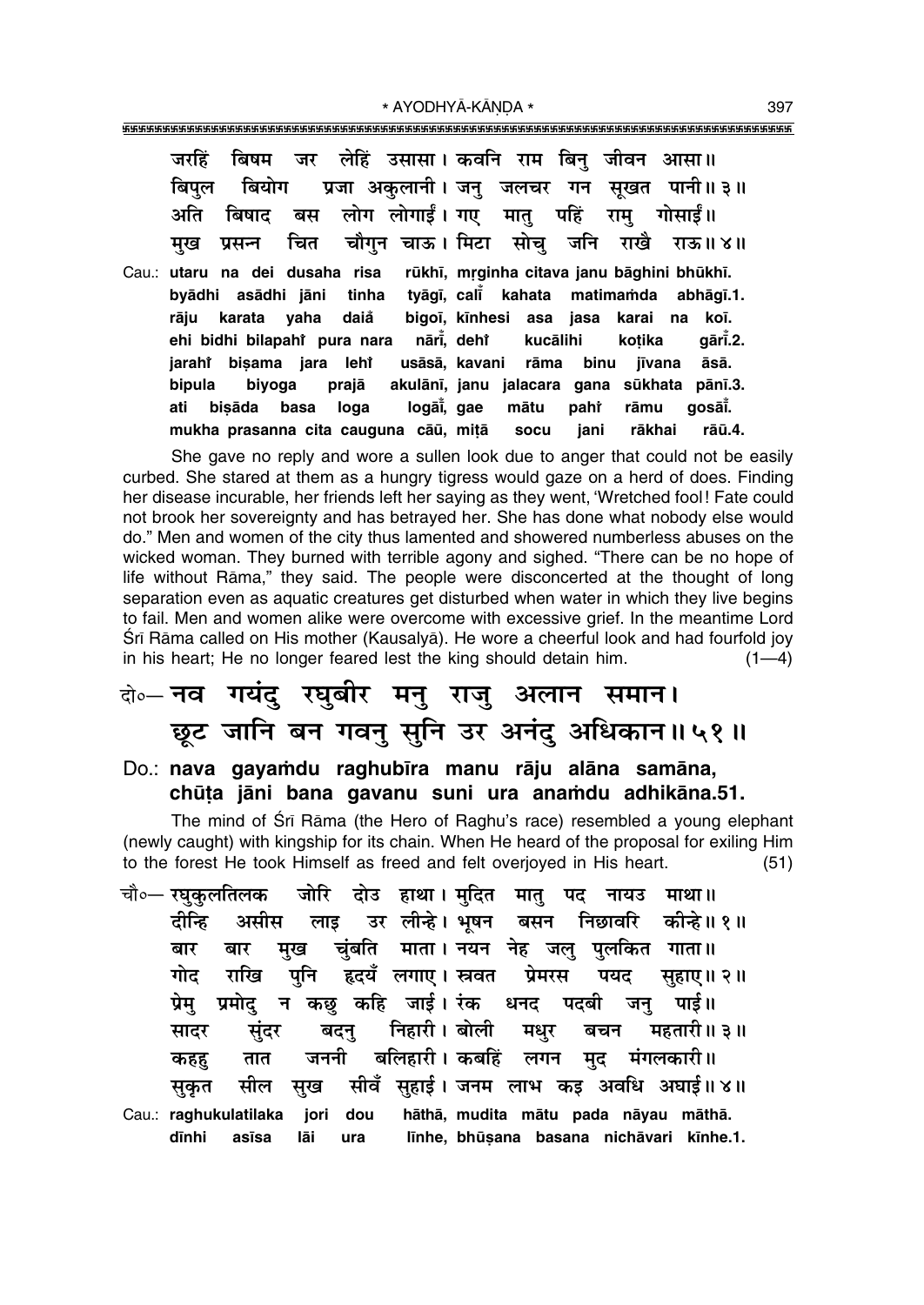bāra bāra mukha cumbati mātā, nayana neha jalu pulakita gātā. lagãe, sravata premarasa payada suhãe.2. goda rākhi puni hrdayå premu pramodu na kachu kahi jāī, ramka dhanada padabī janu pāī. sumdara badanu nihārī, bolī madhura bacana mahatārī.3. sādara kahahu tāta iananī balihārī, kabahi lagana muda mamgalakārī.

suhāī, janama lābha kai avadhi aghāī.4. sukrta sīla sukha sīvå

The Crown of Raghu's race, Srī Rāma, joined both His palms and cheerfully bowed His head at His mother's feet. She blessed Him and clasped Him to her bosom and scattered jewels and raiment around Him (in order to protect Him from evil). The mother kissed His lips again and again with tears of affection in her eyes and her limbs thrilling over with joy. Seating Him in her lap she pressed Him once more to her heart, while milk flowed from her graceful breasts due to excess of love. Her affection and joy were altogether beyond description; it seemed as if a pauper had attained the position of Kubera (the god of riches). Fondly regarding His lovely countenance the mother spoke to Him in endearing terms; "Tell me, dear child-I beseech you;- when will be that delightful and auspicious hour, the beautiful culmination of piety, virtue and joy and the highest reward of human birth,-"  $(1-4)$ 

### बे॰- जेहि चाहत नर नारि सब अति आरत एहि भाँति। जिमि चातक चातकि तृषित बृष्टि सरद रितु स्वाति॥५२॥

#### nara nāri saba ati ehi bhăti. Do.: jehi cāhata ārata iimi cātaka cātaki trsita brsti sarada ritu svāti.52.

-"And for which all men and women long as anxiously as a thirsty pair of Cātaka birds for an autumnal shower during the brief period when the sun is in the same longitude as the constellation named Svatī (the Arcturus)?  $(52)$ 

- चौ∘— तात बलि बेगि नहाहू। जो मन भाव मधुर कछु खाहू॥ जाउँ जाएह भैआ। भड़ बड़ि बार जाइ बलि मैआ॥१॥ पित समीप तब मात बचन सनि अति अनकला। जन सनेह सरतरु के फला॥ श्रियमूला। निरखि राम मनु भवँरु न भूला॥ २॥ सख मकरंद भरे गति जानी। कहेउ मात् सन अति मृद् बानी॥ धरम धरीन धरम कानन राज् । जहँ सब भाँति मोर बड काज्॥३॥ मोहि पिताँ दीन्ह मन माता। जेहिं मुद मंगल कानन जाता॥ देहि मदित आयस डरपसि भोरें। आनँद जनि सनेह बस अंब अनुग्रह तोरें ॥ ४ ॥
- Cau.: tāta jāů begi nahāhū, jo mana bhāva madhura kachu khāhū. bali pitu samīpa taba jāehu bhaiā, bhai baRi bāra jāi bali maiā.1. anukūlā, janu saneha surataru ke phūlā. mātu bacana suni ati sukha makaramda bhare śriyamūlā, nirakhi rāma manu bhavåru na bhūlā.2. dharama dhurīna dharama gatijānī, kaheu mātu sana ati mrdu bānī. pită kānana rājū, jahå saba bhāti mora baRa kājū.3. dīnha mohi āyasu dehi mudita mana mātā, jehr muda mamgala kānana jātā. jani saneha basa darapasi bhorě, ānådu amba anugraha torě.4.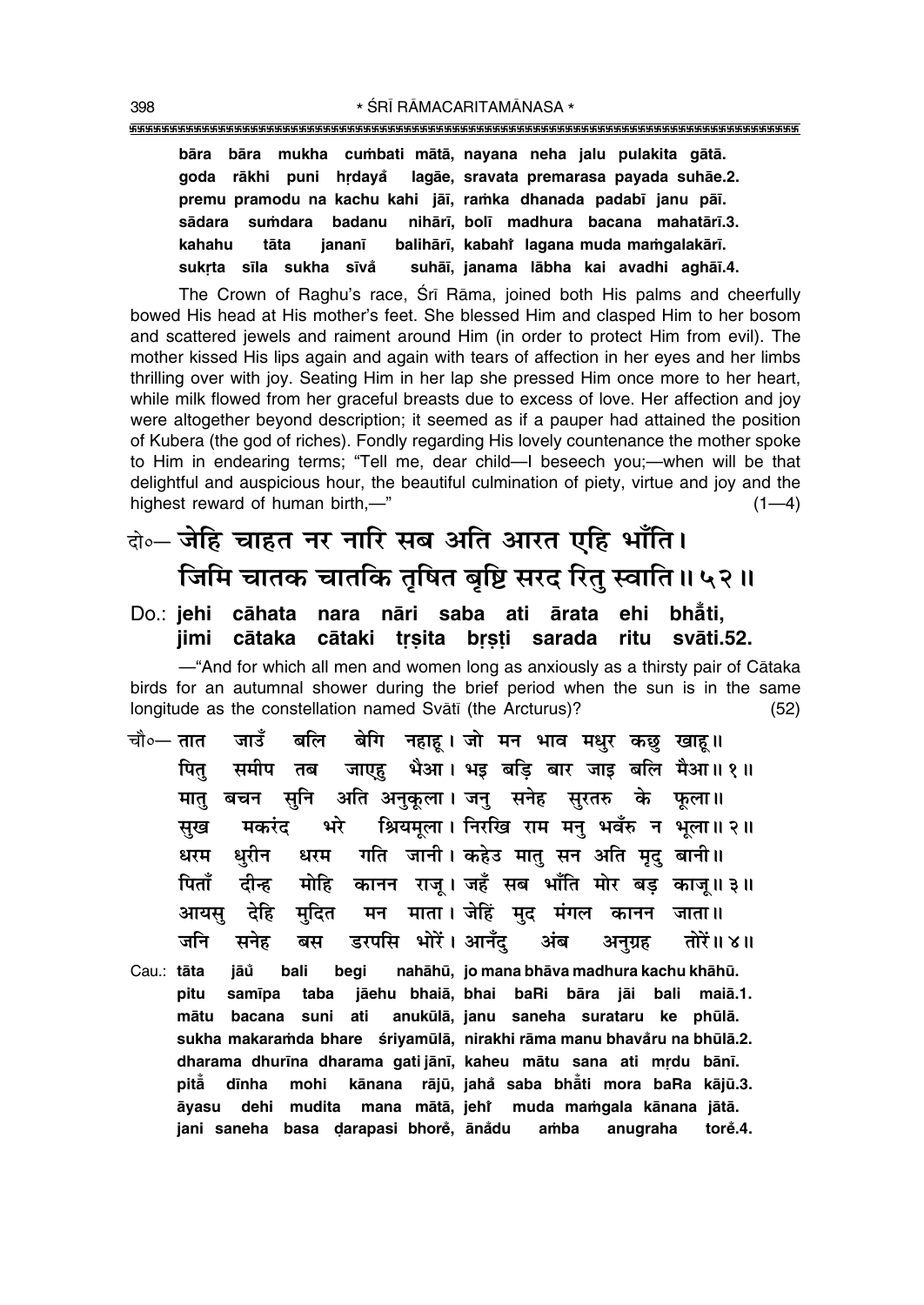"I adjure you, my darling, to bathe quickly and take some sweet dish of your choice. See your father after that, my boy; for I protest it is already too late." Even on hearing these most agreeable words of His mother, which were blossoms as it were of the celestial tree of affection, laden with the honey of joy and fountains of worldly prosperity, the bee of Sri Rama's mind could not be lured by their charm. A champion of righteousness that He was. He clearly discerned the path of duty and spoke to His mother in exceedingly polite terms. "Father has bestowed on me the kingdom of the forest, where there will be great opportunities for me in everyway. Therefore, grant me leave with a cheerful heart, so that my journey to the forest may be attended with joy and blessing. Be not obsessed with erroneous fears due to affection, dear mother; by your goodwill I shall be ever happy."  $(1-4)$ 

### के- बरष चारिदस बिपिन बसि करि पितु बचन प्रमान। आइ पाय पुनि देखिहउँ मनु जनि करसि मलान॥५३॥

#### Do.: barașa cāridasa bipina basi kari pitu bacana pramāna, āi pāya puni dekhihaŭ manu jani karasi malāna.53.

"Spending four years and ten in the forest and having obeyed my father's commands I will come back and behold your feet again; be not sad at heart."  $(53)$ 

- बिनीत मधुर रघुबर के।सर सम लगे मातु उर करके॥ चौ∘— बचन सहमि सूखि सुनि सीतलि बानी। जिमि जवास परें पावस पानी॥१॥ कहि न जाइ कछ हृदय बिषाद् । मनहँ मृगी सुनि केहरि नाद् ॥ नयन सजल तन थर थर काँपी। माजहि खाइ मीन जनु मापी॥२॥ बदनु निहारी। गदगद बचन कहति महतारी॥ धीरज धरि सूत प्रानपिआरे। देखि मुदित नित चरित तुम्हारे॥३॥ पितहि तम्ह तात देन कहँ सुभ दिन साधा। कहेउ जान बन केहिं अपराधा॥ राज् निदान् । को दिनकर कुल भयउ कुसान् ॥ ४॥ मोहि तात सुनावह
- Cau.: bacana binīta madhura raghubara ke, sara sama lage mātu ura karake. sahami sükhi suni sītali bānī, jimi javāsa parě pāvasa pānī.1. kahi na jāi kachu hrdaya bisādū, manahů mrgī suni kehari nādū. nayana sajala tana thara thara kapi, mājahi khāi mīna janu māpī.2. dhari dhīraju suta badanu nihārī, gadagada bacana kahati mahatārī. tāta pitahi tumha prānapiāre, dekhi mudita nita carita tumhāre.3. rāju dena kahů subha dina sādhā, kaheu jāna bana kehi aparādhā. nidānū, ko dinakara kula bhayau krsānū.4. tāta sunāvahu mohi

The gentle and sweet words of Sri Rama (the Chief of the Raghus) pierced the mother's heart and rankled there. Alarmed to hear His serene speech she turned pale in the same way as the Yavāsaka plant is blasted by a shower in the monsoon. The agony of her heart was beyond description like that of a doe that has heard a lion's roar. Her eyes were wet with tears and her body violently shook like a fish that had got inebriated by sucking the scum raised by the first monsoon shower. Recovering herself and looking her son in the face the mother spoke in faltering accents, "My boy, you are dear as life to your father, to whom it is a constant delight to watch your doings from day to day. He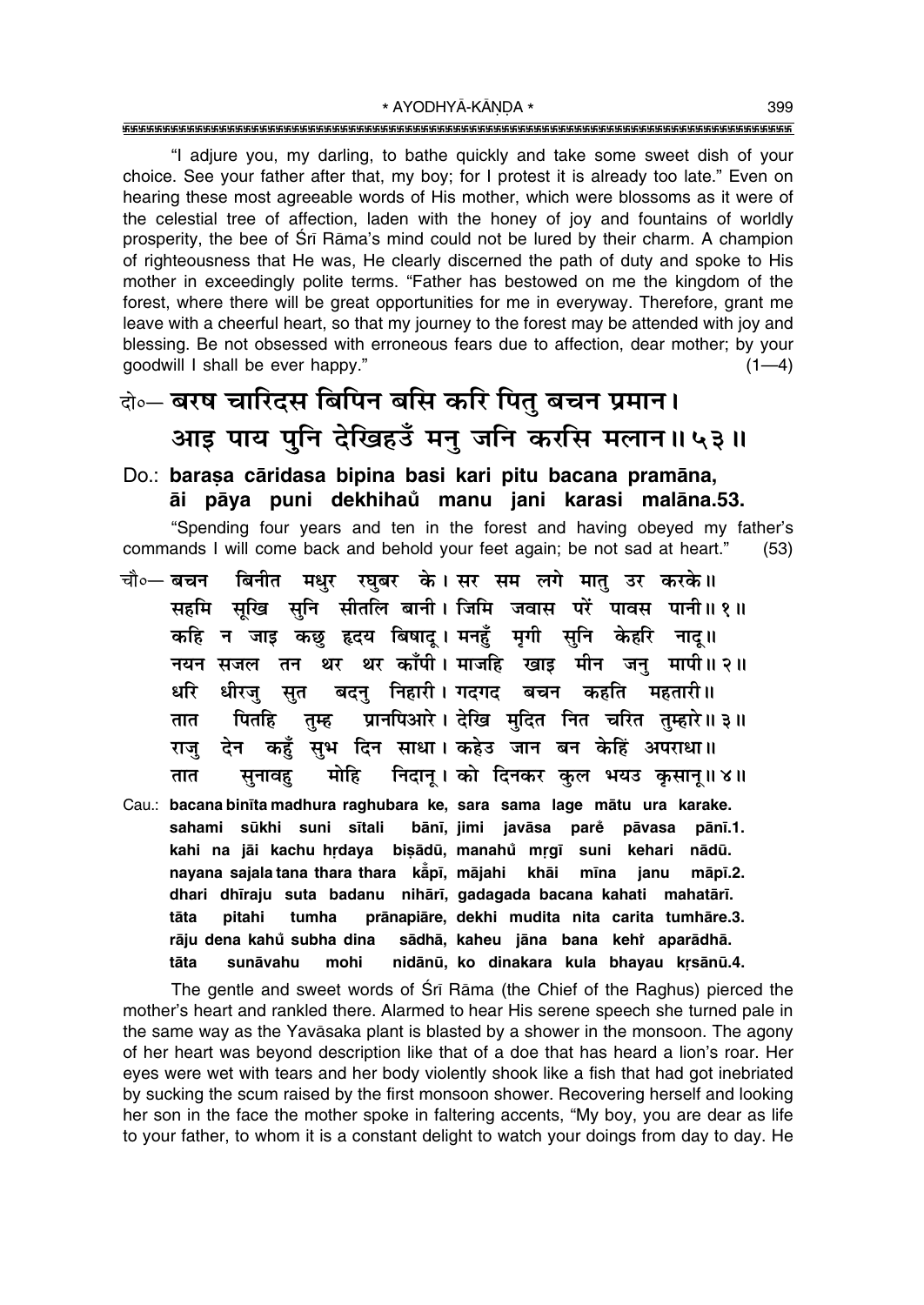had got an auspicious day fixed for installing you as the prince-regent; for what offence has he asked you to proceed to the woods? Let me know the reason, my darling; who is it that has served as fire to consume the solar race?"  $(1-4)$ 

### कोन् निरखि राम रुख सचिवसुत कारनु कहेउ बुझाइ। सुनि प्रसंगु रहि मूक जिमि दसा बरनि नहिं जाइ॥५४॥

#### Do.: nirakhi rāma rukha sacivasuta kāranu kaheu bujhāi, suni prasamgu rahi mūka jimi dasā barani nahi jāi.54.

Reading in Śrī Rāma's eyes His tacit consent Sumantra's son (who had obviously accompanied the Prince) explained the reason. The mother was struck dumb as it were to hear the episode; the state of her mind could not be described in words.  $(54)$ 

- चौ०— राखि न सकइ न कहि सक जाहू। दुहूँ भाँति उर दारुन दाहू॥ लिखत सुधाकर गा लिखि राह। बिधि गति बाम सदा सब काह॥ १॥ सनेह उभयँ मति घेरी। भड़ गति साँप छछंदरि केरी॥ धरम सतहि करउँ अनुरोध् । धरमु जाइ अरु बंधु बिरोधू॥२॥ गाग्वर्डे कहउँ जान बन तौ बडि हानी। संकट सोच बिबस भइ रानी॥ समुझि तिय धरमु सयानी। रामु भरतु दोउ सुत सम जानी॥३॥ बहरि महतारी। बोली बचन धीर धरि भारी॥ सभाउ राम सरल जाउँ बलि कीन्हेहु नीका। पितु आयसु सब धरमक टीका॥४॥ तात
- Cau.: rākhi na sakai na kahi saka jāhū, duhū bhåti ura dāruna dāhū. likhata sudhākara gā likhi rāhū, bidhi gati bāma sadā saba kāhū.1. dharama saneha ubhayă mati gherī, bhai gati sapa chuchumdari kerī. rākhaů sutahi karaů anurodhū, dharamu jāi aru bamdhu birodhū.2. kahaů jāna bana tau baRi hānī, samkata soca bibasa bhai rānī. bahuri samujhi tiya dharamu sayānī, rāmu bharatu dou suta sama jānī.3. sarala subhāu rāma mahatārī, bolī bacana dhīra dhari bhārī. nīkā, pitu āyasu saba dharamaka tīkā.4. tāta jāů kīnhehu bali

She could neither detain her Son nor yet say 'Go'; she felt terrible agony in her heart in either event. "It seemed as though one was going to write 'moon' and wrote 'Rāhu' (the demon who is believed by the Hindus to devour the moon during a lunar eclipse) instead through a slip of the pen," she said to herself. "The ways of the Creator (Brahmā) are always adverse to all," she concluded. Kausalyā's judgment was swayed on the one hand by her sense of duty and on the other by her affection. She found herself on the horns of a dilemma like a snake that has caught hold of a musk-rat\*. "If I press my son and detain him, the moral code will be violated and bad blood created between brothers. And if I allow him to proceed to the woods, it will be a grievous loss." The queen thus found herself faced with an embarrassing situation and was overwhelmed with grief. Again, realizing the duty of a woman and remembering that both Rama and Bharata were

<sup>\*</sup> It is popularly believed in India that if a snake once catches hold of a musk-rat mistaking it for an ordinary rat and latter discovers its identity, it can neither devour it nor disgorge it. For if it devours it, it is sure to die; and if it disgorges it, it goes blind.